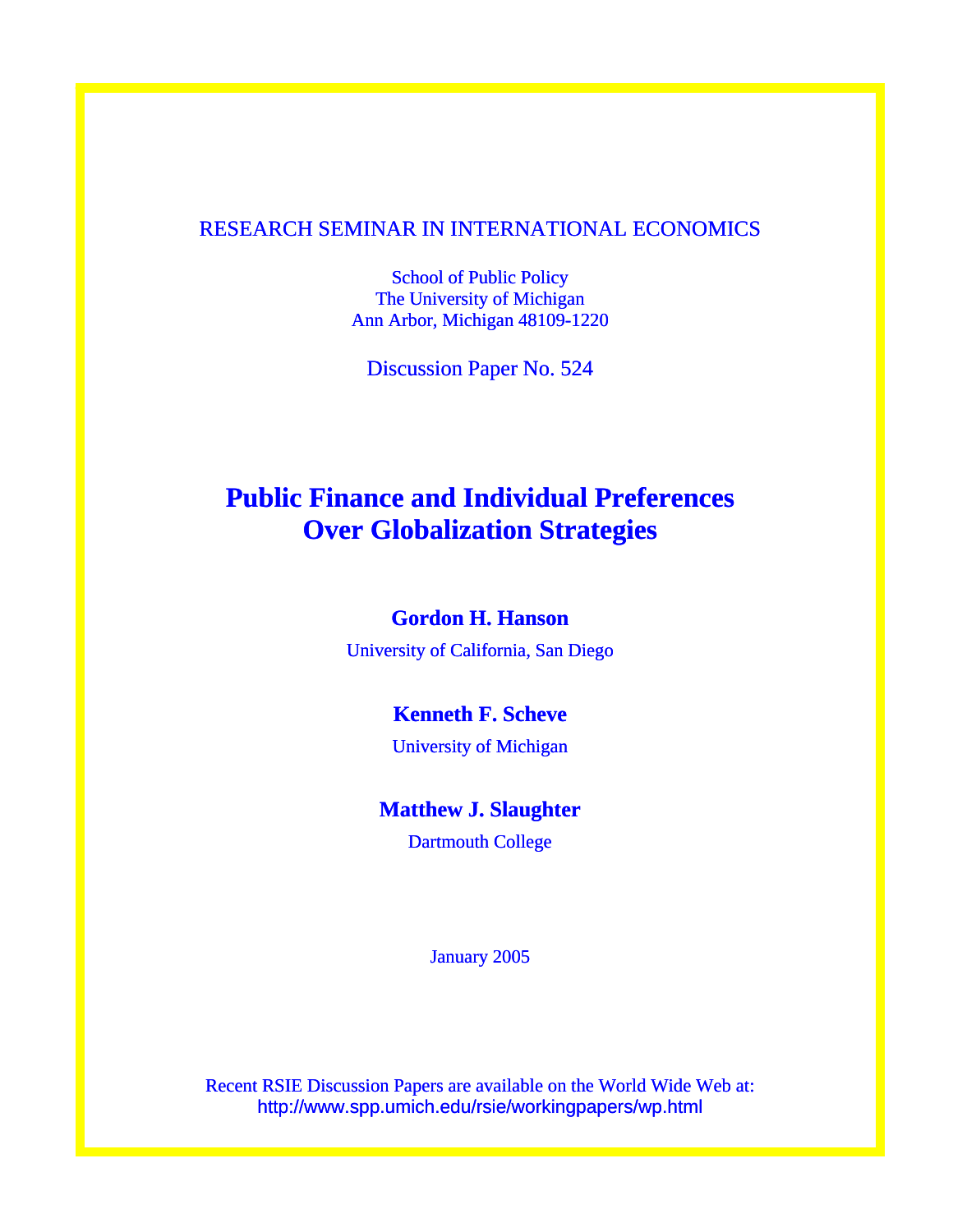#### NBER WORKING PAPER SERIES

# PUBLIC FINANCE AND INDIVIDUAL PREFERENCES OVER GLOBALIZATION STRATEGIES

Gordon H. Hanson Kenneth F. Scheve Matthew J. Slaughter

Working Paper 11028 http://www.nber.org/papers/w11028

NATIONAL BUREAU OF ECONOMIC RESEARCH 1050 Massachusetts Avenue Cambridge, MA 02138 January 2005

For helpful comments we thank Rafaela Dancygier, Jens Hainmueller, Shigeo Hirano, David Stasavage, Michael Tomz, and seminar participants at the Institute for International Economics, London School of Economics, University of Michigan, and University of Oregon. For financial support we gratefully acknowledge the National Science Foundation. The views expressed herein are those of the author(s) and do not necessarily reflect the views of the National Bureau of Economic Research.

© 2005 by Gordon H. Hanson, Kenneth F. Scheve, and Matthew J. Slaughter. All rights reserved. Short sections of text, not to exceed two paragraphs, may be quoted without explicit permission provided that full credit, including © notice, is given to the source.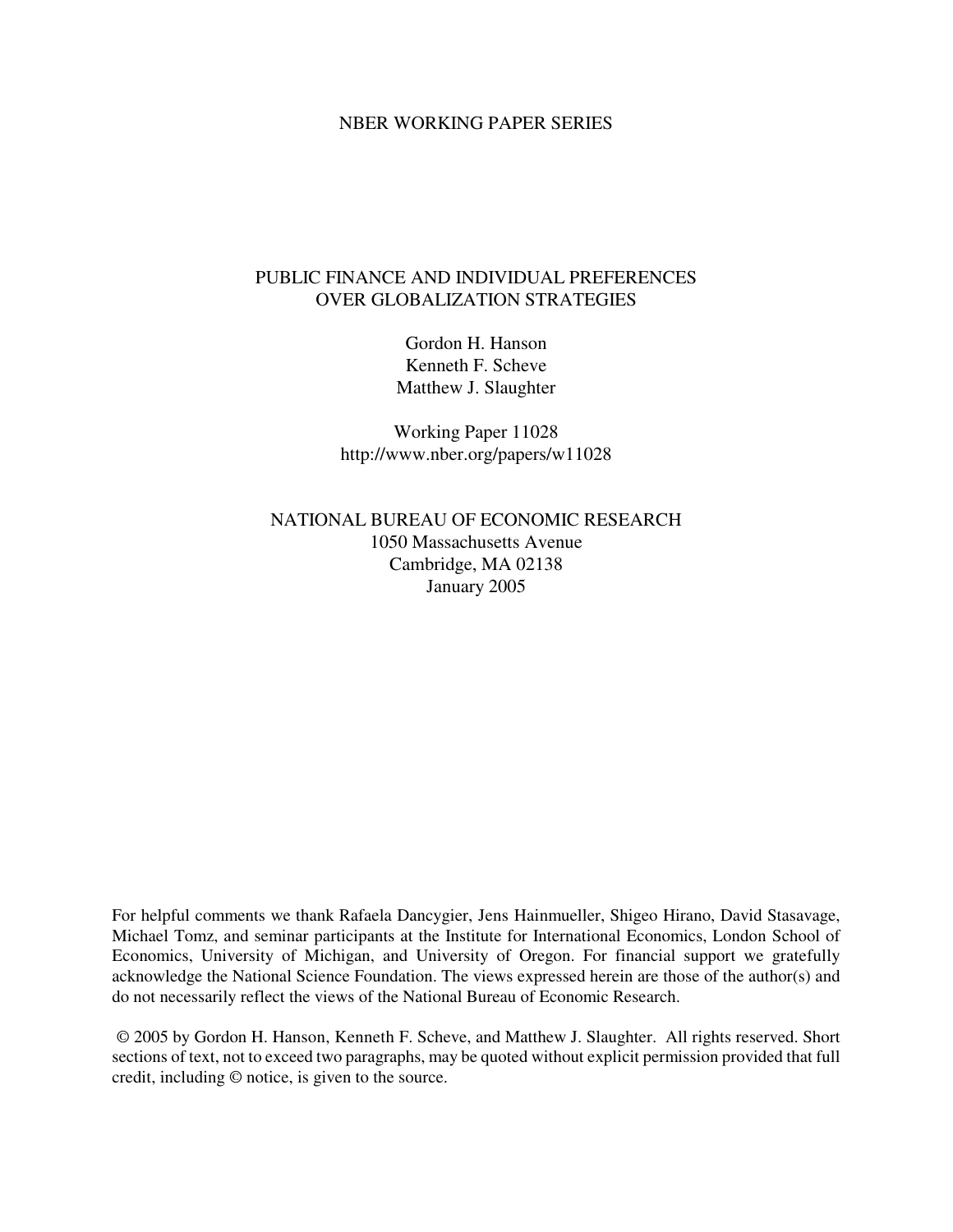Public Finance and Individual Preferences over Globalization Strategies Gordon H. Hanson, Kenneth F. Scheve, and Matthew J. Slaughter NBER Working Paper No. 11028 January 2005 JEL No. F2, H3

#### **ABSTRACT**

In the absence of distortionary tax and spending policies, freer immigration and trade for a country would often be supported by similar groups thanks to similar impacts on labor income. But government policies that redistribute income may alter the distributional politics. In particular, immigrants may pay taxes and receive public services. Imports, obviously, can do neither of these. Thissuggests quite different political coalitions may organize around trade and immigration. In this paper we develop a framework for examining how pre-tax and post-tax cleavages may differ across globalization strategies and also fiscal jurisdictions. We then apply this framework to the case of individual immigration and trade preferences across U.S. states. We have two main findings. First, high exposure to immigrant fiscal pressures reduces support for freer immigration among natives, especially the more-skilled. Second, there is no public-finance variation in opinion overtrade policy, consistent with the data that U.S. trade policy has negligible fiscal-policy impacts. Public-finance concerns appear to be crucial in shaping opinions towards alternative globalization strategies.

Gordon H. Hanson IR/PS 0519 University of California, San Diego 9500 Gilman Drive La Jolla, CA 92093-0519 and NBER gohanson@ucsd.edu

Kenneth F. Scheve Gerald R. Ford School of Public Policy University of Michigan 412 Lorch Hall 611 Tappan Street Ann Arbor, MI 48109-1220 scheve@umich.edu

Matthew J. Slaughter Tuck School of Business Dartmouth College 100 Tuck Hall Hanover, NH 03755 and NBER matthew.slaughter@dartmouth.edu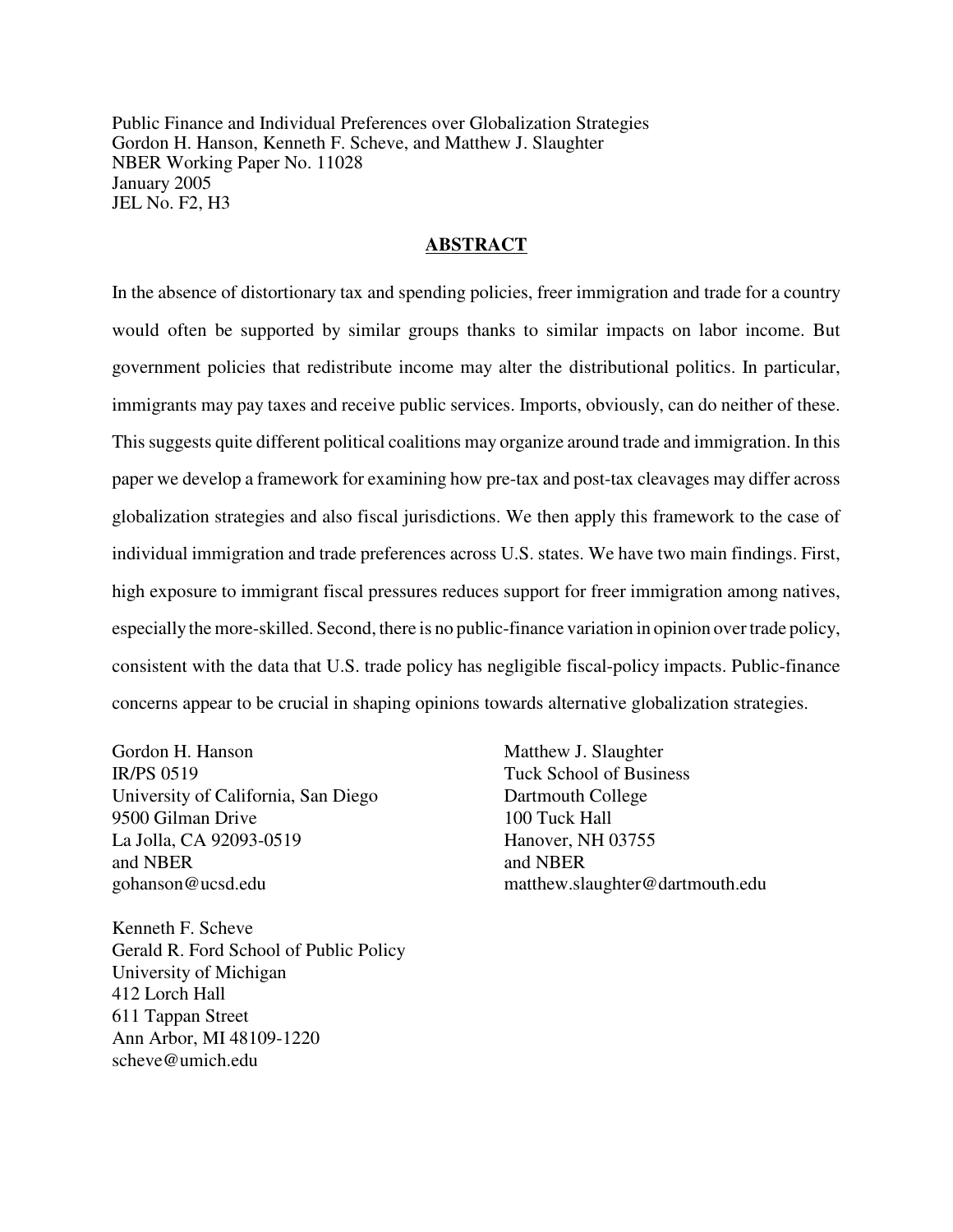#### **1. Introduction**

 $\overline{a}$ 

 Despite the protestations of economists, in many countries a substantial share of the public is skeptical about the benefits of globalization. Concerns stem from many non-economic considerations, from cultural values to beliefs about environmental impacts. But by now, it is also well documented that there are important economic concerns as well; in particular, concerns about labor-market pressures and economic insecurity more generally.<sup>1</sup> These economic concerns accord with much standard economic theory, in which international flows of goods, capital, and labor all work to integrate national labor markets.

 What has received much less attention is the fact that these three alternative strategies of globalization can have quite different economic impacts on national fiscal policies. Immigration and trade, for example, both increase international labor-market competition. Indeed, under certain situations freer trade and immigration can have identical impacts on labor demand and thus labor income. In the absence of distortionary government tax and spending policies, this suggests both strategies would be supported by similar groups.

 But fiscal policies that redistribute income may alter the distributional politics. Freer trade and immigration can affect government fiscal activity by comparable amounts, through their similar impacts on labor demand and thus pre-tax labor income. But there may be important fiscal differences between the two. Perhaps most crucially, immigrants may pay taxes, may receive public services, and may vote over tax and spending choices. Imports, obviously, do none of these things. But trade liberalization that lowers tax rates on imports and/or exports may alter the composition and level of tax revenue. This suggests quite different political coalitions

<sup>1</sup> See Rodrik (1997, 1998), Scheve and Slaughter (2001a, 2001b, 2001c, 2004), Kessler (2001), O'Rourke and Sinnott (2001, 2003), Hays, Ehrlich, and Peinhardt (Forthcoming), Beaulieu (2002), Baker (2003), Mayda and Rodrik (2004), Mayda (2004), and Jain, Kapur, and Mukand (2004). But also see Citrin, Green, Muste, and Wong (1997) and Hainmueller and Hiscox (2004a, 2004b) for alternative perspectives.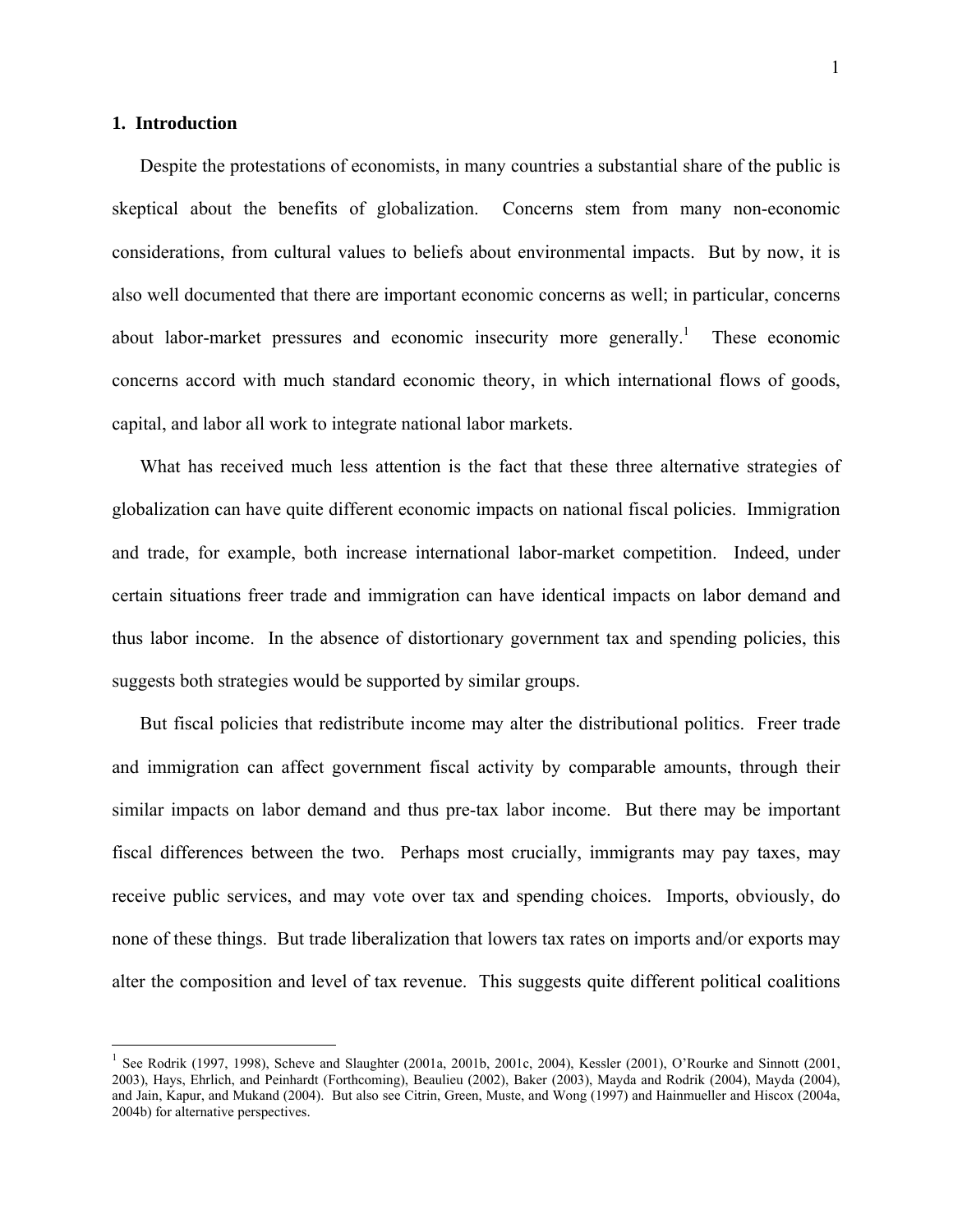may organize around trade and immigration because of different public-finance considerations, making globalization cleavages more fractious than they might otherwise appear.

 Consider the example of the United States. What are the labor-market impacts of freer trade and immigration on U.S. natives? The U.S. comparative advantage in many skill-intensive products means freer trade is likely to lower the *pre-tax* earnings of less-skilled natives relative to more-skilled natives via the Stolper-Samuelson process (Stolper and Samuelson, 1941). For some time now less-skilled individuals have comprised a large share of U.S. immigrants. In 2000 31% of foreign-born adults in the United States had less than 12 years of education, compared with only 13% of native-born adults. Because low-skilled and high-skilled labor tend to be complements, freer immigration is likely to alter pre-tax earnings of natives like trade does. There is now abundant evidence that freer trade and immigration have in fact generated these pre-tax wage pressures. $2$ 

 But do trade and immigration generate any *post-tax* impacts through fiscal channels? Freer trade might shift economic activity and thus tax revenue across different states. It might also increase churning in the labor market as workers and firms adjust to changes in relative prices. But the magnitude of additional fiscal costs from this adjustment in countries like the U.S. is likely to be modest, given the limited extent of programs for labor-market adjustment and that trade, unlike immigration, does not change the potential pool of those receiving public assistance. For example, the only U.S. outlay explicitly linked to trade liberalization, Trade Adjustment Assistance, has recently cost less than \$300 million a year—about 0.01% of total federal spending in fiscal 2004. Revenue effects from trade liberalization are also likely to be

 $2$  This literature is very large. For studies on trade, see surveys in Feenstra (2000) or Feenstra and Hanson (2002). For important migration studies, see Borjas, Freeman, and Katz (1997), Card (2001), and Borjas (2003).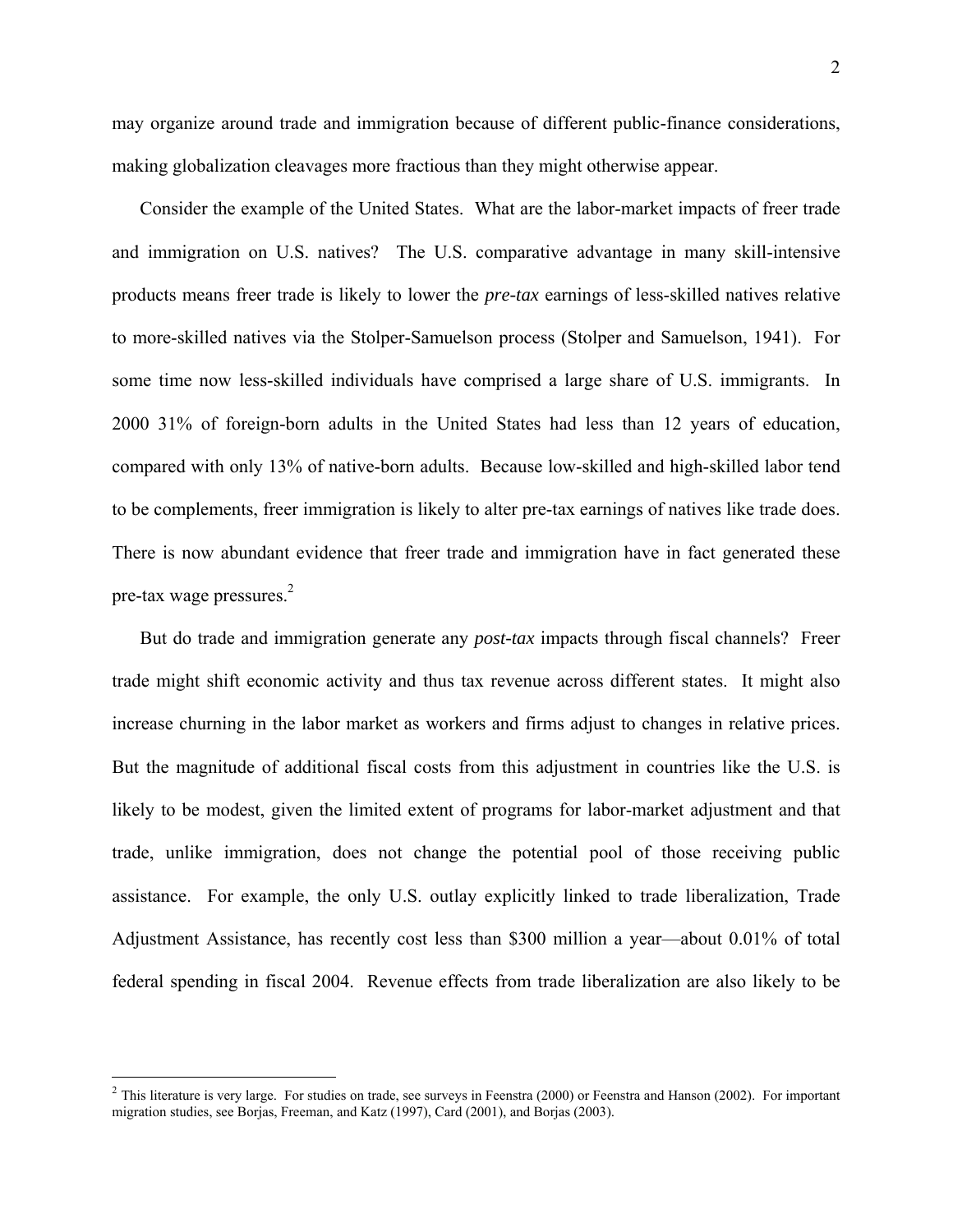relatively small in magnitude: the U.S. Constitution prohibits states from taxing trade, and at the federal level trade taxes have recently constituted less than 1% of total federal revenue.<sup>3</sup>

 But in many U.S. states immigrants have access to public assistance financed by taxes. Indeed, there is abundant evidence that immigrants make greater use of means-tested welfare programs than do natives—even after federal welfare reform in 1996 restricted immigrant access to certain government benefits. Freer immigration may thus increase the net tax burden on U.S. natives and thus tend to lower their post-tax income. Progressive tax regimes are common in the United States, which means this fiscal burden may especially hit higher income and more-skilled natives. All this suggests freer immigration is likely to be evaluated by natives for not just its labor-market impacts but its fiscal impacts as well. $4$ 

 To make concrete these fiscal concerns, consider the recent experiences of California and Texas. In the mid-1990s both states had fiscally conservative governors who were rising stars in the Republican party. Pete Wilson and George Bush each faced difficult fiscal environments, as their states had been hit hard by the recession of 1990-91. California and Texas were also absorbing the brunt of the rising national surge of immigration. During the 1990s, as the foreignborn share of the U.S. population grew from 7.9% to 11.1%, 37.3% of immigrants chose to reside in one of the two states (versus just 17.4% of natives).

 That many new immigrants were poor and relatively likely to receive public assistance created the perception that native taxpayers in the two states were bearing most of the fiscal costs associated with immigration. The data supported this perception. Smith and Edmonston (1997) calculated that in California over 1994-95 immigrants households received an average fiscal

<sup>&</sup>lt;sup>3</sup> Fiscal revenue data come from International Monetary Fund (2004). TAA information comes from Kletzer and Litan (2001).

<sup>&</sup>lt;sup>4</sup> On immigrant welfare take-up in general see Borjas and Hilton (1996), Borjas (1999), and Fix and Passel (1999). On take-up post-1996 see Zimmerman and Tumlin (1999) and Fix and Passel (2002).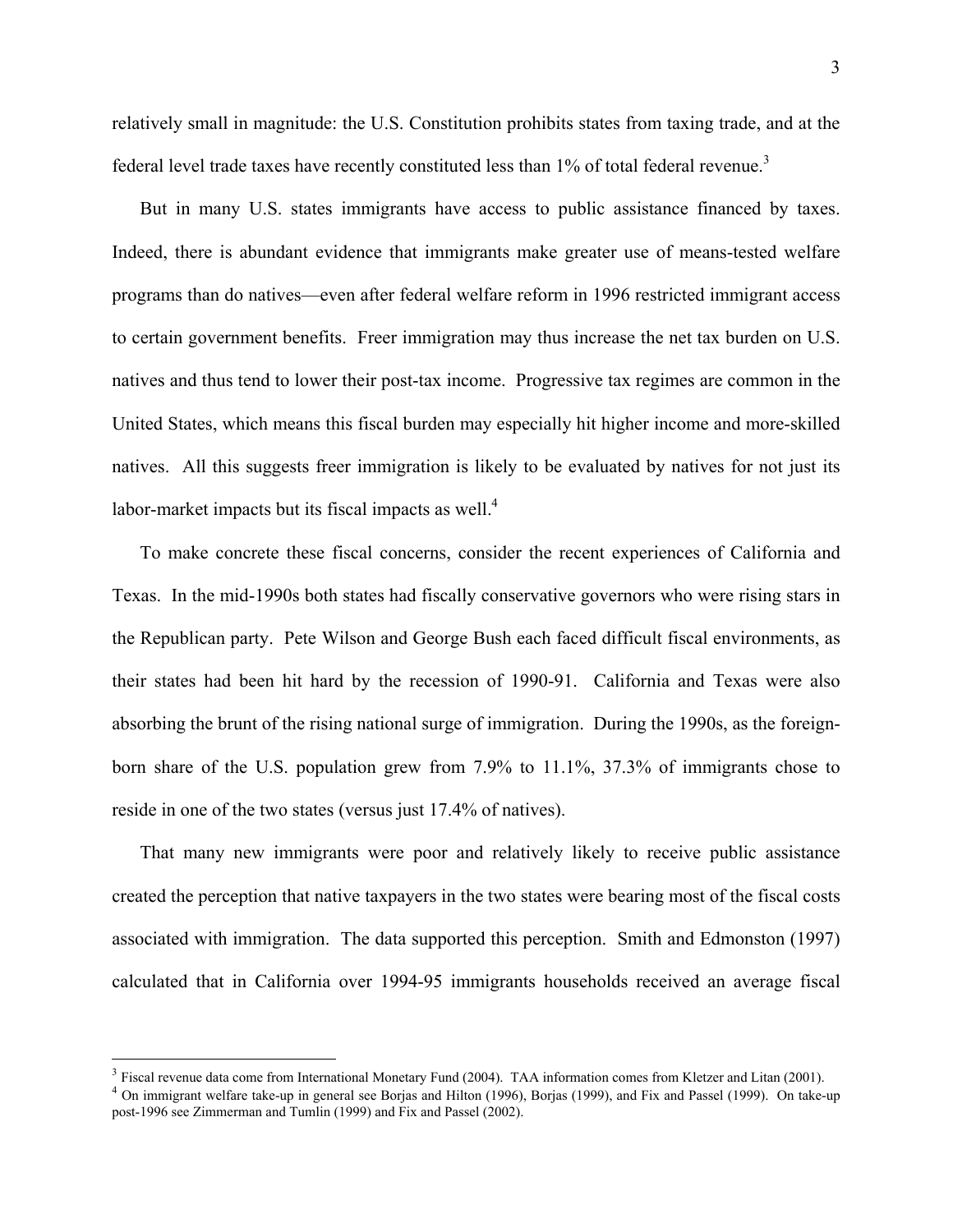transfer of \$3,463, or 9.1% of average immigrant household income, which generated an average fiscal cost to native households of \$1,178, or 2.3% of average native household income.

 Bush and Wilson appeared to have similar politics. Among other issues, they were both unabashed free traders who strongly supported the North American Free Trade Agreement. Yet they took very different approaches toward immigration. In California, Wilson made restricting public benefits to immigrants the centerpiece of his strategy to control spending. Memorably, he backed Proposition 187, a ballot measure to deny public services to illegal immigrants.<sup>5</sup> In Texas, Bush embraced the state's immigrant population and courted the Latino vote, saying he would not support a measure like Prop. 187 in Texas.<sup>6</sup>

 This tale of two states suggests that fiscal policies shape voter attitudes toward immigration. High-income voters are important Republican constituents in both states. In California, which funds generous public benefits with progressive income taxes, high-income voters may worry immigration raises their tax burden. This was one source of pressure on Wilson to reduce fiscal transfers to immigrants.<sup>7</sup> Texas, in contrast, has a weaker safety net and no state income tax. Its high-income voters may perceive immigration as having a small impact on their tax obligations, which may have given Bush greater latitude in how to address the issue. $8$ 

 In this paper we examine how fiscal policy may shape individual preferences towards different globalization strategies. We first develop a simple framework of voter preferences, to see how pre- and post-tax cleavages may differ between trade and immigration and also across jurisdictions. Absent distortionary tax and spending policies, standard trade theory predicts that in any country freer immigration and trade will be supported by relatively-abundant workers and

<sup>&</sup>lt;sup>5</sup> See Julie Marquis, "Wilson Blames Ills on Illegal Immigrants," *Los Angeles Times*, Oct. 17, 1994, B1.<br><sup>6</sup> See Juan Balama, "The Cool Haeded Governor," *Hispania Business*, Dec. 1995, 12, 16

<sup>&</sup>lt;sup>6</sup> See Juan Palomo, "The Cool Headed Governor," *Hispanic Business*, Dec. 1995, 12-16.

<sup>&</sup>lt;sup>7</sup> See Louis Freedberg, "Wilson Defends Stance on Illegals," San Francisco Chronicle, Jun. 23, 1994, A2.

<sup>&</sup>lt;sup>8</sup> In particular, Texas fiscal policies may have allowed Bush the political space to appear both pro-immigrant, to appeal to the Latino vote, and fiscally conservative, to appeal to the party base. See "Yo te quiero mucho," *Economist*, Sep. 28, 2000.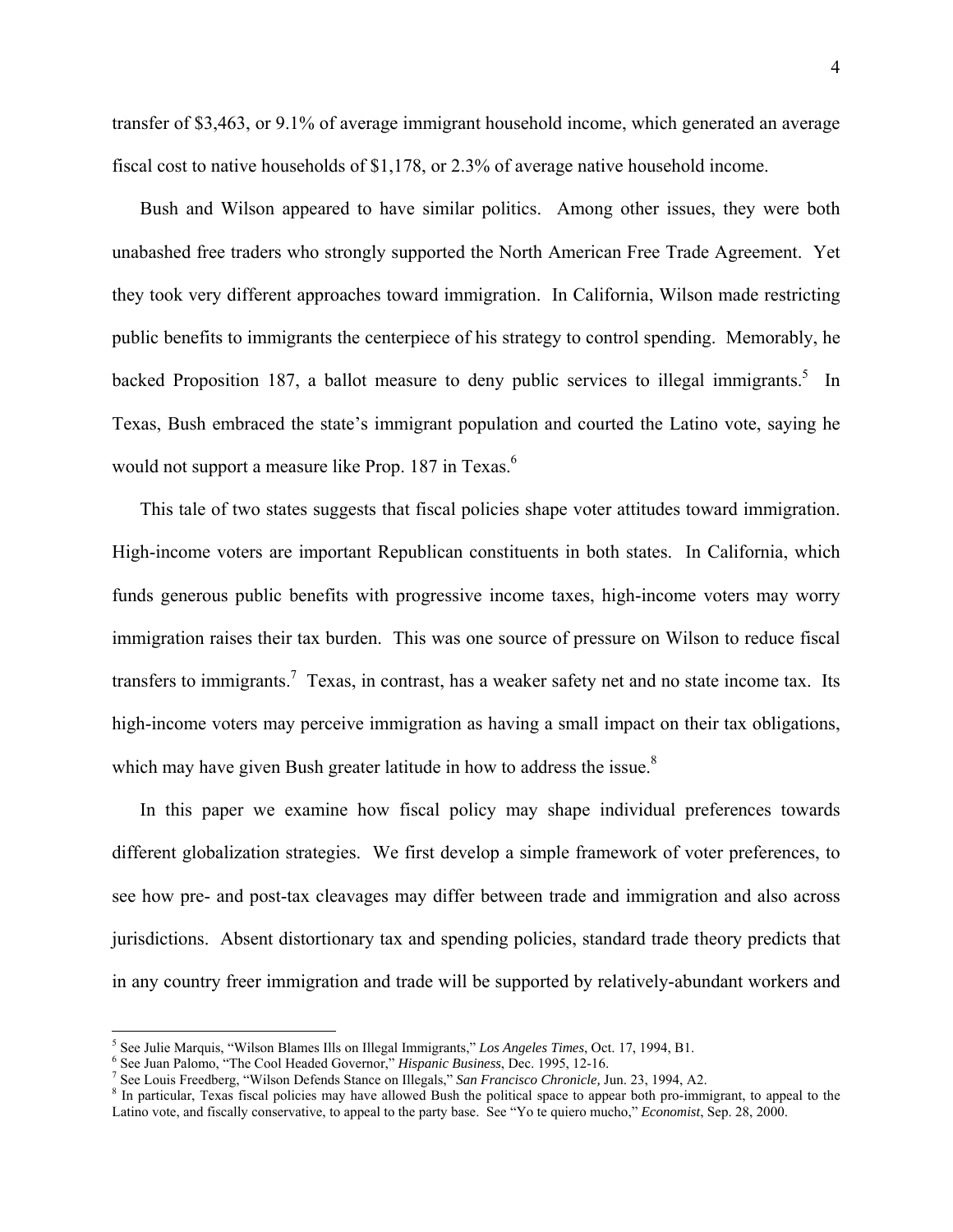opposed by relatively-scarce workers. Again, for many countries there is now abundant evidence of this. But fiscal policies that redistribute income, which have been ignored by the literature, alter the distributional politics along the lines suggested above. Our framework clarifies the preand post-tax pressures on individual economic welfare from various globalization policies.

 We then apply this framework to the case of individual immigration and trade preferences across U.S. states over the 1990s. For at least two important reasons this is an especially rich empirical setting. One is the ample evidence for the United States cited above to support both labor concerns that immigration changes wages and fiscal concerns that it raises native tax burdens. The other is that U.S. states vary greatly in the size of their immigration inflows, the generosity of their public benefits, and the progressivity of their tax structures. This variation suggests that natives in some states will be especially "exposed" to immigrant fiscal burdens.

 Our empirical work combines data from multiple sources. What results is a rich individuallevel data set with which we can apply our theoretical framework to examine how individual attitudes toward immigration and trade are shaped by important forces including individual labor-market skills and state immigration and fiscal regimes. We exploit variation both across states and over time in fiscal exposure to immigration, such as the fact that some high-immigrant states offer generous public assistance while others do not. Moreover, our data allow us to control for a wide array of individual characteristics and political attitudes that have been demonstrated to have a strong correlation with opinions about trade and especially immigration.<sup>9</sup>

 We have two main findings. First, high exposure to immigrant fiscal pressures reduces support for freer immigration among natives, especially the more-skilled. The magnitude of this post-tax fiscal cleavage is comparable to the pre-tax labor-market effects of skill itself. Second,

ere, for example, Citrin, Green, Muste, and Wong (1997), Scheve and Slaughter (2001a, 2001b, 2001c), Kessler (2001), <br><sup>9</sup> See, for example, Citrin, Green, Muste, and Wong (1997), Scheve and Slaughter (2001a, 2001b, 2001c), O'Rourke and Sinnott (2001, 2003), Mayda and Rodrik (2004), Mayda (2004), and Hainmueller and Hiscox (2004a, 2004b).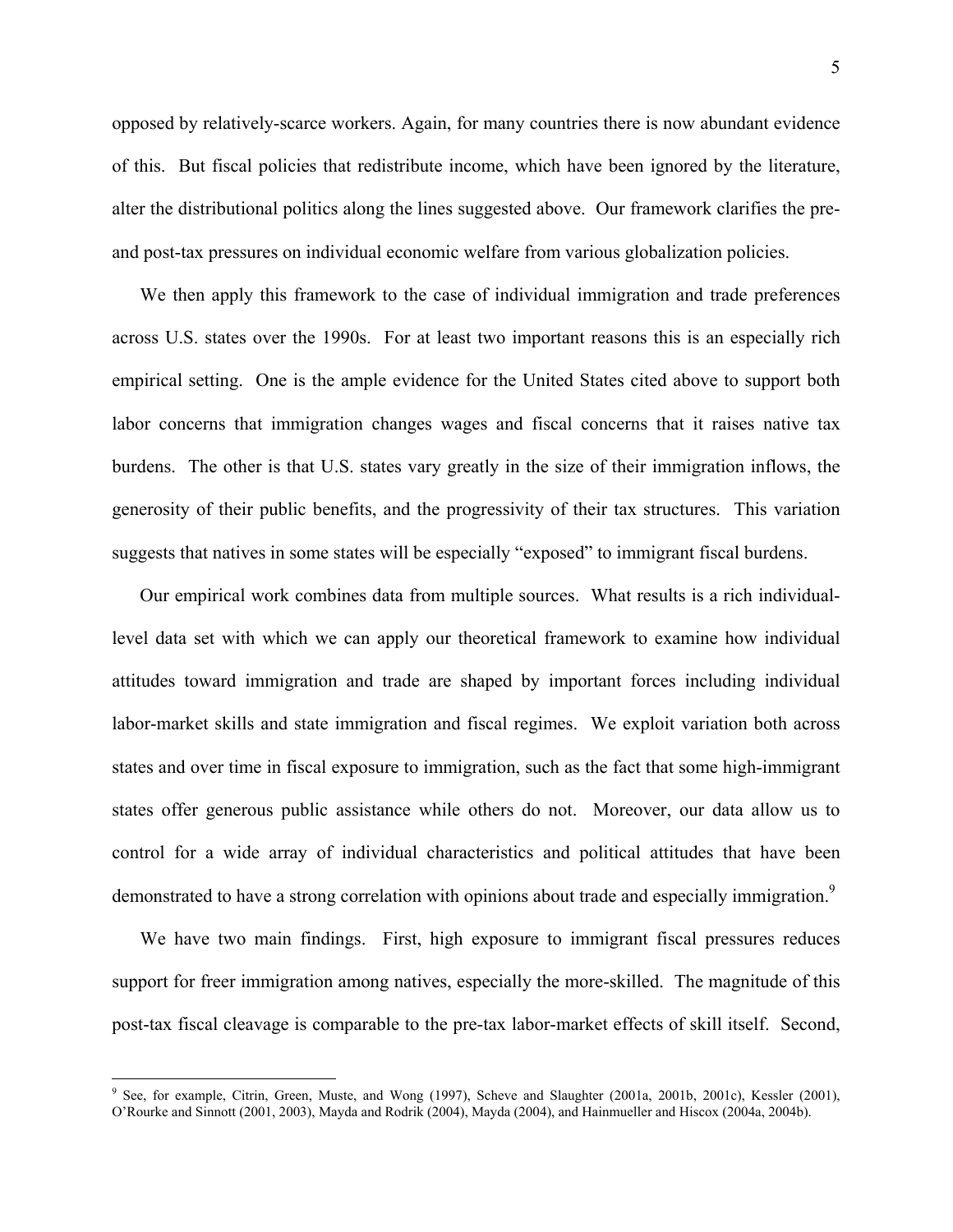there is no public-finance variation in opinion over trade policy, consistent with the data that U.S. trade policy has negligible fiscal-policy impacts. The overall message is that public-finance concerns appear to be crucial in shaping opinions towards alternative globalization strategies.

 Our paper has five additional sections. In section 2 we develop our theoretical framework. Section 3 presents our data and some motivating summary statistics. In section 4 we discuss our econometric specifications, and in section 5 we report estimation results. Section 6 concludes.

#### **2. Theoretical Framework: The Welfare Consequences of Immigration and Trade**

 In this section we develop a simple framework of voter preferences to examine how pre-tax and post-tax cleavages may differ for trade and immigration and also across jurisdictions. For simplicity, we focus on voter preferences based on just individual economic welfare. As stated in the introduction, there are many important non-economic determinants of attitudes towards globalization. These will be an essential part of our empirical analysis.

#### *Framework*

Let  $V(\mathbf{p}, I_i)$  be the indirect utility enjoyed by individual i, which depends on the vector of prices for consumption goods and services, **p**, and also on after-tax income available for consumption,  $I_i$ . In turn, after-tax income depends on the pre-tax wage income,  $y_i$ ; the effective income-tax rate,  $t_i$ ; and government transfers,  $g_i$ .

$$
I_i = y_i(1 - t_i) + g_i
$$
 (1)

Tax rates and government transfers vary across individuals by both state of residence and level of income. Equation (1) assumes both that all income is from labor earnings, and that only labor earnings are taxed. Neither assumption is essential, but they simplify the presentation.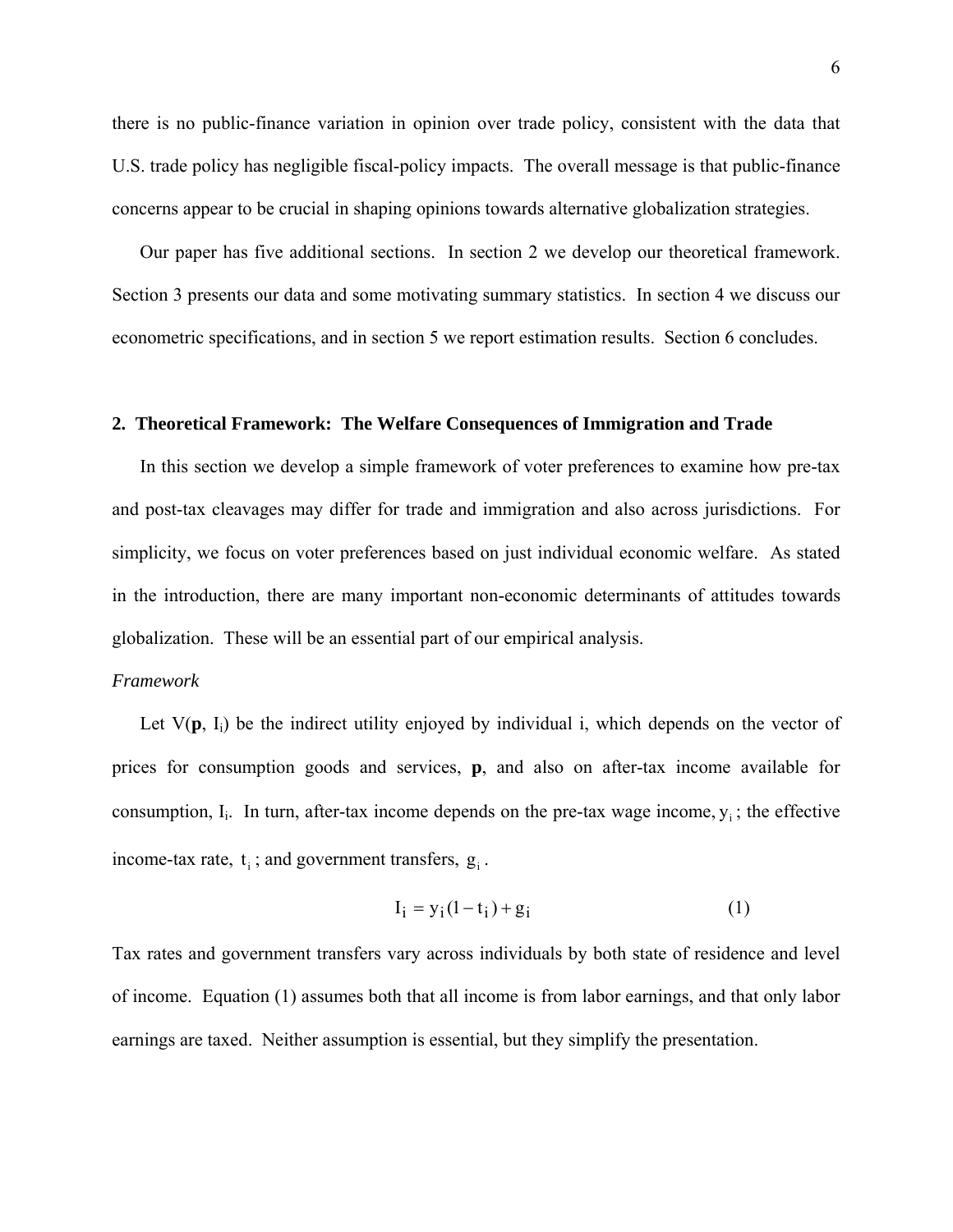Together these assumptions imply that an individual's economic well-being can be expressed as  $V(\mathbf{p}, y_i + g_i - y_i t_i)$ . Thus, well-being can be thought of as depending on three separate terms: prices, **p**, pre-tax income,  $y_i$ , and the post-tax net fiscal transfer,  $(g_i - y_i t_i)$ . It is useful to consider the impact of freer immigration or trade on each of these terms separately.

#### *Impacts on Prices*

 $\overline{a}$ 

 If immigration lowers some of the prices in **p** at which goods and services are available in a state, its individuals are better off. This may be particularly true for non-tradables that use intensively immigrant labor services. As is well-known, freer trade can also alter relative prices, with higher prices for comparative-advantage goods and services.

### *Impacts on Pre-Tax Labor Income*

Next consider the change in pre-tax labor income,  $y_i$ , from freer immigration or trade. If immigration increases the relative supply of low-skilled labor, then this income is likely to rise for high-skilled individuals and fall for low-skilled individuals. We expect the opposite impacts if immigrants are predominantly more-skilled. These wage impacts could be national or local in scope, depending on the extent of labor-market integration across states. And they could even be zero if immigrants are absorbed via mechanisms other than wage changes.<sup>10</sup>

 Trade liberalization can also alter individual welfare through (nominal) pre-tax labor income. Indeed, the net impact of this channel plus the commodity-price channel on real labor income is the focus of the Stolper-Samuelson theorem, a well-known mechanism of standard Heckscher-Ohlin trade theory. Here the net impact on real pre-tax earnings varies along factor lines, not

<sup>&</sup>lt;sup>10</sup> For evidence on national vs. local wage impacts of immigration see Borjas, Freeman, and Katz (1997); Card (2001); and Borjas (2003). Two other adjustment mechanisms may be factor prices other than wages or the industry mix of output, known in the trade literature as Rybczynski effects. See Hanson and Slaughter (2002) for evidence of these output-mix effects across U.S. states. For a more-detailed discussion of all these possibilities, see Scheve and Slaughter (2001c).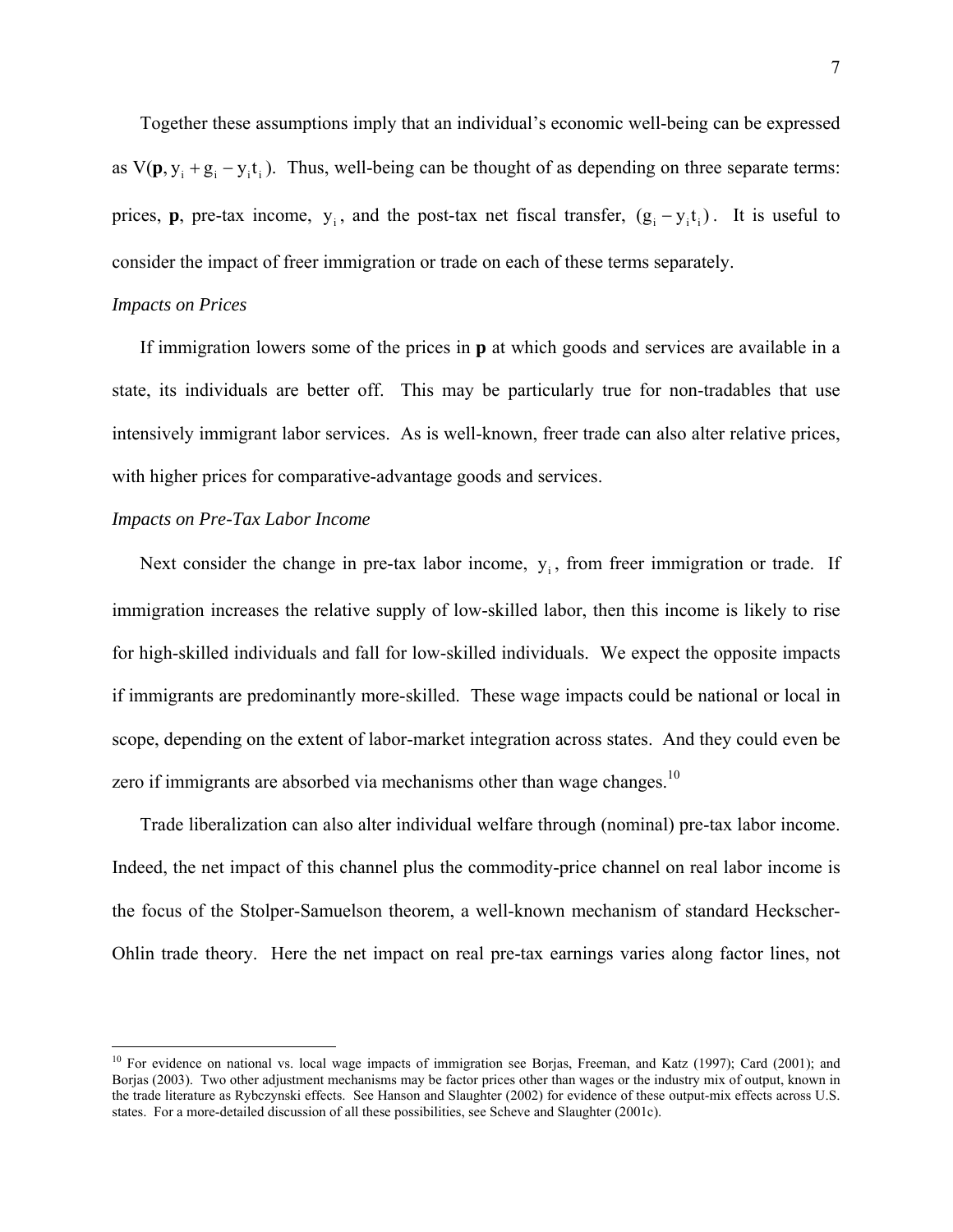industry lines, thanks to sufficient interindustry factor mobility. Impacts on pre-tax income would be different with relatively immobile factors of production.<sup>11</sup>

### *Impacts on Post-Tax Net Fiscal Transfer*

 The third channel to consider is the change in the net fiscal transfer received by individual *i*. In countries like the United States this net fiscal transfer,  $(g_i - y_i t_i)$ , contains state and federal components. We assume that the federal component can be expressed as a reduced-form function of individual characteristics (e.g., age, income, family size). The state component of net fiscal transfers will depend on the interaction of individual characteristics, as summarized by  $y_i$ , and state tax and spending policies, as summarized by  $t_i$  and  $g_i$ .

 Consider first how immigration will change net fiscal transfers received by natives. For the U.S. case, as stated in the introduction there is now abundant evidence that immigrants make greater use of means-tested welfare programs than do natives. Accordingly, we assume that the arrival of immigrants to a state raises demand and, given eligibility rules, cost for its welfare services. In principle, states can meet this higher immigrant-related cost in one of three ways: borrow, reduce other transfers, or raise tax revenue. In practice, for most U.S. states borrowing is not an option: all but Vermont self-impose constitutional or statutory balanced-budget requirements. We therefore assume that states meet higher immigrant welfare costs by a combination of reduced government transfers to and increased taxation of natives. So with higher immigration natives suffer a fall in  $(g_i - y_i t_i)$  because of lower  $g_i$  and/or higher  $t_i$ .

 The exact fiscal impact on each native in each state will depend on individual characteristics, predominantly labor-market skills and thus income. It will also depend on state characteristics: the nature of state fiscal policy in terms of progressivity and welfare generosity, and the

<u>.</u>

<sup>&</sup>lt;sup>11</sup> See Scheve and Slaughter (2001b) for details on trade's impact on factor income in different settings.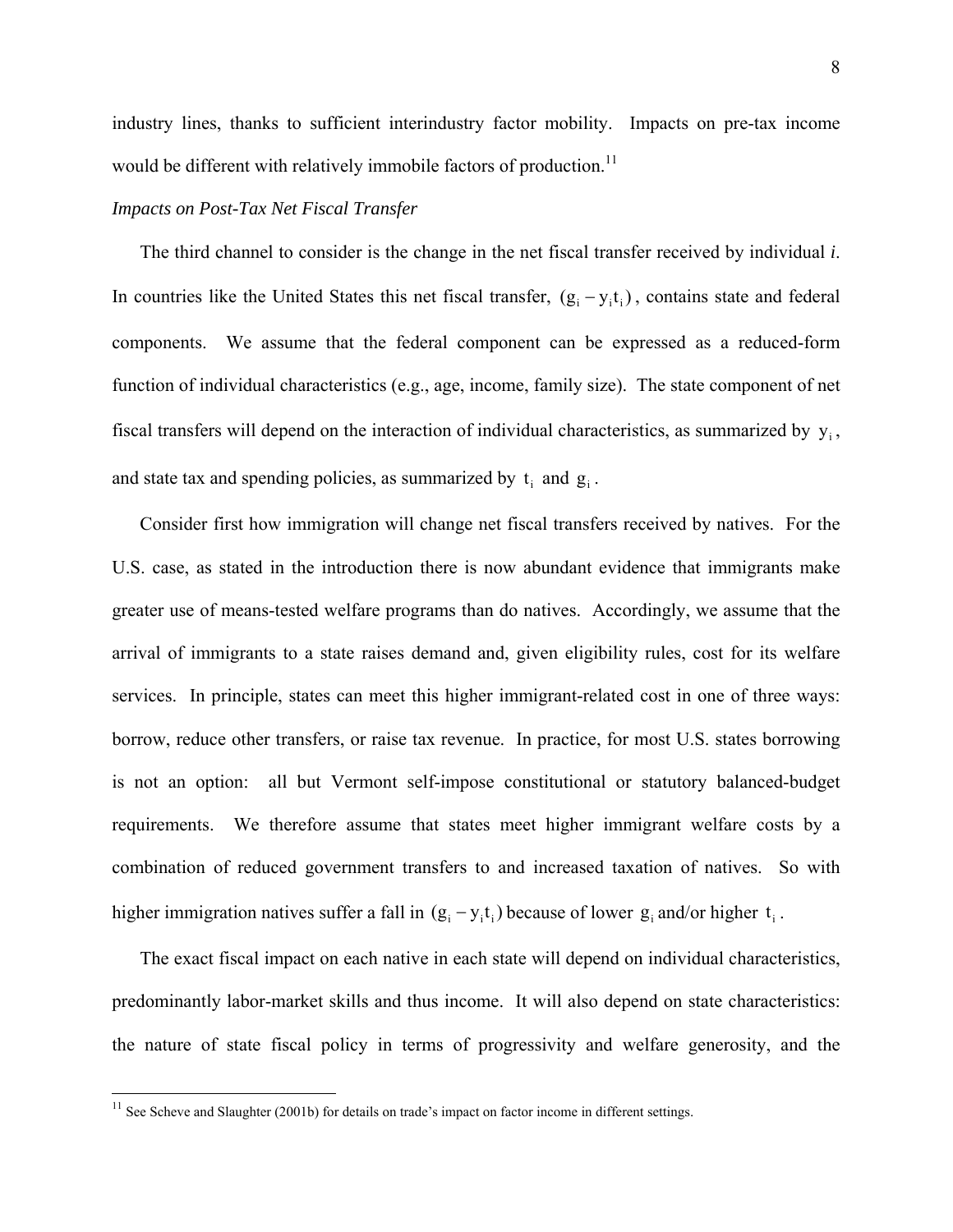magnitude of the state's total immigrant inflow. We expect natives to experience larger falls in net fiscal transfers when living in states with larger immigrant inflows and/or generous welfare programs. For states that use more progressive tax and spending systems, we also expect the declines in net fiscal transfers to fall disproportionately on more-skilled natives.

 Now consider the fiscal impacts of freer trade. Like freer immigration, freer trade can alter  $(g_i - y_i t_i)$  via pre-tax changes in  $y_i$ . Unlike freer immigration, however, freer trade does not bring a change in the population and thus changes in welfare take-up that must be accommodated by changes in the net fiscal transfers to natives. It is true that trade might increase churning in the labor market as workers and firms adjust to changes in relative prices. But the magnitude of additional fiscal costs from this adjustment in countries like the U.S. is likely to be modest, given the limited extent of state and federal programs for labor-market adjustment.<sup>12</sup> We conclude that freer trade generally does not generate the same fiscal pressures as immigration, and certainly does not do so in countries with minimal trade taxes and minimal labor-market policies.<sup>13</sup>

#### *Summary of Theoretical Framework*

 $\overline{a}$ 

 Freer immigration and welfare can affect individual economic welfare and thus policy preferences through product prices, pre-tax labor income, and post-tax net fiscal transfers. Public-opinion research to date has largely ignored this third channel. Our framework clarifies that for immigration this channel is likely important but that for trade its relevance depends on whether trade and fiscal policies are explicitly linked, which is not the case in the United States.

<sup>&</sup>lt;sup>12</sup> An alternative argument may be that a generous tax and transfer system that provides more insurance to workers reduces opposition to liberalization. For cross-country evidence consistent with this idea, see Hays, Ehrlich, and Peinhardt (forthcoming) and Scheve and Slaughter (forthcoming). This effect may be relevant in settings in which borrowing is allowed or for which the incidence of taxes paying for the insurance is not clear—settings unlike the U.S. states. Or this effect may especially apply to less-skilled individuals at greater risk from liberalization but less likely to pay the costs. Our empirical work investigates the possibility of this alternative fiscal impact.

<sup>13</sup> Today in many countries trade taxes constitute a small share of total government revenue. This is not true for many other countries, however, especially outside the OECD, and was not true for almost all of today's advanced countries in earlier decades and/or centuries. For a discussion see United States Trade Representative (2003).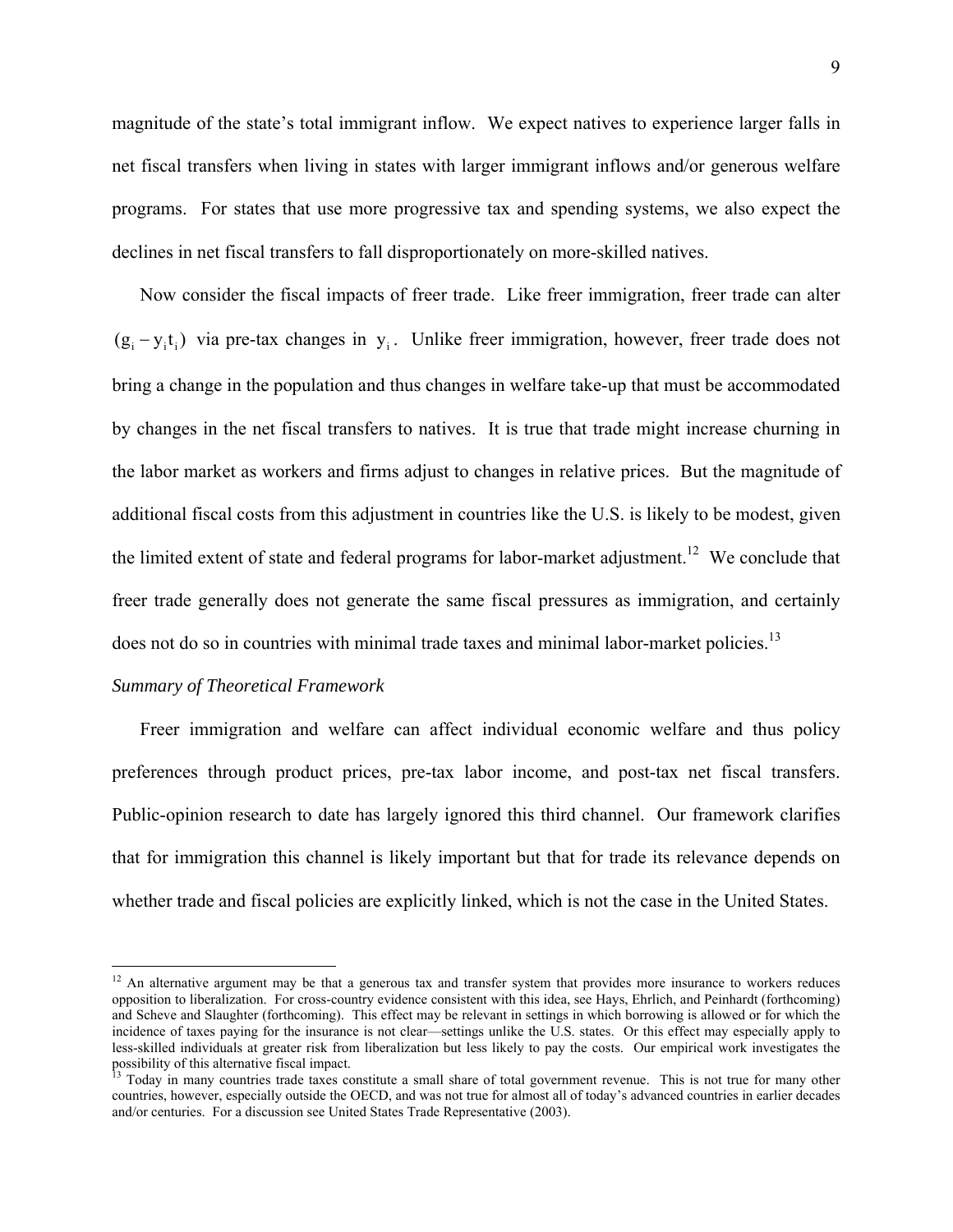Our framework generates a number of testable predictions of how immigration and trade opinions in the United States may differ across individuals and also across fiscal jurisdictions. The pre-tax labor-income pressures from immigration and also trade are likely to cleave across skill groups within all jurisdictions. But for immigration there should also be after-tax fiscal pressures that vary with state fiscal regime and skill type. Natives in states that are fiscally exposed to immigration, thanks to a combination of high immigrant inflows and/or generous welfare programs, should be less supportive of immigration than natives in less-exposed states. To the extent that states rely on progressive tax-and-spending regimes, this reduced support for freer immigration should be especially strong among higher income and more-skilled natives.

#### **3. Data and Summary Statistics**

 The data for our analysis of individual policy preferences about immigration and trade come from three sources. We measure individual attitudes regarding immigration and international trade using the 1992 and 2000 American National Election Studies (NES) (Sapiro, et al, 1998). We select these two NES years to match as closely as possible our data from the 1990 and 2000 U.S. Censuses of Population and Housing, from which we obtain data on immigrant and native populations, labor forces, and use of public assistance, and also to allow for significant temporal variation in these characteristics. Finally, data on state fiscal policies, in particular welfare spending and tax progressivity, come from the U.S. Censuses of Governments.

#### **3.1 The Fiscal Impact of Immigrant Populations in U.S. States**

 We begin our discussion of the data by showing that the fiscal impact of immigration varies significantly across U.S. states. States vary both in their exposure to immigration and in their generosity of public assistance. In summarizing immigration patterns across U.S. states, we take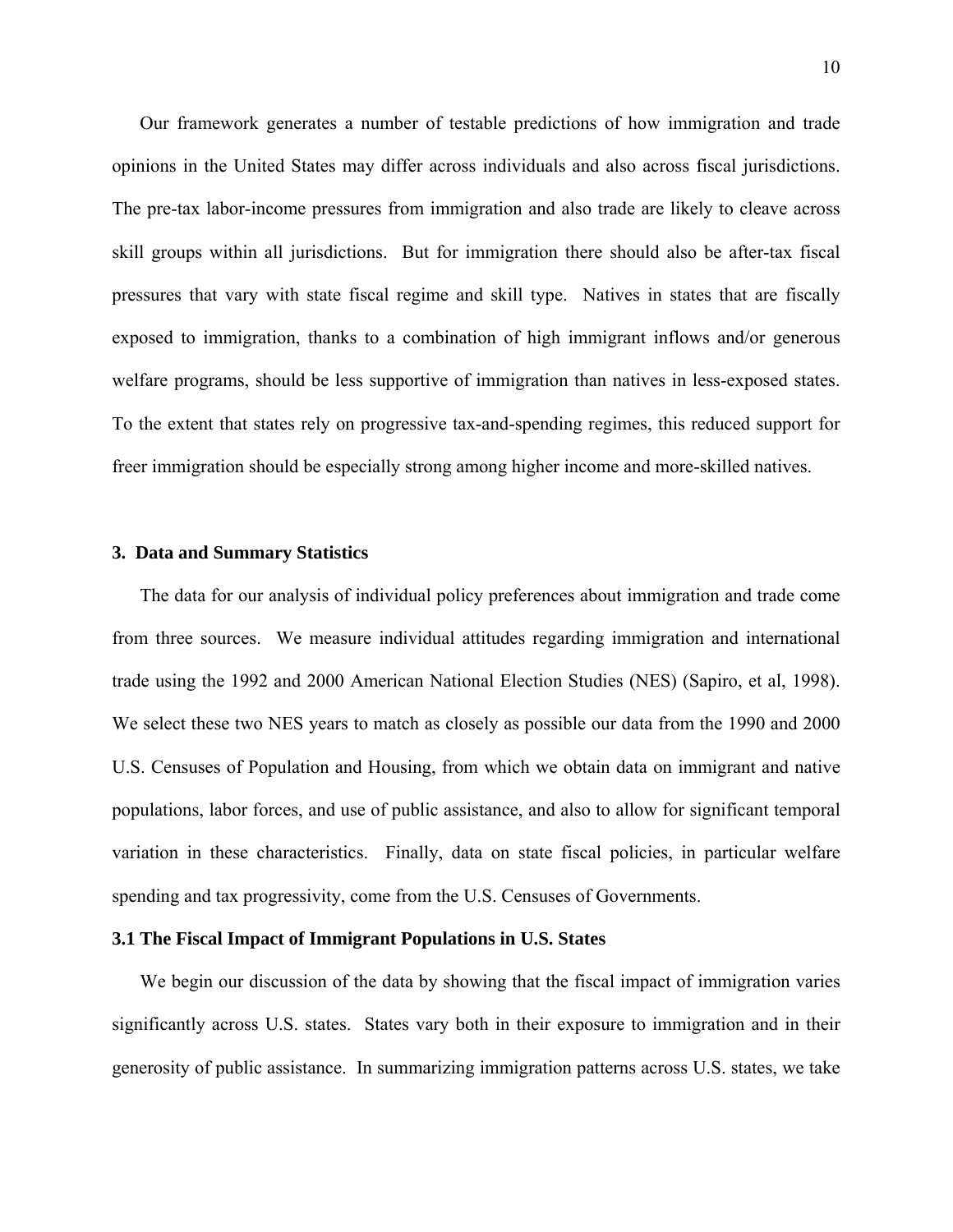households (rather than individuals) as the unit of analysis. Households are the units on which government agencies assess income taxes, property taxes, and other levies. For determining individual eligibility for means-tested benefit programs, it is typically household characteristics that are evaluated (Zimmermann and Tumlin, 1999). An immigrant household is defined as one whose head is foreign born. This definition of the immigrant population includes U.S.-born children of immigrants.

 Figure 1, which plots the share of the state population residing in immigrant-headed households in 1990 and 2000, reproduces the familiar fact that within the United States the immigrant population is geographically concentrated. For the nation as a whole, the share of the population living in immigrant-headed households was 16.5% in 2000, up from 11.5% in 1990. For 2000 the immigrant population share was between 30% and 40% in two states (California, New York), and it was above the national share in just eleven other states.<sup>14</sup>

 While California and New York have long been immigrant havens, the immigrant population has been growing most rapidly in states that traditionally have not been immigrant gateway locations. To see this growth, it is important to control for the facts that some states begin with very small immigrant populations and that some have rapid growth in native populations. For immigrants and natives, we normalize state population growth by the cross-time average state population and measure immigration population growth relative to native population growth as,

$$
\frac{M_{2000} - M_{1990}}{\frac{1}{2}(M_{2000} + M_{1990})} - \frac{N_{2000} - N_{1990}}{\frac{1}{2}(N_{2000} + N_{1990})}
$$

 $\overline{a}$ 

where  $M_t$  and  $N_t$  are the year t foreign-born and native-born populations in a state, respectively.

<sup>&</sup>lt;sup>14</sup> These 11 states are New Jersey, Hawaii, Florida, Nevada, Texas, Connecticut, Massachusetts, Arizona, Rhode Island, Illinois, and District of Columbia.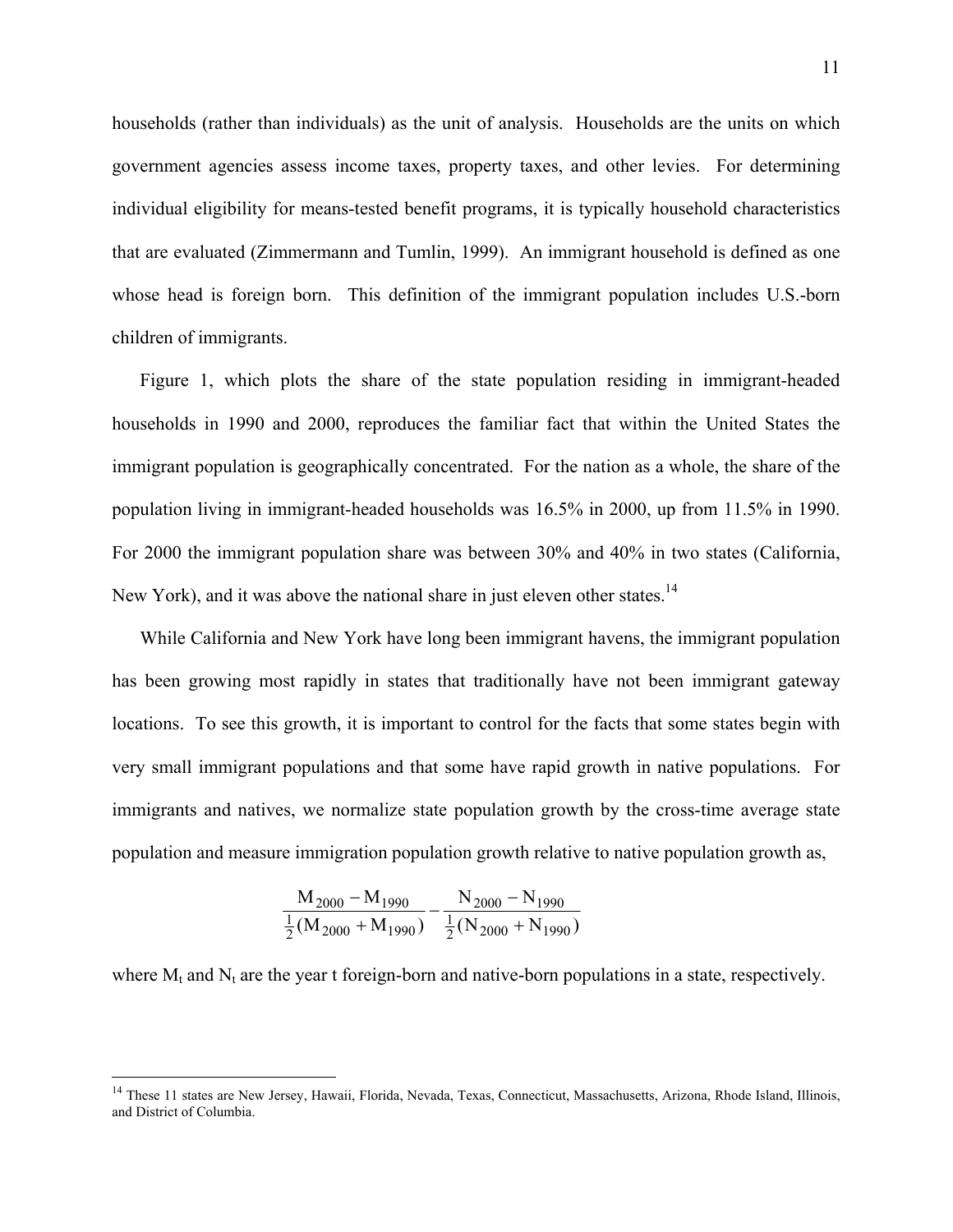Figure 2 plots normalized relative immigrant population growth between 1990 and 2000 against the immigrant population share in 1990. The states with the most rapid immigrant population growth (North Carolina, Georgia, Arkansas, Nebraska, Colorado, Utah) had relatively small immigrant populations in 1990. Other states with rapidly growing immigrant populations (Nevada, Colorado, Utah, Oregon, Arizona) had moderate immigrant populations in 1990. These two groups of states had rapid job growth during the 1990s. And, with the exception of Oregon, these states are not known for the generosity of their welfare programs.

 The fiscal impact of immigrants is, however, only partially related to the size of immigrant flows. Depending on both immigrants' characteristics and state policies, immigrants may or may not access public assistance or consume other public services and may or may not pay taxes. The extent of fiscal transfers from natives to immigrants depends on these factors as well.

 Individuals use public services in many forms, including public safety (fire and police protection), public spaces (parks and recreation facilities), public education, public health care, and public assistance (welfare). For immigrants, it is access to public assistance that is perhaps the most controversial. The Census of Population and Housing collects information on cash assistance in the form of supplemental security income, aid for families with dependent children (which has become temporary assistance for needy families), and general assistance. This is only a partial list of means-tested entitlement programs, and it excludes non-cash benefits such as food stamps, Medicaid, public housing, and energy subsidies. In contrast, the Census of Governments data discussed below measures both cash and non-cash benefits.

 Figures 3a and 3b plot the fraction of immigrant and native households that received cash public assistance in 1990 and 2000. The likelihood that immigrants receive welfare varies widely across states. The states in which immigrants were most likely to receive benefits are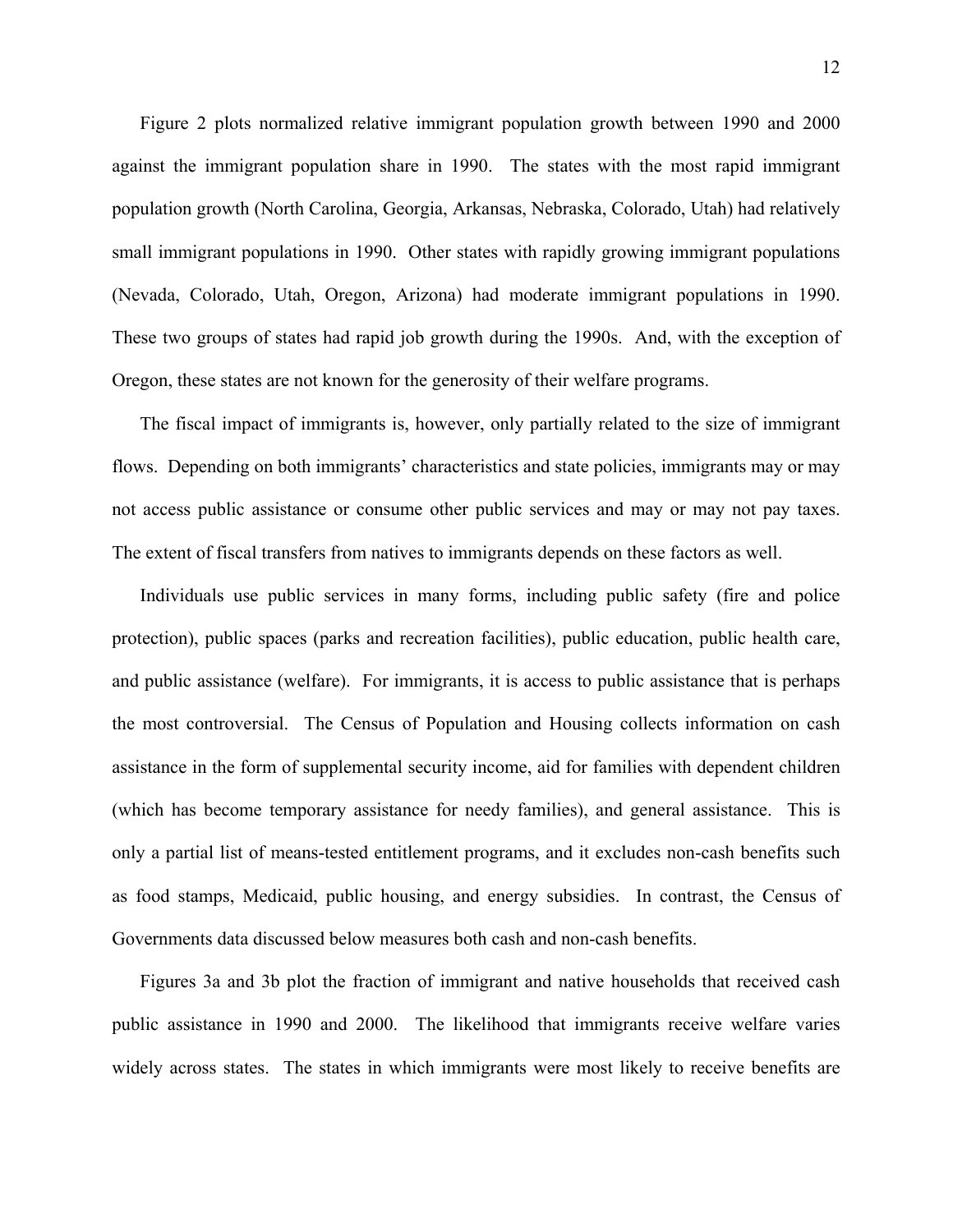mostly high-income states on the east and west coasts (California, New York, Massachusetts, Pennsylvania, Connecticut). In 1996 there was a major reform of federal U.S. welfare law, which imposed a lifetime cap on the number of years an individual could receive certain cash benefits and which excluded non-citizens from eligibility for many types of benefits. After 1996 many states at least partially replaced benefits at the state level that immigrants lost at the federal level, adding to the cross-state variation of public benefits available to immigrants.<sup>15</sup>

 As discussed in Section 2, an important requirement of our analysis below will be to measure accurately variation in natives' potential fiscal exposure to immigrants across both states and years. Our measure would ideally account for the relative size of the immigrant and native populations as well as the incidence and value of immigrant uptake of benefits. Figure 3 shows immigrant uptake incidence, but only for cash benefits and without any value information. The Census of Governments measures the annual value of both cash and non-cash benefits by state, but not broken out between immigrants and natives. However, Figure 3 shows a positive correlation between the fraction of native and immigrant households receiving public assistance (0.24 in 2000, weighted by state population), which suggests that welfare spending in total should be a reasonable proxy for welfare spending on immigrants only.

 Accordingly, our first measure of potential fiscal exposure to immigrants, *Fiscal Exposure 1*, is a dichotomous indicator variable equal to one for state-years that meet two conditions: (1) that have relatively high welfare generosity, measured as above the national median welfare spending per native; and (2) that have relatively high immigration populations defined as those states with

 $\overline{a}$ 

<sup>&</sup>lt;sup>15</sup> For evidence on this replacement, see Zimmermann and Tumlin (1999). Following welfare reform, there was a welldocumented national decline in the fraction of native and immigrant households receiving benefits from means-tested entitlement programs (Fix and Passel, 2002; Borjas, 2003). The national decline was larger for immigrants than for natives, leading many to conclude that welfare reform was at least partly effective in its stated aims. Borjas (2003) finds that the national relative decline in immigrant use of means-tested programs was due entirely to California. For the period 1994-1998, he finds that outside of California immigrant and native use of welfare declined by a similar amount.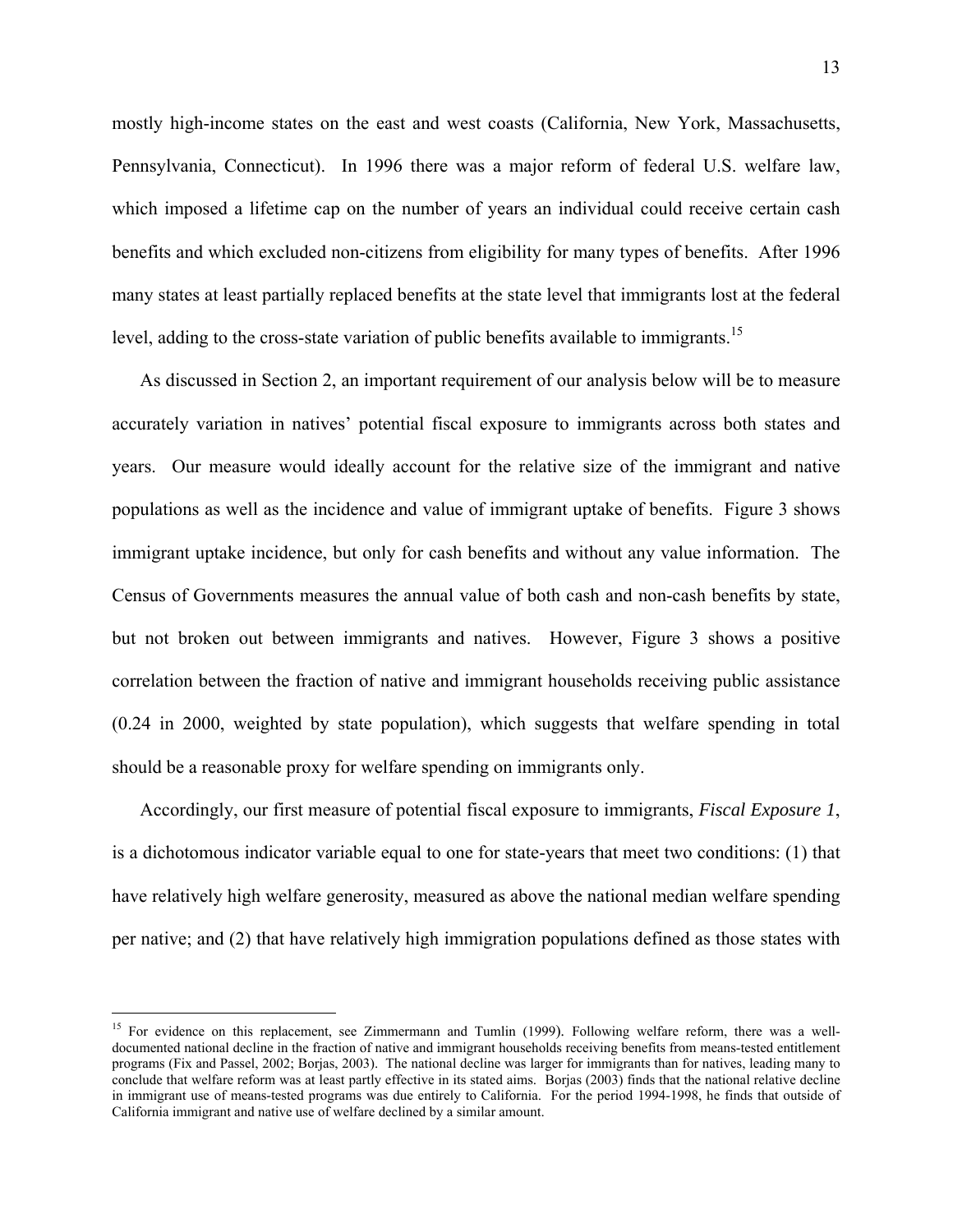a ratio of immigrants to natives of at least  $0.12<sup>16</sup>$  Our welfare-spending measure from the Census of Governments includes a broad range of benefits including cash and medical assistance.

 An alternative measure of native fiscal exposure might use the immigrant uptake intensity in Figure 3 but scale it against all native households to measure the overall native tax base. The result is Figures 4a and 4b, which plot the number of immigrant households receiving cash benefits relative to the total number of native households against the ratio of immigrant to native households for 1990 and 2000, respectively.

 Many states have both small immigrant populations and small numbers of immigrant households on welfare. Among high-immigration states there is considerable variation in immigrant uptake of welfare. California and New York stand out as states with high immigrant welfare use. Among states with immigrant households equal to 10% to 20% of the number of native households in 1990, the ratio of welfare-receiving immigrant households to native households ranges from 0.005 in Nevada to over 0.02 in Massachusetts. Although the relative size of the immigrant population is comparable in these two states, in effect each native household in Massachusetts must support four times as many immigrant households on welfare as does each native household in Nevada.

 This cross-state variation in the expected fiscal cost to natives of immigrant welfare use creates the potential for regional variation in public opinion about immigration policy—even among states with similar-sized immigrant populations. Accordingly, we construct our second measure, *Fiscal Exposure 2*, as a dichotomous indicator variable equal to one for state-years in

<sup>&</sup>lt;sup>16</sup> This particular cutoff identifies those states in Figure 1 that are spread out from the mass of states in the bottom left with low immigrant populations in both years.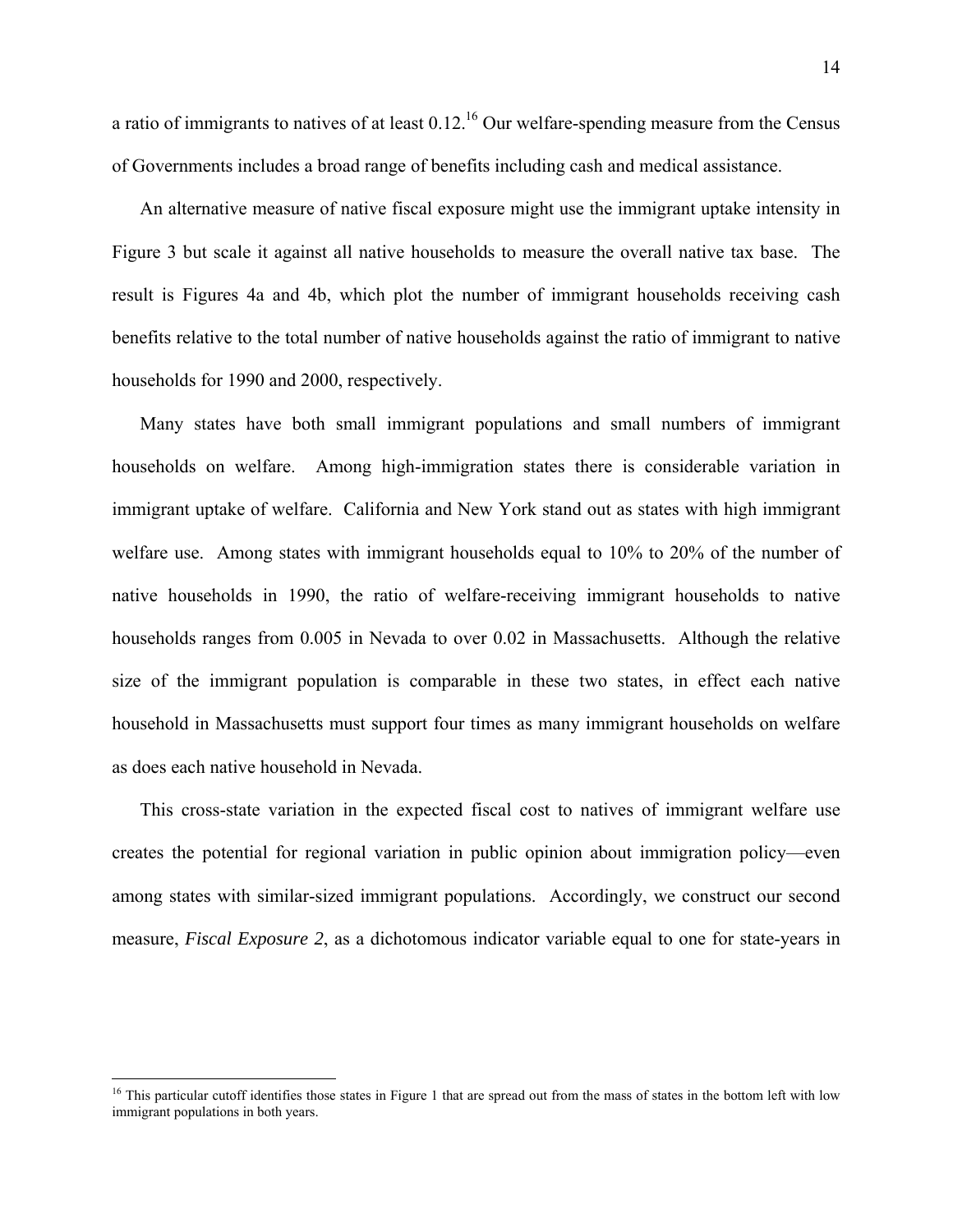which the ratio of immigrant households receiving cash forms of welfare relative to the total number of native households exceeds  $0.012$ .<sup>17</sup>

 This ratio that defines *Fiscal Exposure 2* gauges the potential fiscal effects of immigrants on natives insofar as it incorporates both the incidence of immigrant cash welfare use and also the relative sizes of the immigrant and native populations. Relative to *Fiscal Exposure 1*, *Fiscal Exposure 2* has the disadvantages of excluding non-cash benefits and also containing no measure of the value of welfare use. We thus prefer our first measure, but for robustness use both.

#### **3.2 Public Opinion about Globalization and State Generosity Towards Immigrants**

 The NES is an extensive survey of individual political opinions, including opinions about trade and immigration, based on a stratified random sample of the U.S. population. These surveys also report respondent characteristics including age, gender, educational attainment, and location of residence. To evaluate individual preferences toward immigration and trade, we use two questions from the NES. Regarding immigration, the NES asks

"Do you think the number of immigrants from foreign countries who are permitted to come to the United States to live should be increased a little, increased a lot, decreased a little, decreased a lot, or left the same as it is now?"

 For the main analyses of immigration in the paper, we set the variable *Immigration Opinion*  equal to 1 for those individuals favoring immigration to be decreased a little or a lot and 0 for those individuals favoring immigration be maintained or increased.<sup>18</sup> This question requires respondents to reveal their general position on the proper direction for U.S. immigration policy.<sup>19</sup> In 2000, 44.8% of respondents favored decreasing immigration (15.0% by a little, 29.8% by a

 $\overline{a}$ 

 $17$  The threshold of 0.012 was selected based on Figure 4a. Along the y-axis of this graph, there is a substantial gap between Texas and the states above it separated by 0.012.<br><sup>18</sup> Using the fully disaggregated coding of the responses to this question and changing our econometric specifications accordingly

generates qualitatively similar results. We dichotomize this variable for ease of exposition and comparison to trade opinions.<br><sup>19</sup> The question does not ask what skill-mix immigrants would have relative to the survey resp

whole. We assume responses are informed by the average skills of actual U.S. immigrants in recent decades, which are relatively low and thus increase the relatively supply of less-skilled workers. The distribution of U.S. immigrants does include a substantial number of relatively skilled individuals. Nonetheless, the average U.S. immigrant is less skilled and we assume that this central tendency informs respondents' answers to the question.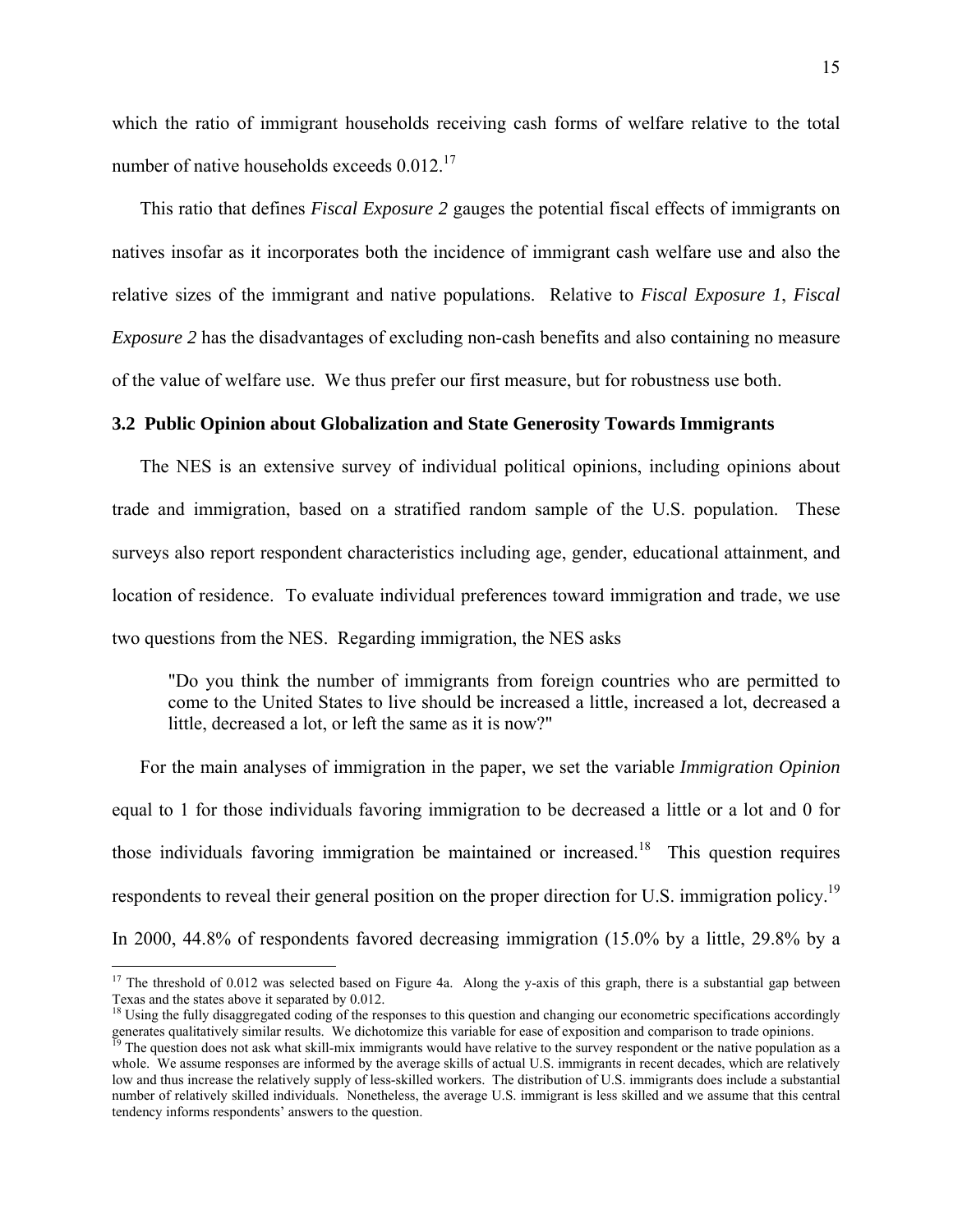lot), 44.5% favored leaving immigration unchanged, and 9.8% favored increasing immigration  $(5.8\%$  by a little,  $4.0\%$  by a lot).

Regarding trade, the NES asks,

 $\overline{a}$ 

"Some people have suggested placing new limits on foreign imports in order to protect American jobs. Others say that such limits would raise consumer prices and hurt American exports. Do you favor or oppose placing new limits on imports, or haven't you thought much about this?" $2^{0}$ 

We set the variable *Trade Opinion* equal 1 for those individuals favoring protection and 0 for those opposing it. This question requires respondents to reveal their general position on U.S. trade policy. Note that the question does not ask what sector(s) would receive import restrictions. We assume that responses to the question are informed by the idea that import limits will be placed on comparative-disadvantage sectors. This seems more sensible than alternatives such as limits on comparative-advantage sectors. In 2000, 48.5% of respondents favored new restrictions on imports.

 Our theoretical discussion in Section 2 focused on two motivations for opposition to immigration and trade. One is the concern that immigration and trade put downward pressure on pre-tax wages for less-skilled workers. A number of recent papers have found evidence consistent with this prediction.<sup>21</sup> Our focus is on the second motivation: concern that immigrant use of public services alters the net fiscal burden on native taxpayers. This carries potential after-tax impacts of immigration; in particular, the progressive U.S. tax structure could tend to make high-income taxpayers particularly more opposed to immigration. Recall that because U.S. trade policy does not have the same fiscal consequences as immigration, we do not expect

<sup>&</sup>lt;sup>20</sup> In 2000, the NES asked some respondents this question and some respondents a similar but not identical question which did not include the response option "haven't you thought much about this". In the main trade results reported in Table 10, we include all respondents from the 2000 survey who answered either form of the question. The results are qualitatively the same if those respondents asked the experimental question are excluded from the analysis.<br><sup>21</sup> Scheve and Slaughter (2001a, 2001b, 2001c), Kessler (2001), O'Rourke and Sinnott (2001, 2003), Mayda and Rodrik (2004),

Mayda (2004), and Hays, Ehrlich, and Peinhardt (Forthcoming). But also see Citrin, Green, Muste, and Wong (1997), and Hainmueller and Hiscox (2004a, 2004b) for alternative perspectives.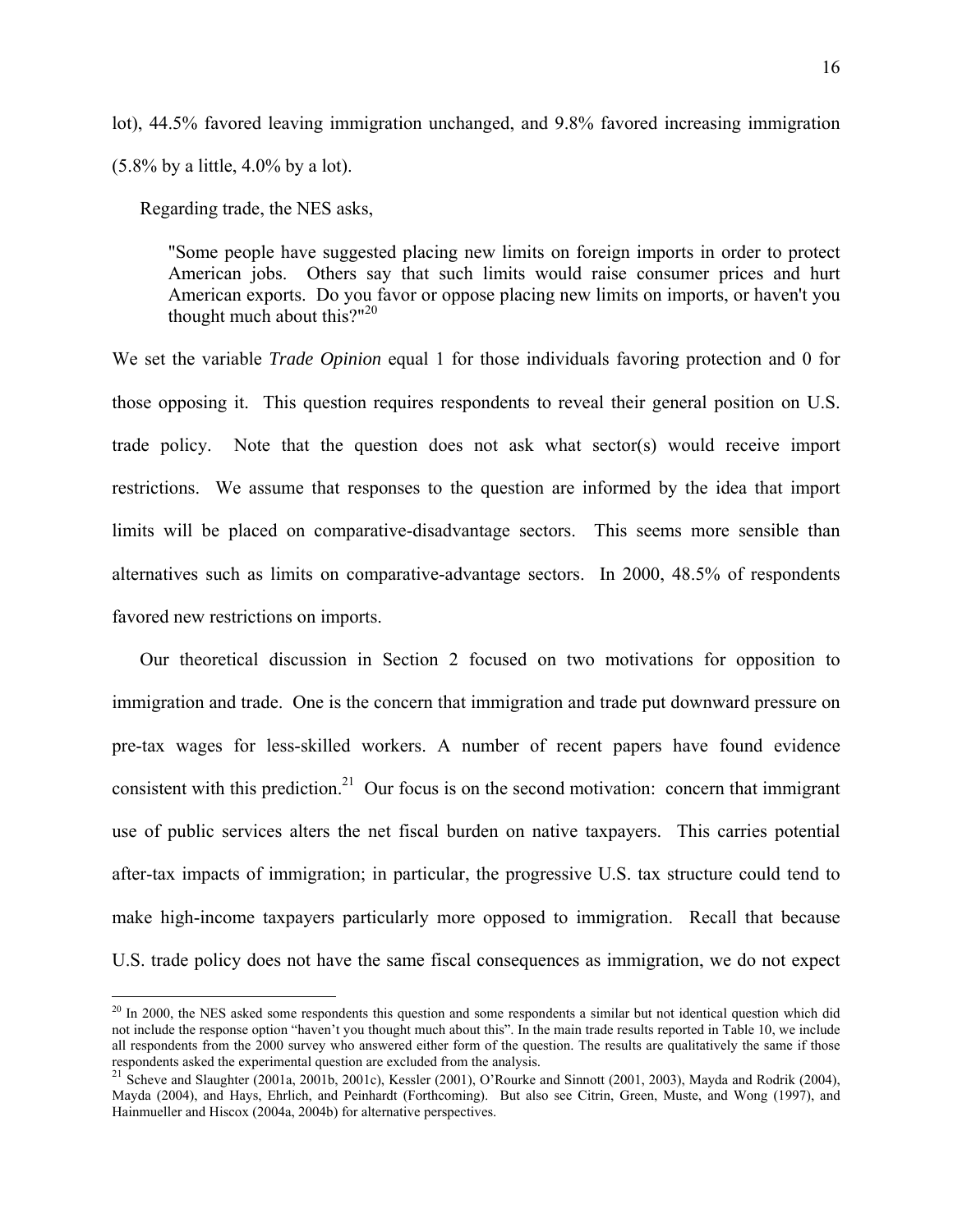support for trade policy to vary across states according to expected welfare costs of immigrants or even by alternative measures of fiscal exposure tailored to trade as opposed to immigration.

 Our econometric estimation will examine both these motivations, as well as a host of other important non-economic factors that may affect an individual's stance on immigration, e.g., political beliefs and ethnicity. But before turning to these estimates, it is instructive to see if simple summary statistics reveal patterns consistent with these two considerations.

 Table 1 shows the fraction of native-born individuals favoring new restrictions on immigration in the 1992 and 2000 NES surveys by four levels of education (less than high school, high school, some college, and college graduate). The most educated are the least opposed to immigration, broadly consistent with the expectation that less-skilled natives have more restrictionist policy opinions due to labor market competition. For these pooled descriptive statistics, Table 1 indicates that the key skills cleavage is between college graduates and all other respondents. Table 2 reproduces Table 1 for trade policy opinions. Support for trade restrictions varies dramatically by skill type. Over 72% of individuals without a high-school diploma support further restrictions, compared with just 39% of college graduates.

 Table 3 breaks down Table 1 further according to whether an individual lives in a state for which the welfare costs of immigrants are expected to be high or low as measured by *Fiscal Exposure 1* and *2*. Given our theoretical framework, the key fiscal quantity of interest is the difference in the immigration opinions of similarly skilled respondents across states. In states with high fiscal exposure to immigration we expect natives to be less supportive of freer immigration than are natives elsewhere. To the extent that states rely on progressive tax-andspending regimes, this reduced support should be especially strong among more-skilled natives,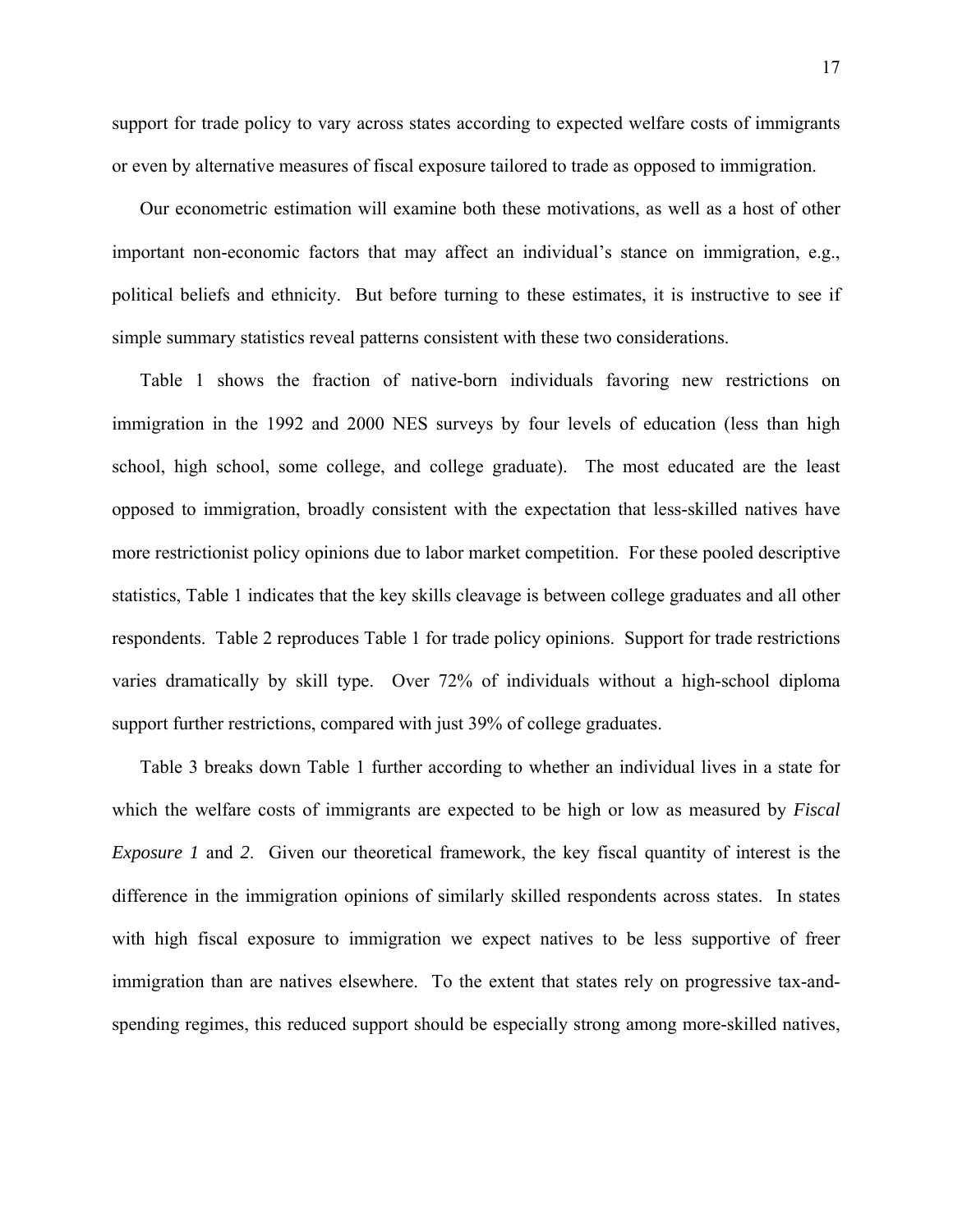for whom the negative fiscal effects of immigration on after*-*tax income work against the positive wage effects of immigration on pre-tax labor income.

 Table 3 shows that in states with high expected fiscal costs 42% to 44% of college graduates have restrictionist immigration opinions, compared with only 36% in states with low expected costs. This differential is even larger for high-school dropouts, somewhere between nine and 16 percentage points. These cross-state cleavages are broadly consistent with the idea that fiscal concerns reduce support for immigration among U.S. natives.

 Table 4 investigates whether the patterns of Table 3 hold for trade policy opinions. Again, because U.S. trade policy does not have the same fiscal consequences as immigration we do not expect support for freer trade to vary across U.S. states according to the welfare costs of immigrants. The pattern of responses in Table 4 is broadly consistent with this expectation. For the three lower education levels trade opposition is lower in the high fiscal-exposure states; for college graduates trade opposition is higher in these states, but marginally so.<sup>22</sup>

#### **4. Empirical Specifications**

 $\overline{a}$ 

 Our theoretical discussion highlighted three distinct channels through which immigration and trade are likely to affect an individual's economic well-being: prices, pre-tax income, and posttax net fiscal transfers. We build on this framework to specify reduced-form estimating equations for individual preferences regarding immigration and trade policy.

Let  $I_{ist}^*$   $(T_{ist}^*)$  be a latent variable indicating opposition to immigration (trade) by a native individual *i* living in state *s* at time *t*. We model the determinants of  $I_{\text{int}}^{*}(T_{\text{int}}^{*})$  as follows,

$$
I_{ist}^{*} = \alpha_{0} + \beta_{j} 1 (Educ_{istj}) + \gamma_{k} 1 (Educ_{istk}) 1 (Imm_{st}) + \lambda_{k} 1 (Educ_{istk}) 1 (FE_{st}) + \theta X_{ist} + \delta Z_{st} + \mu_{ist}
$$
 (2)

 $22$  In the econometric analyses of trade opinion presented below, we also examine alternative measures of fiscal exposure that are tailored to trade as opposed to immigration.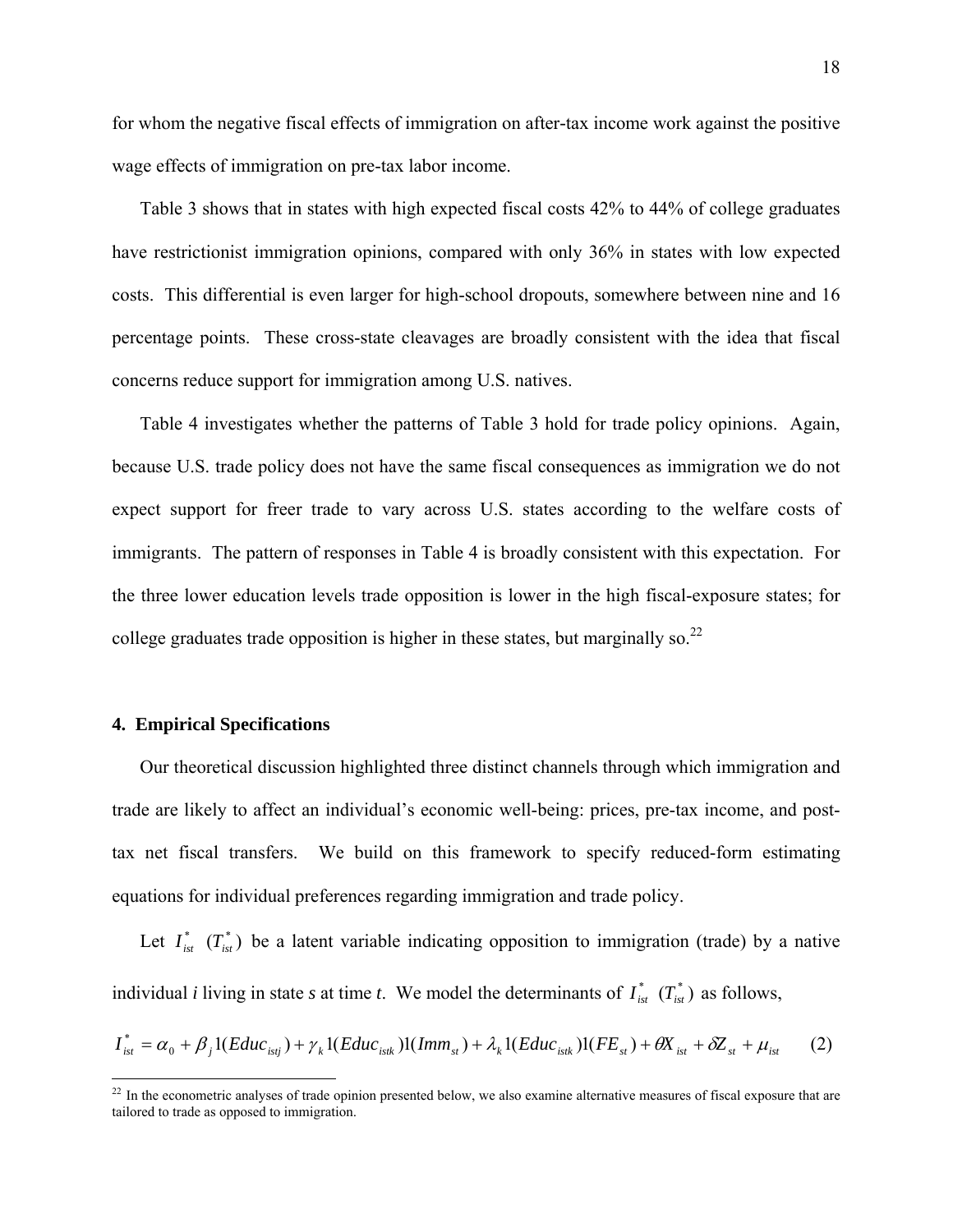where *j* is an index from 1 to 3; *k* is an index from 1 to 4;  $1(Educ<sub>ist</sub>)$  and  $1(Educ<sub>ist</sub>)$  are a series of dichotomous variables indicating individual educational attainment;  $1(Imm_s)$  is the dichotomous variable *Immigration* indicating whether the state in which the respondent lives is a high-immigration state;  $1(FE<sub>st</sub>)$  is a dichotomous variable, *Fiscal Exposure 1 or 2*, indicating whether the state in which the respondent lives faces a high level of fiscal exposure to immigration; X is vector of individual-level control variables, Z is a vector of state-level control variables;  $\alpha$ ,  $\beta$ ,  $\gamma$ ,  $\lambda$ ,  $\theta$ , and  $\delta$  are parameters to be estimated; and  $\mu_{\text{int}}$  is a mean-zero random error term that reflects unobserved factors associated with individual preferences over changes in immigration or trade policy, including the impact of immigration or trade on the unobserved determinants of wage income and fiscal transfers.

The first term in this expression,  $\alpha_0$ , is simply a constant. The second and third terms evaluate the pre-tax income channel for how immigration and trade affect economic well-being. The second term is indexed by *j* because for  $1(Educ<sub>isti</sub>)$  we include three indicator variables, *High School, Some College,* and *College*, with *No High School* as the omitted category. The third term is indexed by *k* because we interact all four educational categories with the variable *Immigration*, indicating whether the respondent lives in a high immigration state.

This parameterization provides a pre-tax labor-market interpretation of  $\beta_{1...3}$  and  $\gamma_{1...4}$ . In the presence of low-skilled immigration, we expect opposition to immigration to be decreasing in respondent skill levels because of its effect on earnings across skills. Thus the coefficient for *College,*  $\beta_3$ , should be less than zero, and perhaps the same will hold for *Some College,*  $\beta_2$ . If immigrants alter wages locally rather than nationally, then correlations between skills and opinion should be stronger in states with immigration levels. This implies that the coefficient on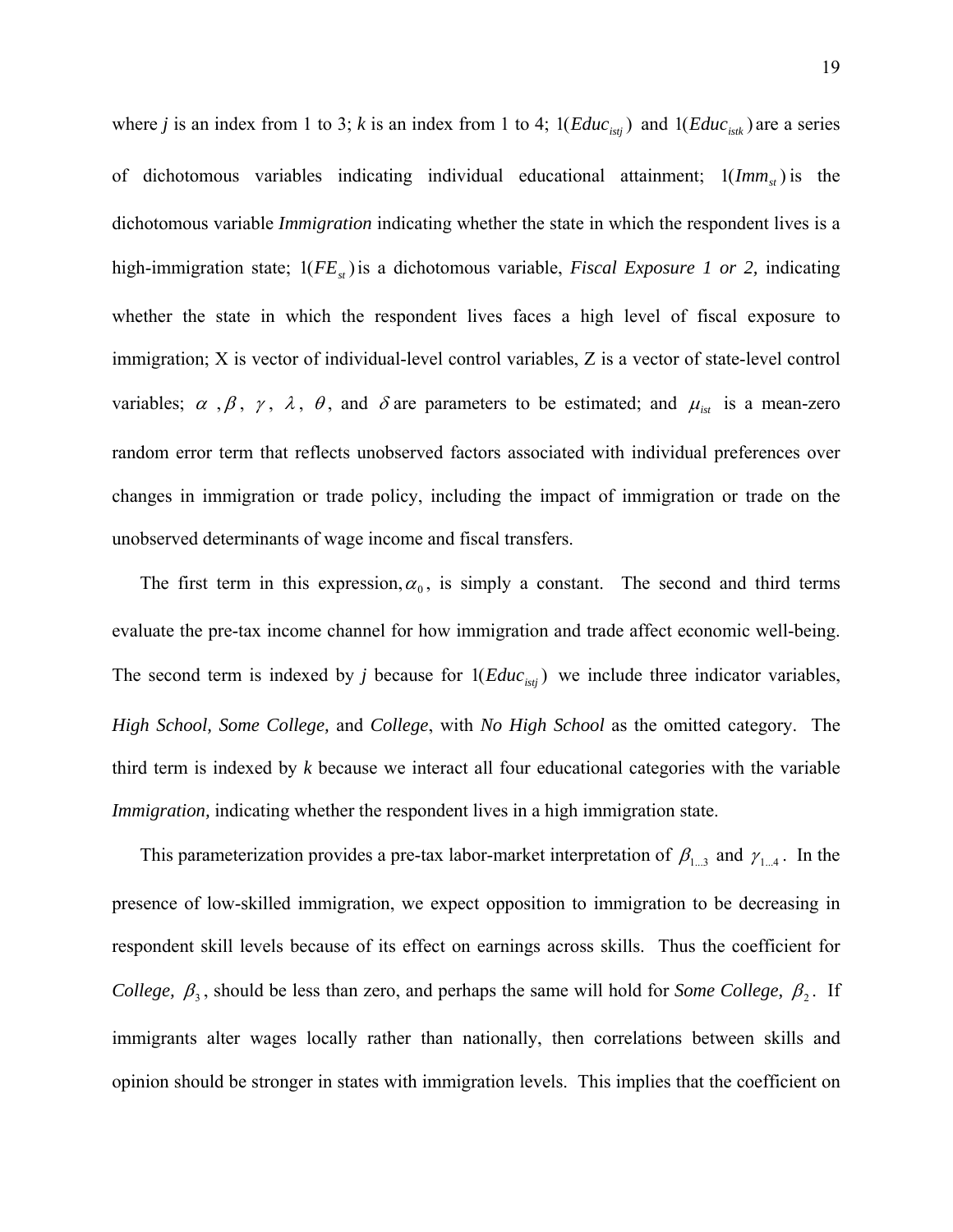the interaction between *No High School* and *Immigration*, γ<sub>1</sub>, should be greater than zero and/or that the coefficient on the interaction between *College* and *Immigration*,  $\gamma_4$ , should be less than zero (with potentially analogous predictions for the other two education-immigration interactions). With the exception of the last point of local wage impacts, these same predictions apply to trade insofar as freer trade expands the effective supply of low-skilled labor.

The fourth term in equation 2,  $\lambda_k 1(Educ_{isk})1(FE_{st})$ , evaluates the main argument of this paper: that the consequences of immigration for post-tax net fiscal transfers have an important effect on individual economic well-being and thus policy opinions. We interact all four educational variables with our measures indicating whether the state in which the respondent lives faces high fiscal exposure to immigration. Our theoretical discussion highlighted the consequences of immigration for net fiscal transfers across different income groups. But for our benchmark specifications, we use education rather than income to differentiate fiscal exposure across individuals in the same state. This is because income is well known to be poorly measured, nonrandomly missing in surveys, and sensitive to transitory shocks (e.g., illness or bonuses) that do not reflect permanent income and thus fiscal status. For robustness, we will also present evidence using a direct measure of each respondent's relative income.

The parameters  $\lambda_{1,4}$  indicate whether respondents with *No High School, High School, Some College,* and *College* in high fiscal-exposure states are more or less likely to oppose immigration. Our theoretical discussion suggests that respondents across all income/educational categories should be more opposed to immigration in states with high fiscal exposure to immigrants, and that this should be especially true for high income/educated individuals due to the progressivity of state tax and transfer systems. We therefore expect the parameters  $\lambda_{1...4}$  to be positive and increasing in magnitude. In principle, a similar effect might be observed for trade. But in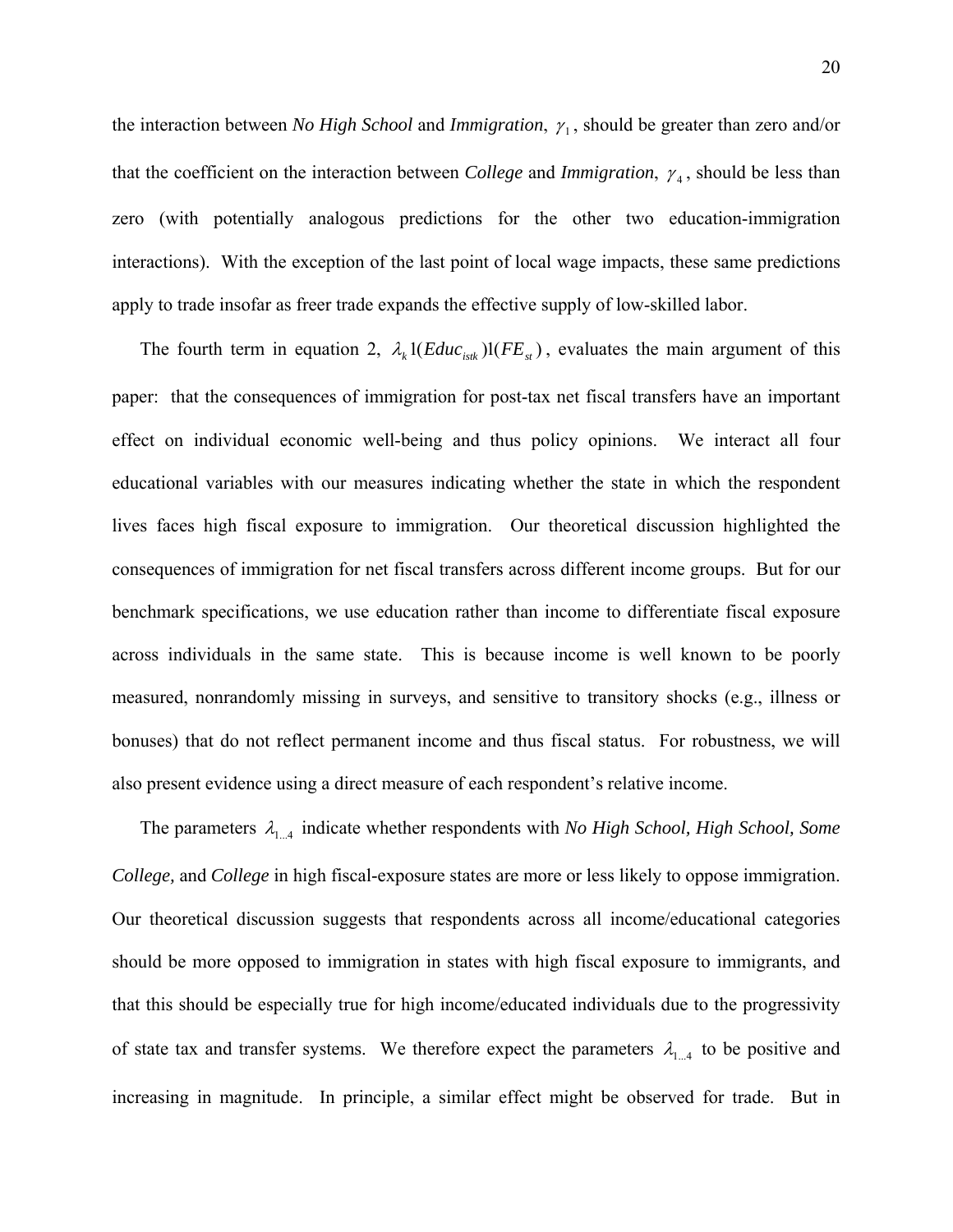practice, we do not expect opposition to trade to vary significantly with state fiscal exposure because of the small magnitudes of any likely fiscal effects of trade in the context of U.S. states.

Finally, the fifth and sixth terms in equation (2),  $\theta X_{ist}$  and  $\delta Z_{st}$ , estimate the effect of various individual-level and state-level control variables including *Age, Age Squared,* dichotomous indicator variables *Female* and *Hispanic*, *State Unemployment,* a year indicator variable for 2000, and in most specifications a full set of state fixed effects to account for time-invariant features of states that may influence individual attitudes towards immigration and trade. Some of these control variables account for the price channel, which depends on consumption patterns not measured in our data. $23$  Importantly, the controls may capture some non-economic influences on policy opinions. We will report results with many additional control variables that measure tolerance, isolationist sentiment, ideology, and partisanship, all which more directly attempt to account for non-economic determinants of policy opinions.

In equation (2), the latent variable  $I_{\text{int}}^*$   $(T_{\text{int}}^*)$  is unobserved. Let  $I_{\text{int}}$ , *Immigration Opinion*, (*Tist* , *Trade Opinion*) be an indicator variable equal to one if an individual favors decreasing immigration (restricting trade) and zero otherwise, in which case  $Pr(I_{i}^{*} > 0) = Pr(I_{i} = 1)$  or  $Pr(T_{\text{int}}^* > 0) = Pr(T_{\text{int}} = 1)$ . Assuming that the idiosyncratic component of individual preferences,  $\mu_{\text{ist}}$ , is normally distributed, then for immigration (analogously for trade) the following applies:

$$
Pr(I_{ist} = 1) = \Phi(\alpha_0 + \beta_j I(Educ_{istj}) + \gamma_k I(Educ_{istk})I(Imm_{st}) + \lambda_k I(Educ_{istk})I(FE_{st}) + \theta X_{ist} + \delta Z_{st})
$$
 (3)

where  $\Phi$ () is the standard normal cdf. We will estimate equation (3) as a probit, first on immigration and then on trade preferences and report robust standard errors clustered on states.

<u>.</u>

 $2<sup>23</sup>$  The interactions between educational attainment and whether the respondent lives in a high-immigration state also control for the price channel because consumption patterns vary by income and education and because the effect of immigration on prices depends on how many immigrants there are.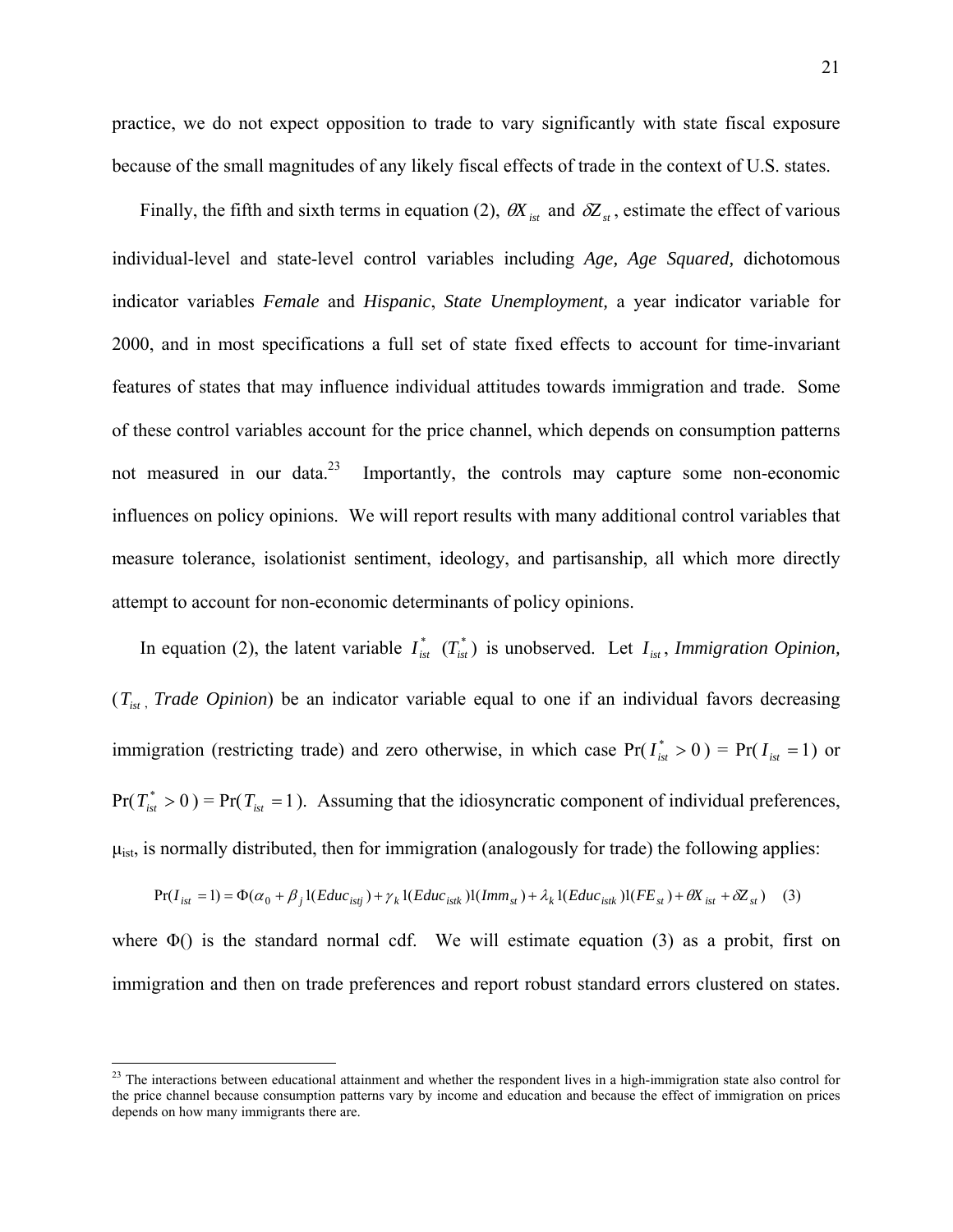All estimations use NES data for native-born individuals pooled across 1992 and 2000. We focus on the sub-sample of natives to highlight the public-finance aspect of preference formation.

#### **5. Estimation Results**

1

#### **5.1 Immigration-Policy Preferences**

 Table 5 reports our benchmark estimates of equation (3) for immigration preferences. Again, our theoretical framework suggests that freer immigration may affect individual economic welfare through three distinct channels. One is through commodity prices, captured with our benchmark controls, state fixed effects, and other regressors. The second is through pre-tax labor income. This is measured by the dichotomous skill indicators (*No High School, High School, Some College,* and *College*) and these indicators interacted with *Immigration*, our dichotomous indicator of high state immigration presence. These interactions allow the laborincome consequences of—and thus policy preferences over—immigration to be different in high-immigration states.<sup>24</sup> The third channel is through after-tax net fiscal transfers. This is measured by *Fiscal Exposure 1* and *2,* interacted with the skill regressors. Each specification includes the set of benchmark controls discussed in Section 4 and we estimate specifications both without and with state fixed effects. We prefer including state fixed effects because there are likely to be unobserved, unmeasured but time constant characteristics of states that both may influence support for immigrants and also may be correlated with our fiscal-exposure measures.<sup>25</sup>

<sup>&</sup>lt;sup>24</sup> Consistent with much of the labor-economics literature on wage impacts from immigration, this specification assumes that states delineate local labor markets. Our key results demonstrating the importance of public-finance considerations for public opinion about immigration policy are robust to dropping the interactions between education and *Immigration*, which would be consistent with immigration having national and not state-level wage impacts.<br><sup>25</sup> For brevity, estimation results for all of these other regressors are omitted from the tables.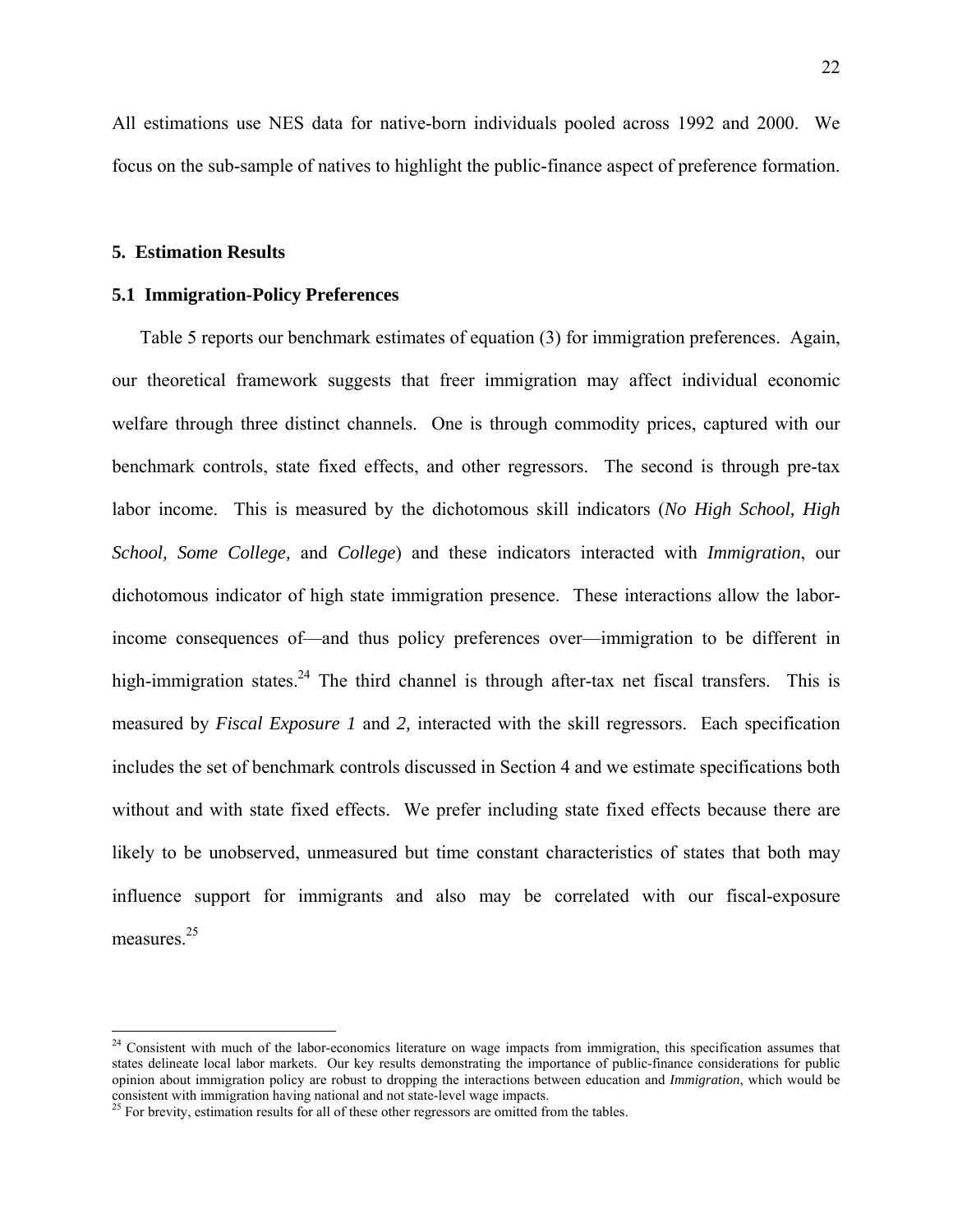We first note that the results across all four specifications in Table 5 replicate the finding in the literature that more-skilled natives are less likely to support immigration restrictions. The coefficients on education alone indicate the relationship between education and immigration opinions for respondents in states for which immigration is low in both magnitude and expected fiscal effects. Here, opposition to immigration is weakest among college graduates. The coefficient on *College* in Model I2 implies that college graduates were approximately 14 percentage points less likely to prefer fewer immigrants than high-school dropouts.26

 The results for respondents in high-immigration but low-fiscal-impact states show even more striking evidence of this skills cleavage. For both fixed-effects specifications, the coefficient on the interaction between *No High School* and *Immigration* is positive, large in magnitude, and statistically significant (none of the other skill interactions with *Immigration* are significant). Low-skilled respondents have substantially stronger support for further immigration restrictions in those states for which immigration is high but fiscal exposure is low. More precisely, since this result is clearest in the specifications with fixed effects, it is in those states with increasing levels of immigrants that low-skilled natives are most supportive of restrictions. This finding is consistent with area-analysis models that predict stronger labor-market consequences of immigration in gateway communities, and so that differences in policy opinions across skill groups are likely to be larger in magnitude.<sup>27</sup> The results for Model I2 imply that the difference in probability of supporting tighter immigration policies between *College* and *No High School*  natives doubles in size in those states with high immigration populations, to a difference of over

<sup>&</sup>lt;sup>26</sup> The size of this effect is very similar across all four specifications. We note that for respondents in these states we do not observe the expected differences between the *No High School, High School,* and *Some College* groups. There is some evidence (Models I3 and I4) that individuals with (i.e., not without) a high-school degree have the most-restrictionist opinions.<br><sup>27</sup> Scheve and Slaughter (2001c) found little support for the prediction that policy opinion differ

skilled workers are strongest in gateway communities. The analysis in this paper takes advantage of a longer time period between surveys in order to estimate specifications with state fixed effects that account for unobserved state characteristics and identify off of changes in immigration population.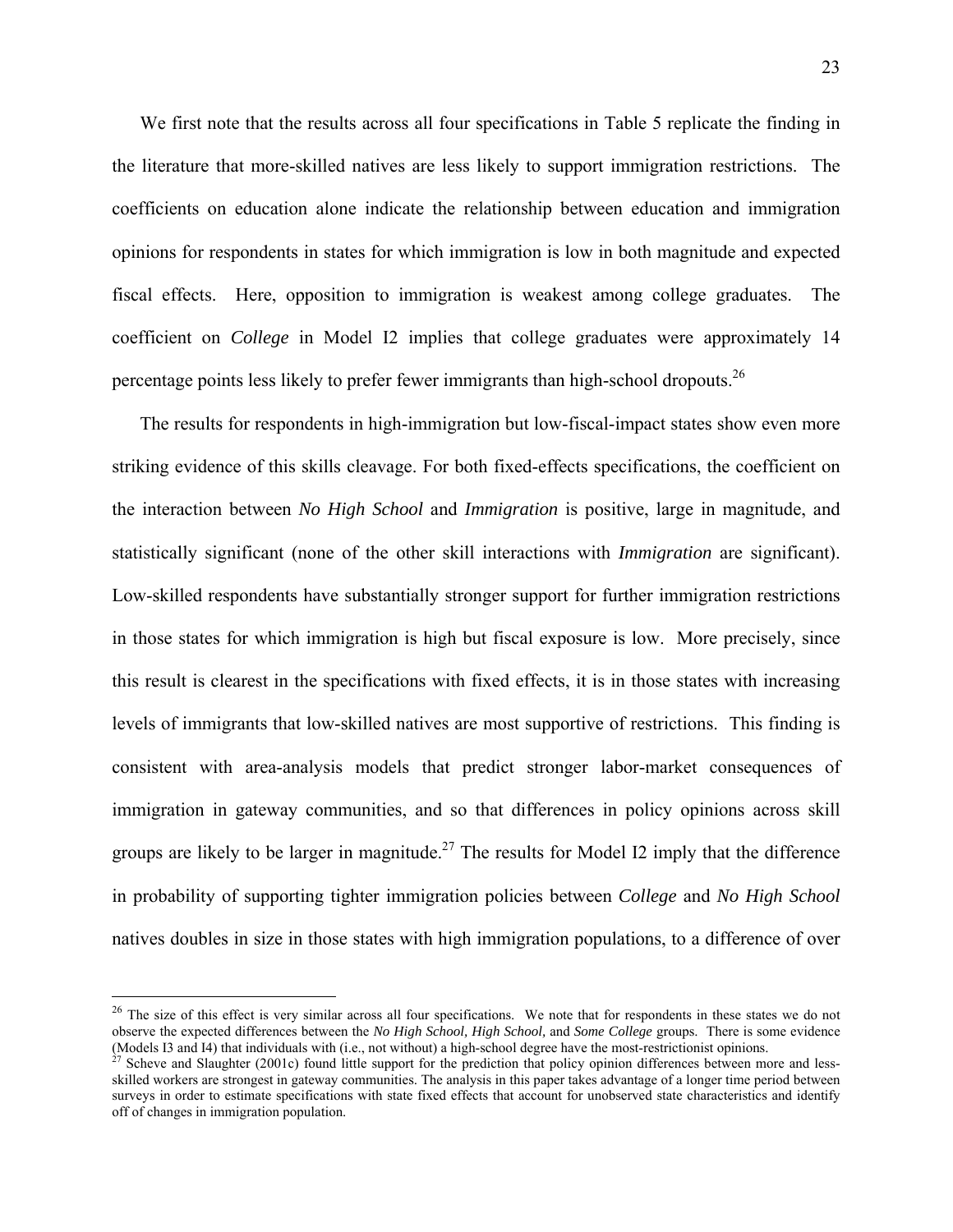30 percentage points. This cleavage is consistent with the potential impact of immigration on pre-tax labor income being an important factor in opinion formation over immigration policy.

 Our main substantive question of interest, however, is whether potentially high fiscal costs from immigration shape policy preferences. Our theoretical framework suggested that this effect may hold across all natives, but is likely to be strongest for those with the highest skills and income. Across all four specifications in Table 5, the coefficients on interactions between *College* and *Fiscal Exposure 1* (or *2*) are positive and statistically significant. College-educated natives have more-restrictionist policy views in states for which the net fiscal burden of immigration is likely to be high. Table 5 also offers evidence of a fiscal effect for the other skill categories as well. Our preferred specification in Table 5 is Model I2, which uses *Fiscal Exposure 1* (rather than *2*) and includes (rather than excludes) state effects. In Model I2 the interaction of Fiscal Exposure 1 with each of the four skill measures is positive and statistically significant (though only marginally so for the *No High School* interaction).

 These results for the fiscal-exposure regressors are consistent with the central argument of this paper: the post-tax fiscal burdens associated with more immigrants tend to increase support for immigration restrictions, and do so even among those more-skilled individuals likely to benefit in the labor market from immigration. These results are the paper's main finding.

 The substantive magnitude of the fiscal-exposure effect is large. For the preferred fixedeffects specifications reported in Table 5, Table 6 reports the estimated effect across different skill groups of increasing fiscal exposure to immigration on the probability of supporting immigration restrictions. For *Fiscal Exposure 1*, moving a college graduate from a state with low to high fiscal exposure to immigration raises the probability of favoring fewer immigrants by 19 percentage points. The size of the comparable effect for natives in the other three educational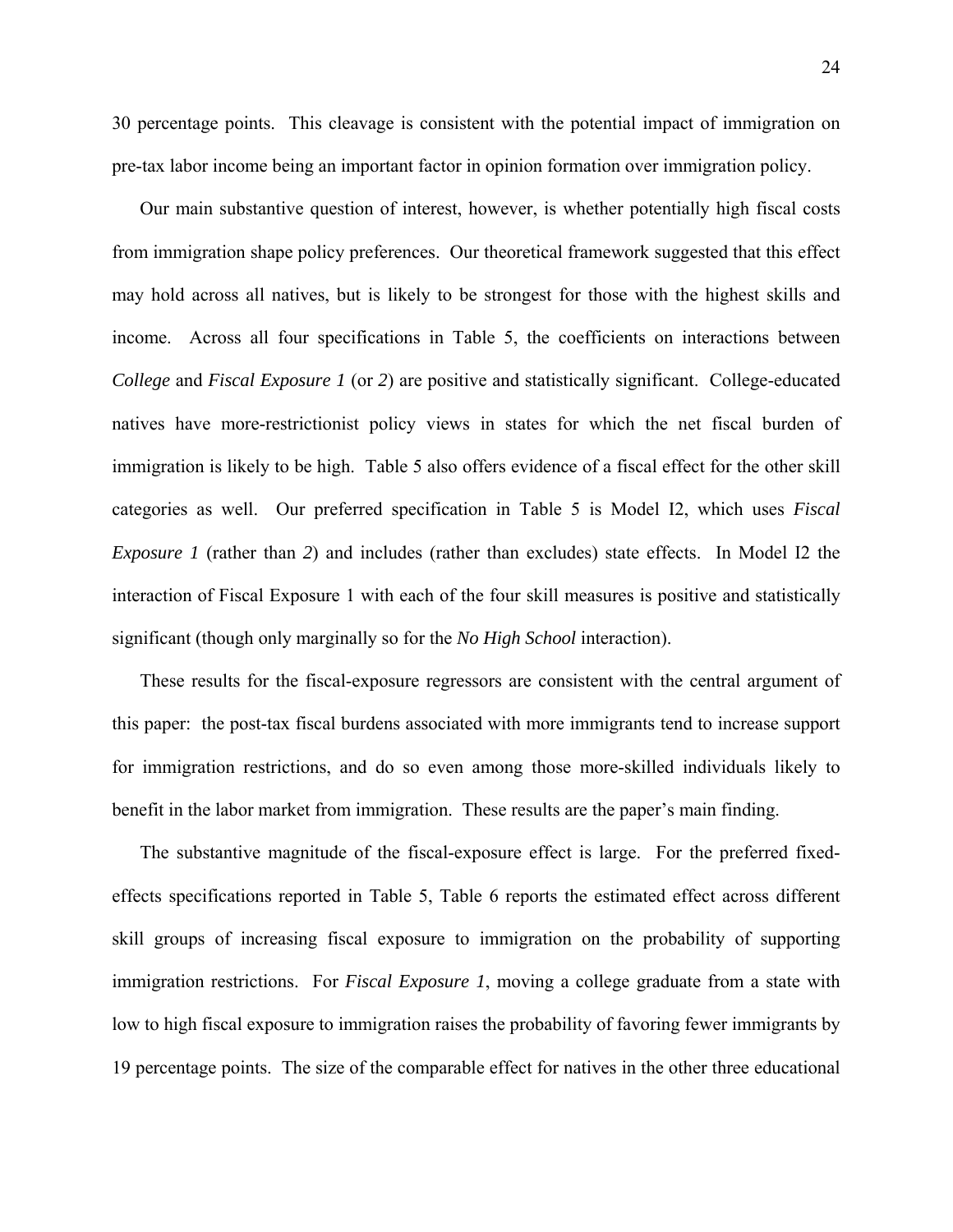categories is about 10 percentage points. The magnitude of this post-tax fiscal cleavage is comparable to the magnitude of the pre-tax labor-market cleavage across skills mentioned above. For *Fiscal Exposure 2* the results are almost identical in magnitude for college graduates but are smaller and less precisely estimated for the other skill categories. We conclude from our benchmark results in Tables 5 and 6 that living in states with high fiscal costs from immigration significantly increases the likelihood of restrictionist opinions, and that the magnitude of this fiscal cleavage is large and in fact comparable in size to the labor-market cleavage across skills.

 To evaluate the robustness of our benchmark results and also probe our interpretation of them, we estimated many alternative specifications. Some of these are reported in Tables 7 through 9. The two specifications in Table 7 add to our benchmark fixed-effects models a broader set of demographic and political control variables. The estimates for these additional control variables are mostly consistent with previous findings in the literature. For example, respondents that scored higher on our measure of *Tolerance* were less likely to have restrictionist opinions about immigration policy. Individuals with isolationist views about the role of the United States in the world, as measured by *Isolationism,* were much more likely to support further immigration restrictions. These findings highlight the common claim in the literature that policy attitudes about immigration are shaped in part by non-economic considerations (e.g. Citrin et al 1997, Scheve and Slaughter 2001c, Hainmueller and Hiscox 2004a).<sup>28</sup> We would add that these non-economic considerations provide a complementary answer to our emphasis on fiscal considerations in addressing why individuals might have different opinions about alternative

 $28$  This interpretation needs, however, to be made cautiously. It is, of course, possible that factors such as levels of tolerance, ideology, and isolationist sentiments are a consequence of economic competition rather than exogenous determinants, though a completely economic reductionist account seems implausible. Moreover, a number of the additional control variables may be endogenous to immigration policy opinions or generate other estimation problems such as introducing additional measurement error. For these reasons, we retain our benchmark specifications in most of the remaining results discussed in the paper.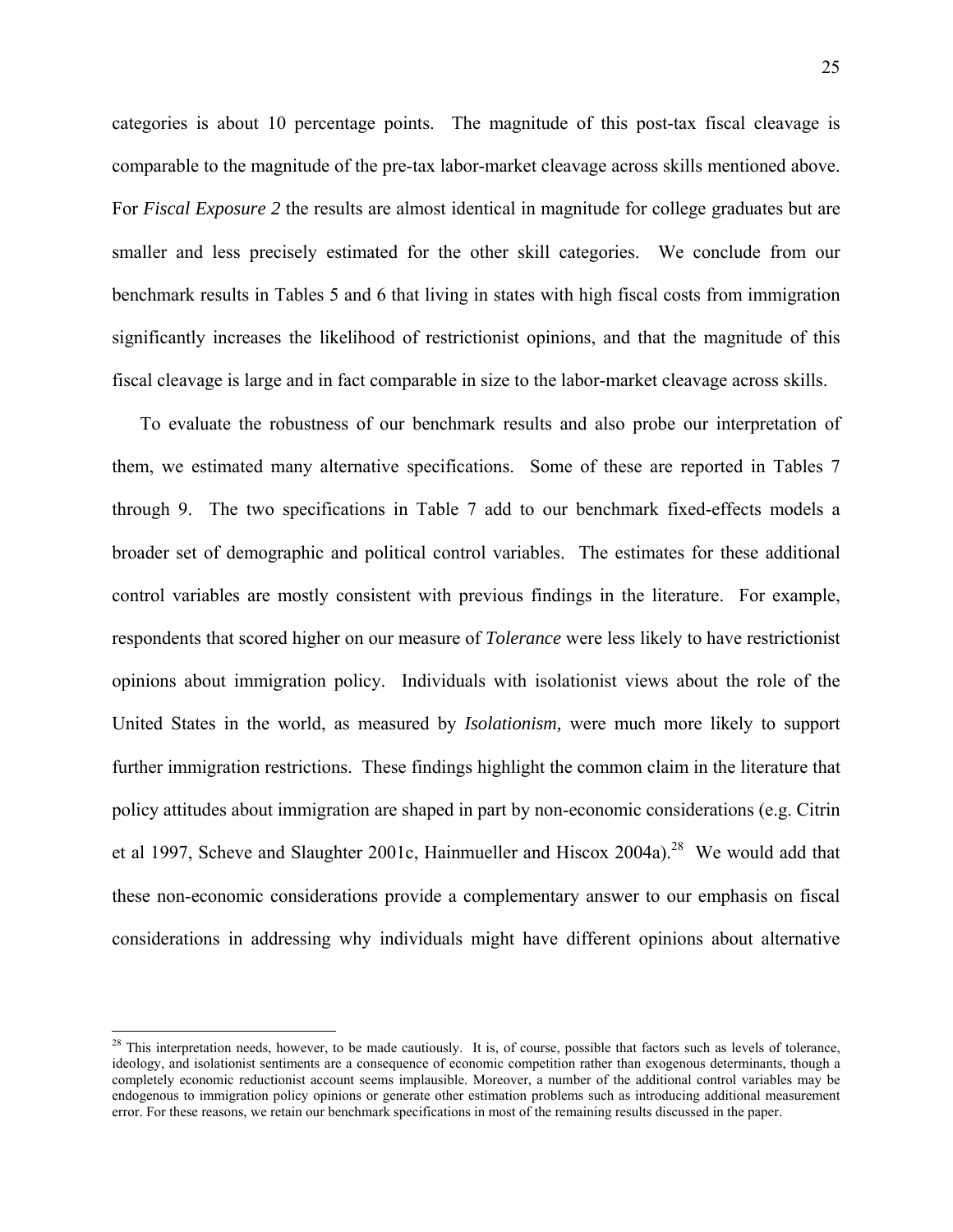globalization strategies. Certainly one reason why is that prejudice and other political attitudes are likely to play a bigger role in policies like immigration in comparison to policies like trade.

 Rather than explore the results for these control variables in greater detail, we focus on the robustness of our key fiscal findings for these specifications. For both Models I5 and I6, the key fiscal-exposure estimates remain statistically and substantively significant. If anything, results come through more clearly with the additional controls: now the interaction terms of *Fiscal Exposure 2 with <i>High School* and *Some College* are also significantly different from zero.<sup>29</sup>

 In Table 8 we experiment with alternative measures of individual skills and relative fiscal position. Consistent with much work in labor economics, our benchmark specifications measure individual skills and relative fiscal position with educational attainment. This latter choice assumes that long-run or "permanent" income is determined primarily by human capital. That said, it is certainly an individual's realized income rather than educational attainment that directly determines net fiscal transfers and their possible sensitivity to immigrant inflows. But as discussed earlier, for our benchmark specifications we chose education rather than income.

 In Table 8 we replace individual educational attainment with individual reported income ranked by quartiles; we retain the other aspects of the benchmark specification. Our key fiscal results are qualitatively the same as those in Table 5. For both measures of fiscal exposure to immigration, the interaction terms with all income quartiles are positive. For both fiscal measures the estimate is largest and statistically significant for the highest income quartile. And for *Fiscal Exposure 1* the estimate is significant for the third quartile and marginally so for the

<sup>&</sup>lt;sup>29</sup> To further test the robustness of the correlation between fiscal exposure and policy opinions to the inclusion of additional control variables, we estimated a number of alternative specifications that added further measures of attitudes toward minority groups. In all specifications, the results were qualitatively similar to those reported in Table 7. In some specifications, the interaction terms between *High School* and *Some College* with the fiscal exposure variables were no longer significant at conventional levels but in all cases the interaction terms with the *College* variable were statistically and substantively significant.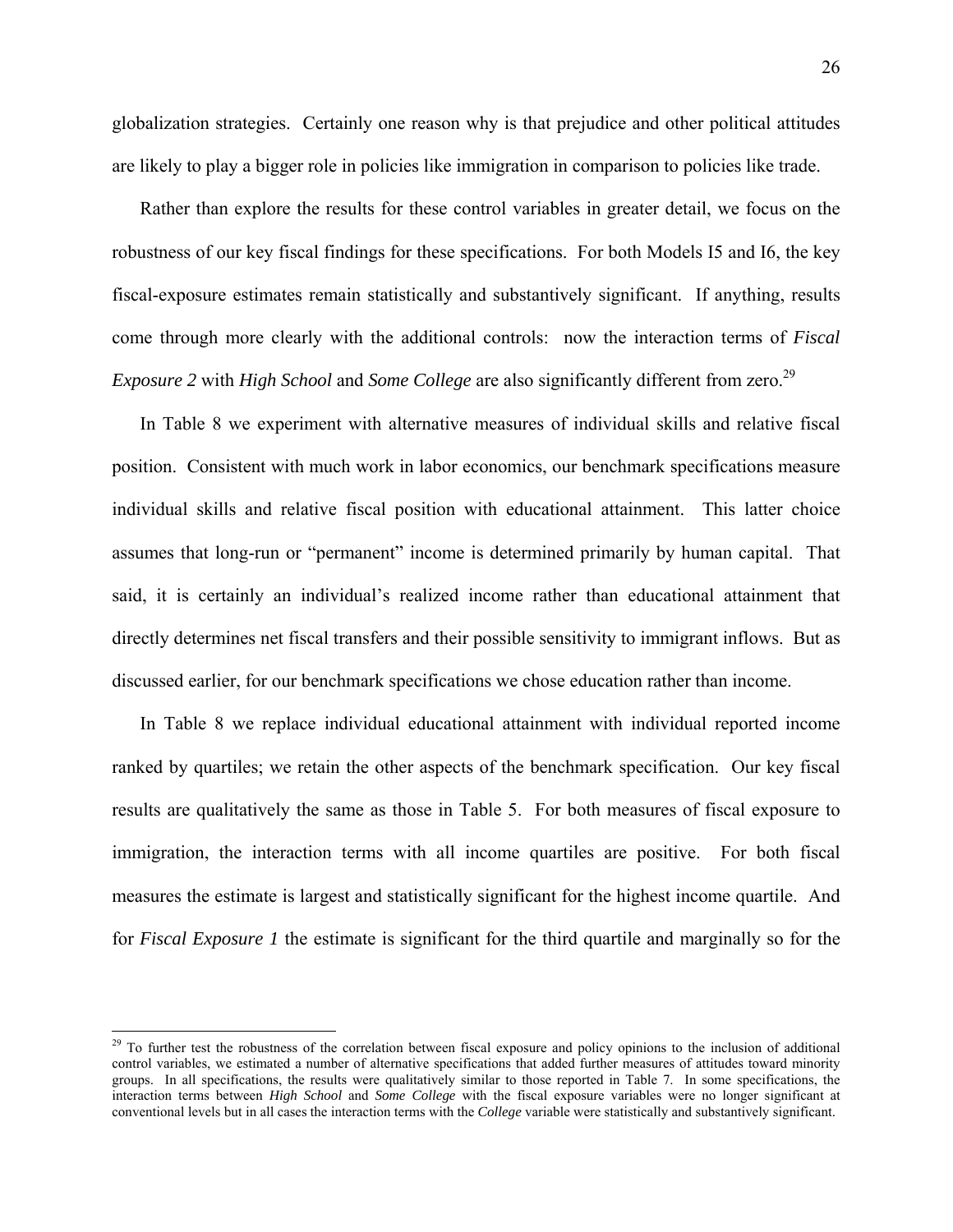27

second. Overall, these results are consistent with argument that respondents more exposed to the tax and transfer consequences of immigration have more restrictionist immigration opinions.<sup>30</sup>

 The final set of immigration results are in Table 9, where we explore our interpretation of the key fiscal-exposure results. Our theoretical framework emphasized that the fiscal impact of immigration may affect natives of all skill and income groups. But since most state tax and transfer systems are at least somewhat progressive, the impact of immigration on net fiscal transfers is likely to hit hardest the most-skilled, highest-income natives. Evidence consistent with this argument has been presented in terms of the magnitude of the effect of fiscal exposure across different skill (and, in Table 8, income) categories.

 This interpretation can be bolstered by re-estimating our benchmark specifications on the sub-sample of natives living in states with the most-progressive tax systems. We identify these states with two measures. The first indicates all states with above-median values of the ratio of the top income-tax rate to the bottom rate. The second indicates all states with above-median values of the ratio of income tax revenue to total revenue. Based on our theoretical framework, we expect that the pattern of estimates for the consequences of increasing fiscal exposure on restrictionist immigration will be most clear in those states that match our theoretical assumption of relatively progressive tax and transfer systems.

 The results reported in Table 9 confirm this expectation, where we use our preferred *Fiscal Exposure 1*. The most striking difference between these results and those in Table 5 for the full sample is that the magnitude of the impact of living in a state with high fiscal exposure to immigration is now much larger for these sub-samples of states with relatively progressive tax systems. For example, for the model using our first measure of progressive states, moving a high-school graduate from a state with low to high fiscal exposure to immigration raises the

 $\overline{a}$ 

 $30$  These results employing income quartiles are also robust to including the additional control variables discussed in Table 7.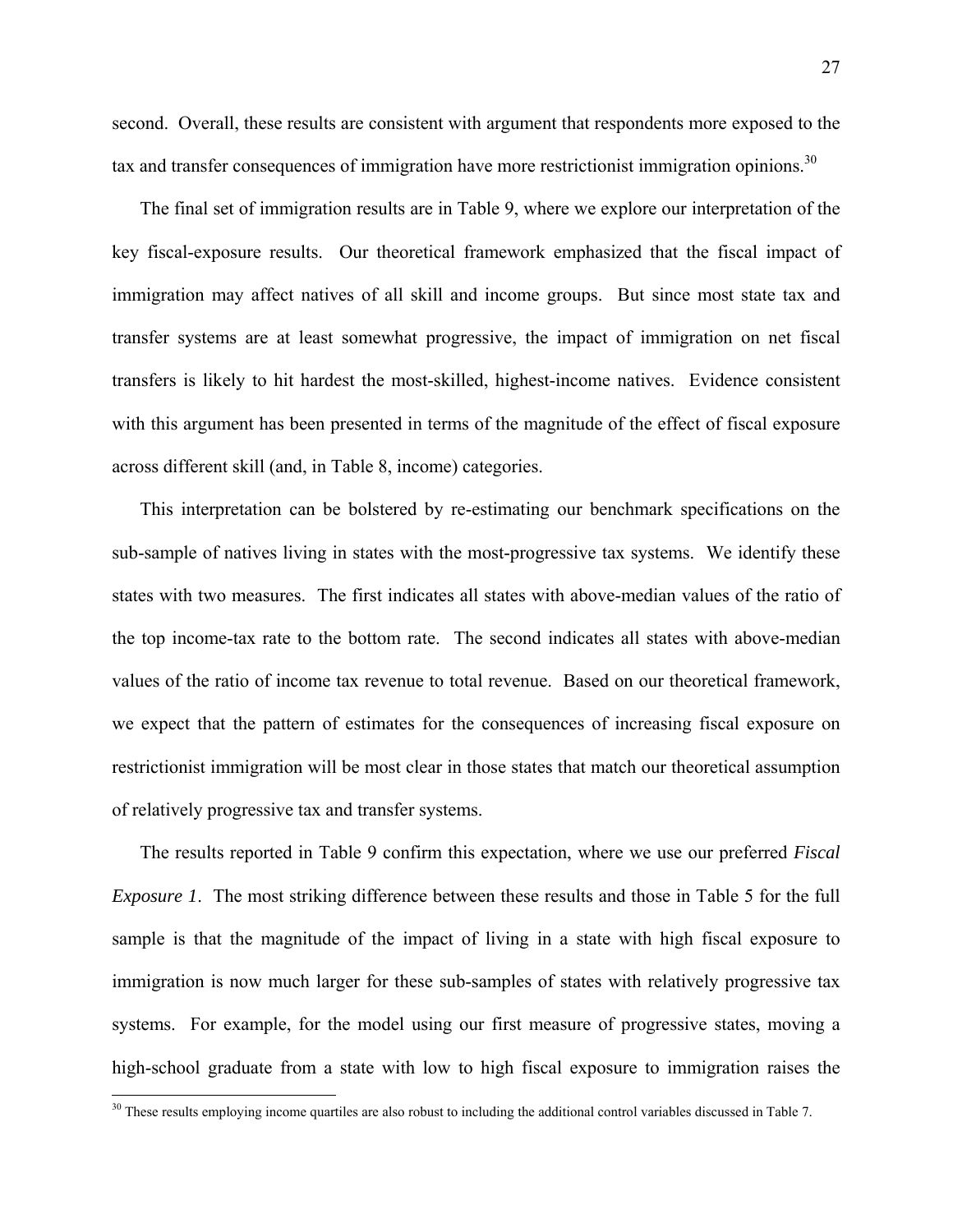probability of favoring fewer immigrants by 15 percentage points—versus just 6 to 12 percentage points in the full-sample estimates of Table 5. For this same model, for college graduates the impact of living in a state with high rather than low fiscal exposure is over 30 percentage points—versus about 20 percentage points in the full sample.

 We also note that our interpretation of the key fiscal-exposure results is supported not just by the larger substantive magnitudes for the sub-sample of progressive states. It is also supported by the evidence in Table 9 that the differences across education categories are now larger than before. The estimates in the final column of Table 9 are not just larger but even suggest a linear progression in the magnitude of the effect of fiscal exposure, moving up the four education groups from an estimated increase of 0 percentage points to 11, 19, and 33, respectively.

 Beyond Tables 7 through 9, we verified the robustness of our central results to many other checks (unreported for brevity). For example, we experimented with alternative measures of state fiscal exposure to immigration, such as expanding our reported measures to account for other researchers' interpretation of state responses to the 1996 federal welfare reform.<sup>31</sup> We dropped individual states from our sample, in particular outlier immigration states shown in our figures such as California and New York. We added a number of additional non-economic individual characteristics that might help shape opinions, e.g., additional tolerance measures.<sup>32</sup>

 $\overline{a}$ 

<sup>&</sup>lt;sup>31</sup> Zimmerman and Tumlin (1999) categorize certain states that did not reverse federal welfare restrictions on immigrants set in the 1996 reforms, and thus post-1996 had welfare regimes that were less generous to immigrants than to natives. We re-created *Fiscal Exposure 1* by removing from the group of above-median welfare generosity in 2000 states that Zimmerman and Tumlin categorized as non-reversers.

<sup>&</sup>lt;sup>32</sup> One additional robustness check used the fact that in 1992 the NES asked respondents about whether "Hispanic" or "Asian" immigrants raise taxes. We did *not* find clear evidence that responses to this question were correlated with our fiscal-exposure measures. This lack of correlation may be for a number of reasons. One is that our analysis omitted relevant state determinants because estimations with state fixed effects were not possible on just one year of data. Another is that the frame of each question specified a particular immigrant group, so that respondents may not have truthfully revealed their beliefs so as not to appear biased against minorities. It is important to note that for our argument that fiscal considerations influence opinion formation about immigration, it is not necessary that all individuals have a clear reasoned belief that immigration has fiscal consequences. Individuals may simply have summary opinions consistent with their interests that depend on their consumption of information in their social networks and from the media (see Scheve and Slaughter 2001a for further discussion about how individuals may form policy opinions consistent with their interests despite low levels of information, but see also Tomz 2004 for an alternative view).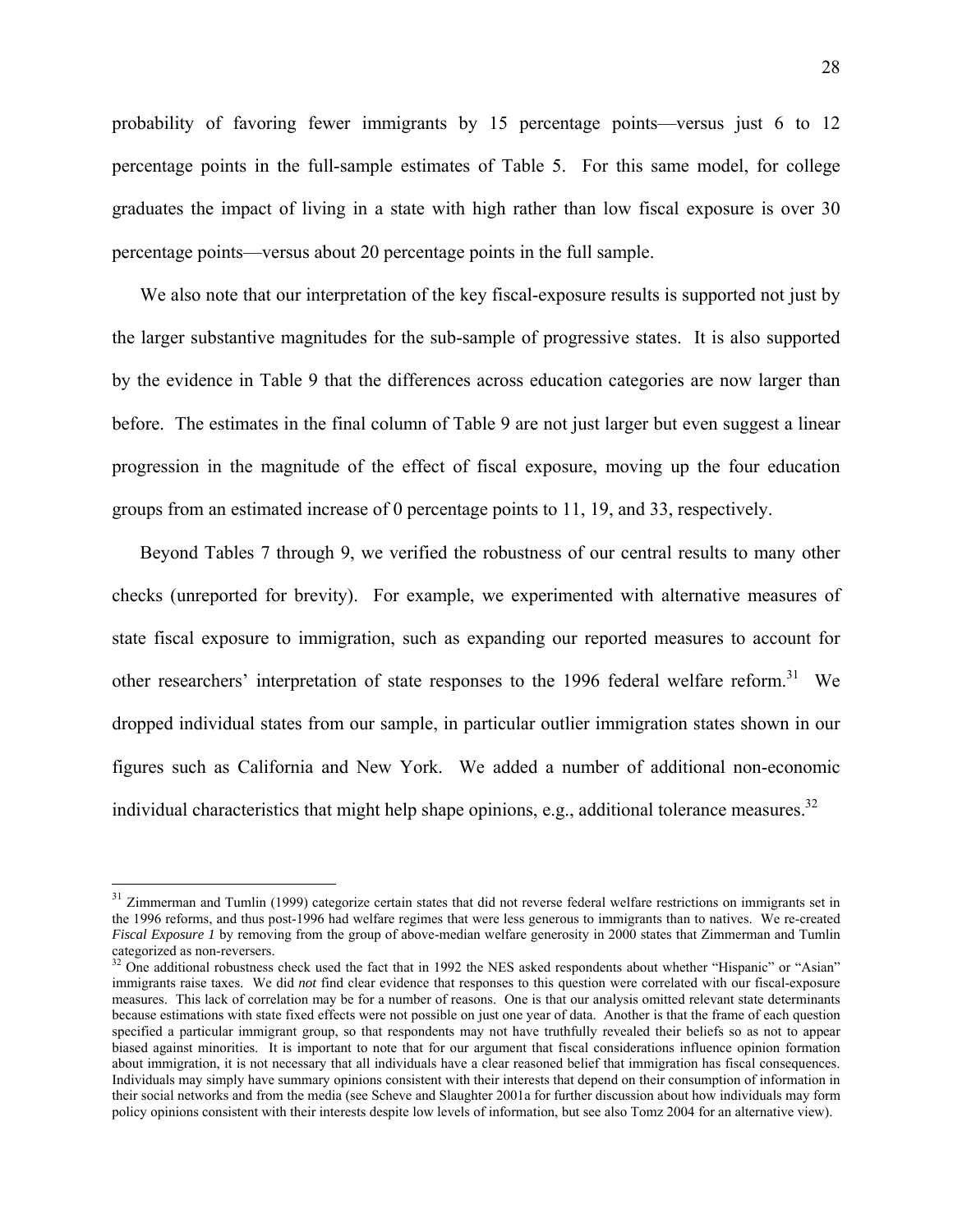The important result in Tables 5 through 9 is that fiscal exposure to immigration reduces support for freer immigration and that this effect is strongest among the high-skilled/high-income natives that pay a proportionately higher share of the fiscal costs. The magnitude of this fiscal cleavage is comparable to the effects of skill itself, from which we conclude that public-finance considerations are crucial in shaping opinions towards immigration policies.

#### **5.2 Trade Policy Preferences**

 Table 10 reports our estimates of equation (3) for trade-policy preferences. Recall that based on our theoretical framework, we expect trade opinions to depend on pre-tax labor-market concerns but not on post-tax fiscal concerns. This is both because in theory trade does not have the necessary fiscal consequences that immigration does by virtue of population changes, and in practice because U.S. taxation and spending linked to trade policy is negligible.

 The first two specifications in Table 10 are identical to Models I2 and I4 in Table 5 for immigration, except now the new dependent variable measures trade-policy opinions. Because these specifications measure state fiscal exposure to immigration, we do not expect to find any correlation here between fiscal concerns and trade opinions. The final two specifications use different fiscal measures that may be more relevant to possible fiscal impacts of trade. *Fiscal Exposure 3* is defined using just the first criterion of *Fiscal Exposure 1*; that is, it identifies states with relatively high welfare generosity measured as above the national median welfare spending per native. *Fiscal Exposure 4* is the same as *Fiscal Exposure 3* but scores states on welfare spending divided by gross state product rather than number of natives. If state welfare programs provide some insurance to the pre-tax income pressures generated by freer trade, then individuals who feel they carry the burden of this welfare spending may be less inclined to support freer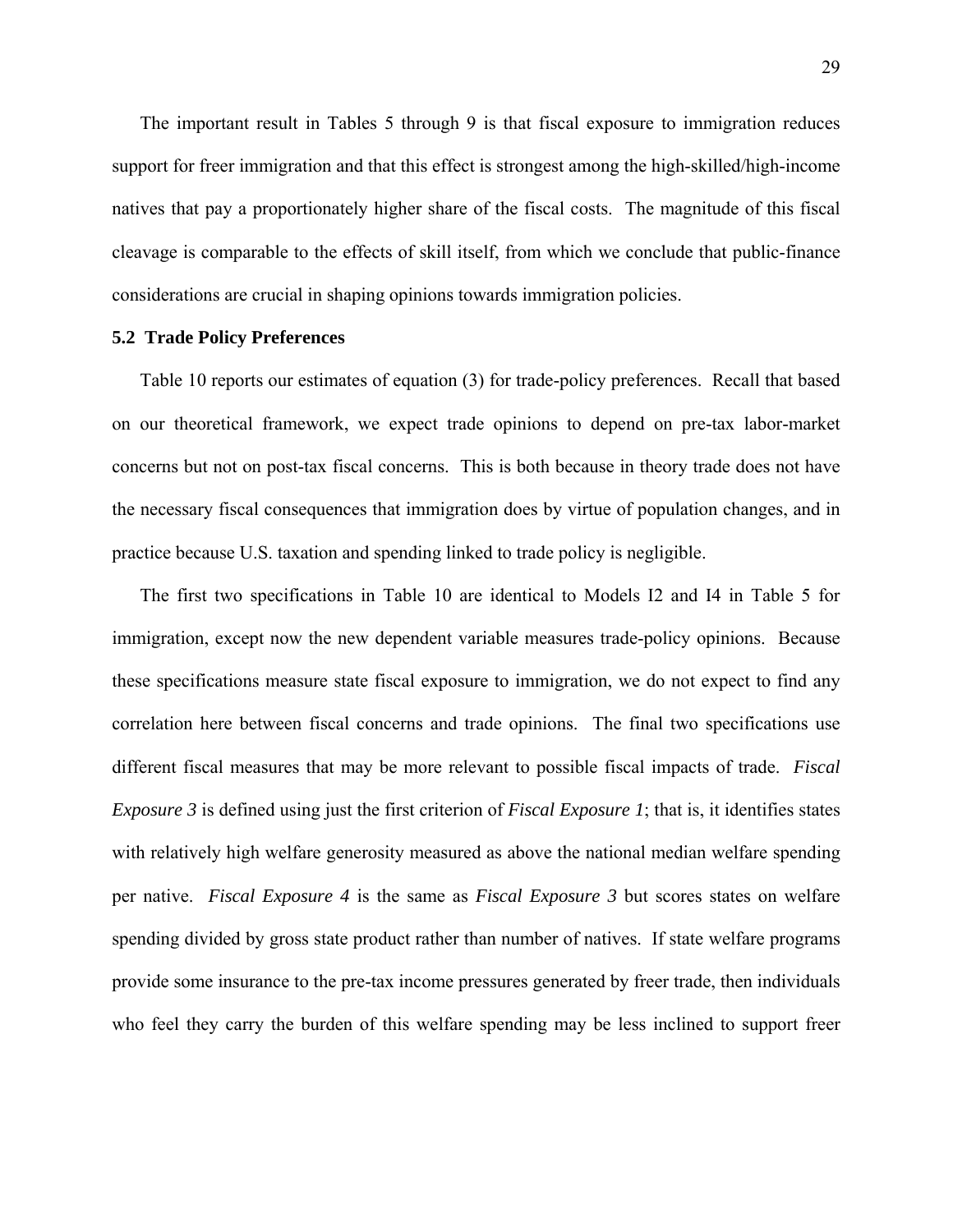trade. As with immigration, given the progressivity of state fiscal regimes this disinclination may be strongest among the more-skilled, higher-income individuals.

 The results across all four specifications in Table 10 replicate the findings in the literature that more-skilled individuals are less likely to support further trade restrictions. For an individual in a state with low fiscal impact, the coefficients for Model T1 imply that the difference between a college graduate and high-school drop out in the probability of favoring further trade restrictions is 0.37 (with a standard error of 0.05). This difference is identical for residents in high fiscal impact states, and is robust across all alternative specifications. This skills cleavage has been found by many others, and is consistent with the potential impact of trade on pre-tax labor income being an important factor in opinion formation over trade policy.

 More important for this paper's focus on fiscal concerns, Table 10 shows no consistent variation in opinions over trade policy across states based on their fiscal regimes. The coefficients in Table 10 for interactions between the education variables and the fiscal-exposure measures are generally small and imprecisely estimated. We expected this for *Fiscal Exposure 1* and *2*, but also find this for *Fiscal Exposure 3* and *4*. The only exception is a statistically significant coefficient estimate on the interaction between *College* and *Fiscal Exposure 4* but in unreported results this particular finding was not very robust.

 This lack of a clear correlation between trade opinions and fiscal considerations, along with the opposite evidence for immigration in Tables 5 and 9, is consistent with our overall argument that public-finance considerations appear to be crucial in shaping opinions towards alternative globalization strategies. Where public-finance matters can bite directly—in our data, for immigration but not trade—we see important impacts on individual opinions.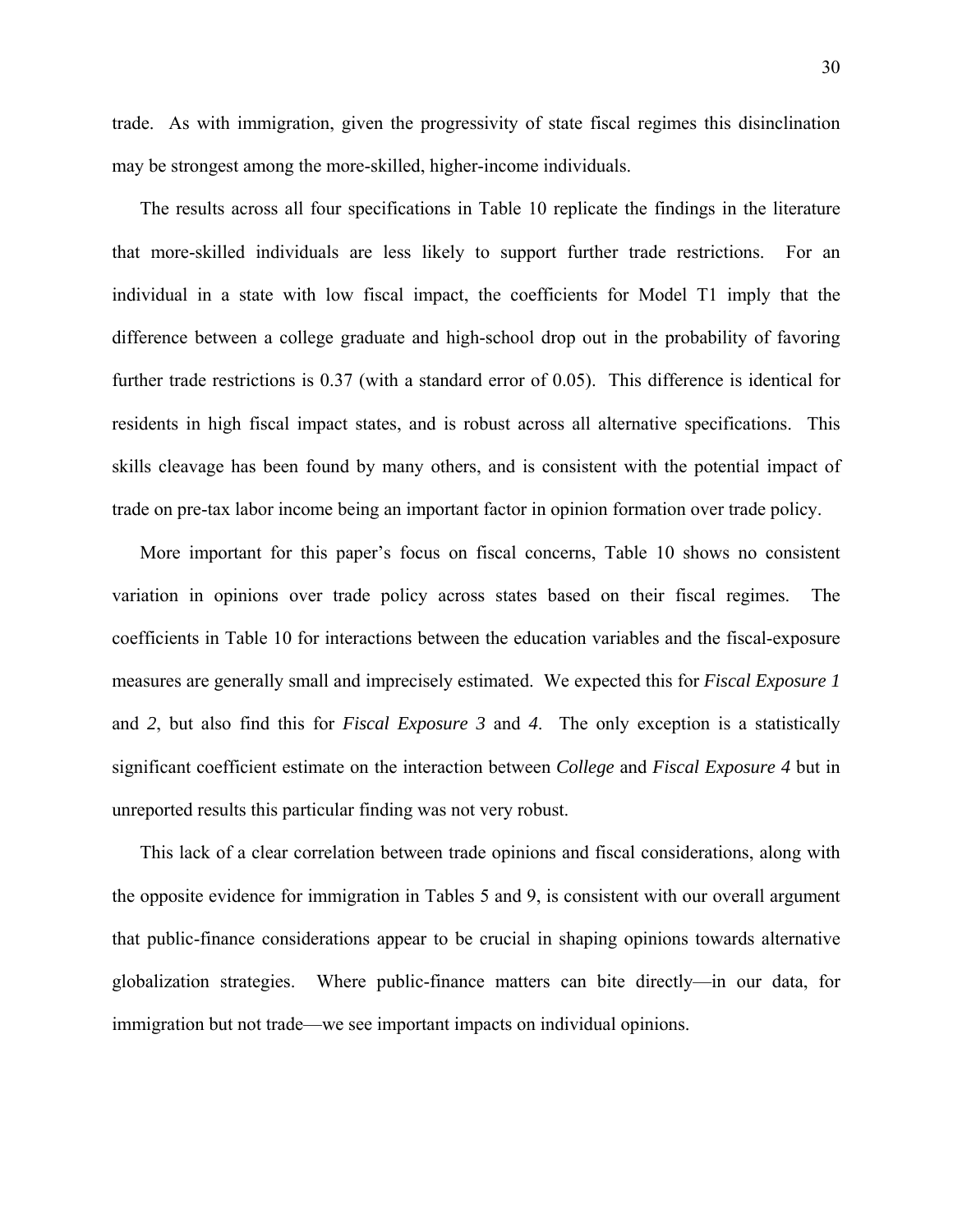#### **6. Conclusions**

 This paper has examined the influence of public finance on individual preferences towards alternative globalization strategies. In the absence of distortionary tax and spending policies, freer immigration and trade for a country would often be supported by similar groups thanks to similar impacts on labor demand and thus labor income. But government policies that redistribute income may alter the distributional politics. Immigrants may pay taxes and receive public services. Imports, obviously, do neither of these. This suggests quite different political coalitions may organize around trade and immigration.

 In this paper we developed a framework for examining how pre-tax and post-tax cleavages may differ across globalization strategies and also across fiscal jurisdictions. We then applied this framework to the case of individual immigration and trade preferences across U.S. states. The substantial variation both across states and over time in immigrant presence and welfare eligibility allows a rich examination of theoretical predictions.

 We generated two main empirical findings. First, high exposure to immigrant fiscal pressures reduces support for freer immigration among natives, especially the more-skilled. The magnitude of this post-tax fiscal cleavage is comparable to the pre-tax labor-market effects of skill itself. Second, there is no public-finance variation in opinion over trade policy, consistent with the data that U.S. trade policy has negligible fiscal-policy impacts.

 The evidence in this paper suggests that public-finance considerations are crucial in shaping opinions towards alternative globalization strategies. It is not just distributive politics in the labor market that feature prominently for these opinions, as much recent work has investigated. It is also distributive politics in the fiscal arena as well.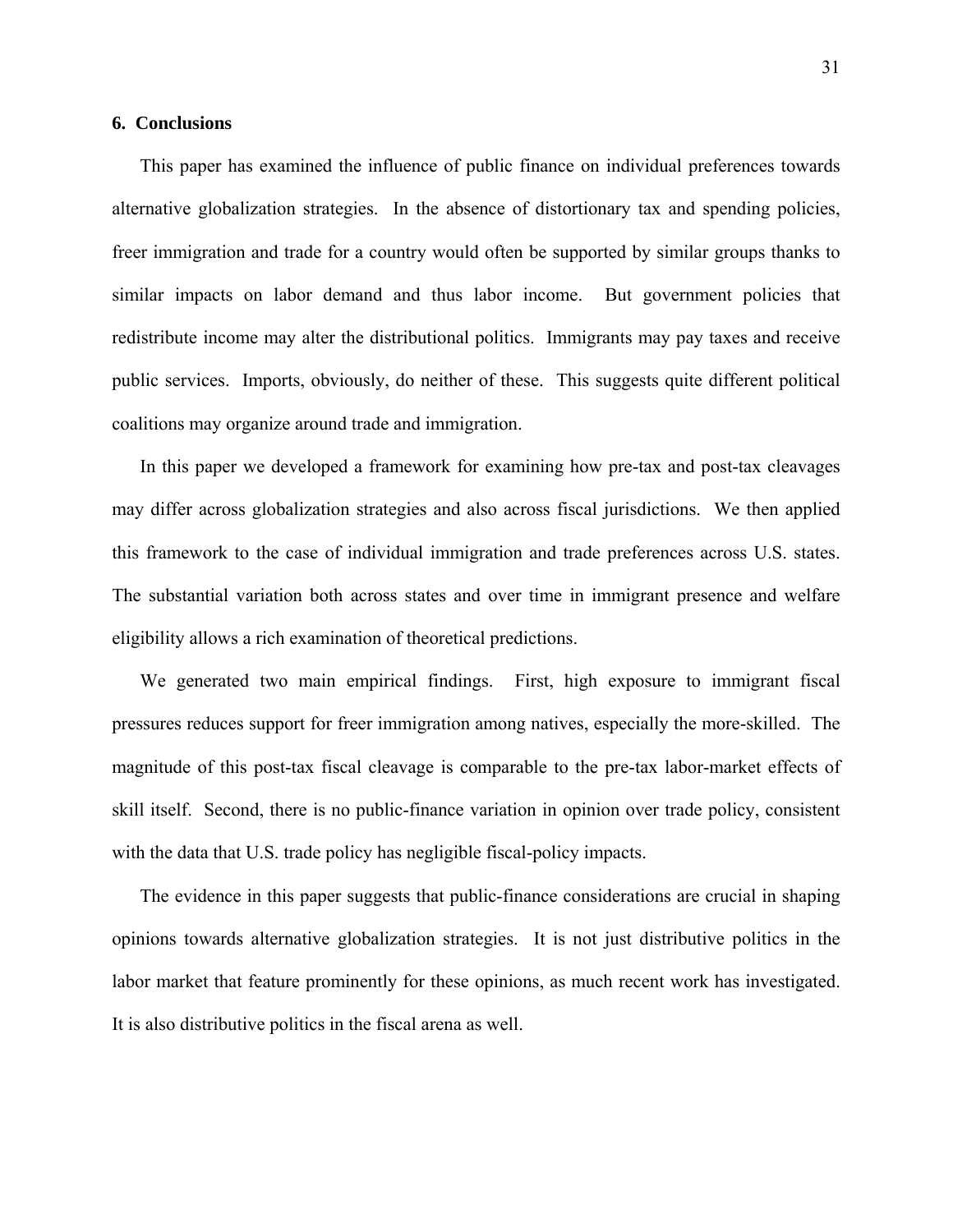We think that this insight may shed light on a number of important questions in international political economy. For example, even within the same policy domain the fiscal issues at stake can vary greatly and account for differences in the politics observed in different contexts. U.S. immigration policy was much more liberal a century ago than today. One source of this difference may be that, unlike today, a century ago the United States had virtually no social safety net. Fiscal considerations may also push in the opposite direction. In current immigration debates in Europe, concern over social spending on immigrants is balanced against the need to recruit workers whose tax payments could support state pension systems that face dangerous shortfalls from significantly aging populations.

 But the most interesting application of our framework may be to help explain why countries choose different policy approaches toward different dimensions of international economic integration. It is has long been recognized that many countries have chosen liberal trade but restrictionist immigration policies. Perhaps even more striking is how liberal policies regulating foreign investment are compared to both trade and immigration. The explanation for different approaches no doubt involves many factors, but we think that future research examining the fiscal consequences of policy alternatives may help account for voter preferences and their role in explaining these policy combinations.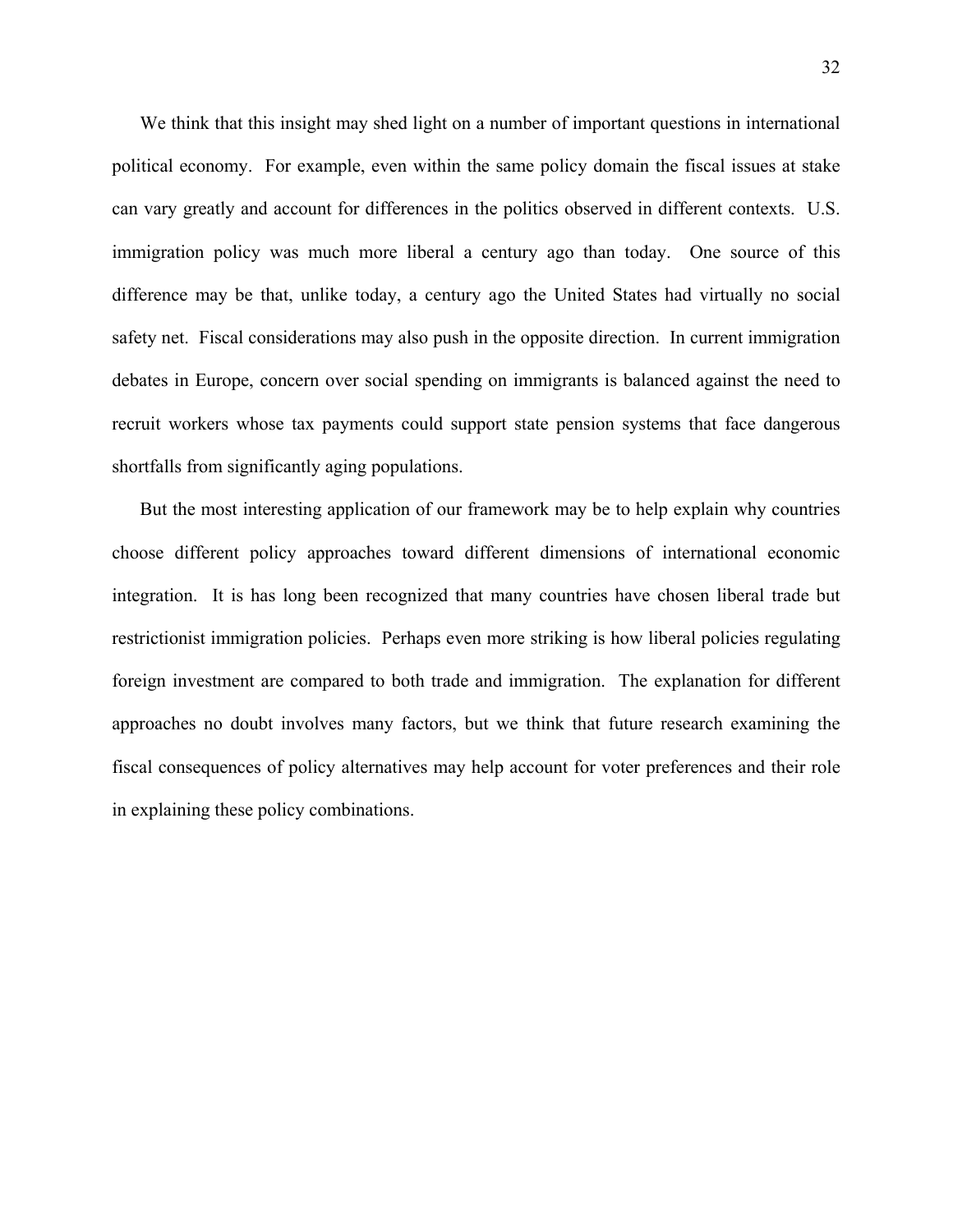# References

Baker, Andy. 2003. "Why is Trade Reform so Popular in Latin America?" *World Politics* 55 (April): 423-55.

Beaulieu, Eugene. 2002. "Factor or Industry Cleavages in Trade Policy? An Empirical Test of the Stolper-Samuelson Theorem." *Economics and Politics* Vol. 14 No. 2 (July):99-131.

Borjas, George J. 1999a. *Heaven's Door: Immigration Policy and the American Economy*. Princeton, N.J.: Princeton University Press.

Borjas, George J. 1999b. "The Economic Analysis of Immigration." In Orley C. Ashenfelter and David Card, eds., *Handbook of Labor Economics*, Amsterdam: North-Holland, pp. 1697- 1760.

Borjas, George J. 2003. "Welfare Reform, Labor Supply, and Health Insurance in the Immigrant Population." National Bureau of Economic Research Working Paper #9781.

Borjas, George J., Richard B. Freeman, and Lawrence F. Katz. 1997. "How Much Do Immigration and Trade Affect Labor Market Outcomes*?" Brookings Papers on Economic Activity* 1: 1-90.

Borjas, George J., and Lynette Hilton. 1996. "Immigration and the Welfare State: Immigrant Participation in Means-Tested Entitlement Programs," *Quarterly Journal of Economics*, 111(2), pp. 575-604.

Card, David. 2001. "Immigrant Inflows, Native Outflows, and the Local Labor Market Impacts of Higher Immigration." *Journal of Labor Economics*, 19 (1): 22-64.

Citrin, Jack, Donald Green, Christopher Muste, and Cara Wong. 1997. "Public Opinion Toward Immigration Reform: The Role of Economic Motivation." *The Journal of Politics* 59 (3): 858-81.

Feenstra, Robert C. (ed). 2000. *The Impact of International Trade On Wages*. Chicago: The University of Chicago Press.

Feenstra, Robert C., and Gordon H. Hanson. 2002. "Global Production and Inequality: A Survey of Trade and Wages," in James Harrigan (ed.) *Handbook of International Trade*, Basil Blackwell.

Fix, Michael, and Jeffrey Passel. 1999. "Trends in Citizens' and Noncitizens' Use of Public Benefits Following Welfare Reform, 1994-1997." Washington, DC: The Urban Institute.

Fix, Michael, and Jeffrey Passel. 2002. "The Scope and Impact of Welfare Reform's Immigrant Provisions." Washington, DC: The Urban Institute.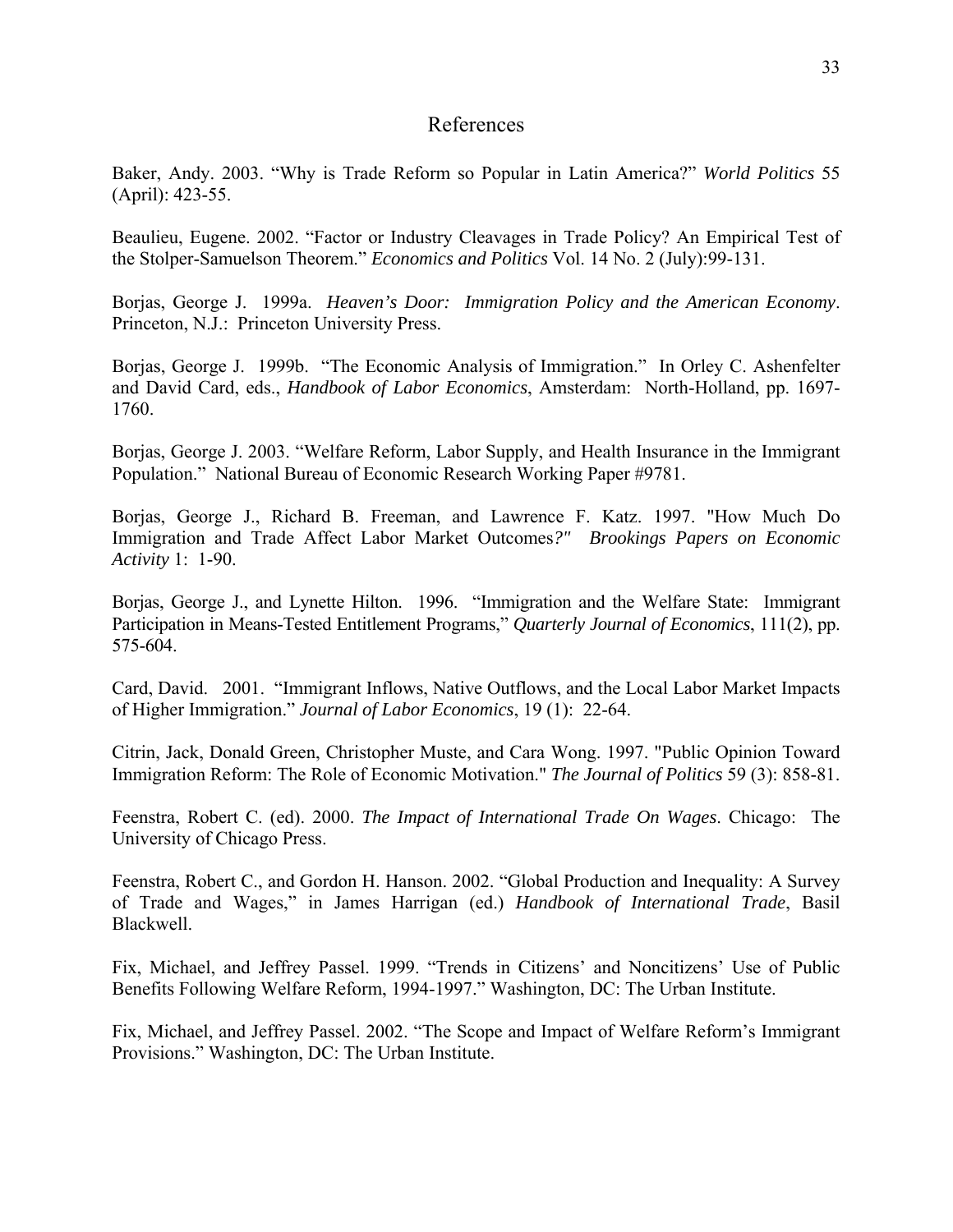Hainmueller, Jens, and Michael J. Hiscox. 2004a. "Educated Preferences: Explaining Attitudes Toward Immigration in Europe." Paper prepared for presentation at the Annual Meeting of the American Political Science Association.

Hainmueller, Jens, and Michael J. Hiscox. 2004b. "Learning to Love Globalization: The Effects of Education on Individual Attitudes Toward International Trade." Harvard University Mimeo.

Hanson, Gordon H. and Matthew J. Slaughter. 2002. "Labor-Market Adjustment in Open Economies: Evidence from U.S. States," *Journal of International Economics,* 57 (1), pp. 3-29.

Hays, Jude, Sean Ehrlich, and Clint Peinhardt. Forthcoming. "Government Spending and Public Support for Trade in the OECD: An Empirical Test of the Embedded Liberalism Thesis." *International Organization.*

International Monetary Fund. 2004. *Government Finance Statistics*. Washington, D.C. Kessler, Alan. 2001. "Immigration, Economic Insecurity, and the "Ambivalent" American Public." Working Paper No. 41. Center for Comparative Immigration Studies, UCSD.

Jain, Sanjay, Devesh Kapur, and Sharun Mukand. 2004. "Outsourcing and International Labor Mobility: A Political Economy Analysis." Paper presented at the Institute for World Economics, Kiel, Germany.

Kletzer, Lori, and Robert Litan. 2001. "A Prescription to Relieve Worker Anxiety." Policy Brief #01-2, Washington, D.C: Institute for International Economics.

Mayda, Anna Marie. 2004. "Who is Against Immigration?: A Cross-Country Investigation of Individual Attitudes toward Immigrants." Mimeograph.

Mayda, Anna Marie, and Dani Rodrik. 2002. "Why Are Some People (and Countries) More Protectionist Than Others?" NBER Working Paper No. 8461.

O'Rourke, Kevin, and Richard Sinnott. 2001. "The Determinants of Individual Trade Policy Preferences: International Survey Evidence." In *Brookings Trade Forum: 2001,* Collins, S. M. and Rodrik, D. (eds.)*.* Washington, D.C.: Brookings.

O'Rourke, Kevin, and Richard Sinnott. 2003. "Migration Flows: Political Economy of Migration and the Empirical Challenges." Working Paper.

Rodrik, Dani. 1997. *Has Globalization Gone Too Far?* Washington, DC: Institute for International Economics.

Rodrik, Dani. 1998. "Why Do More Open Economies Have Bigger Governments?" *Journal of Political Economy* Vol. 106 No. 5:997-1032.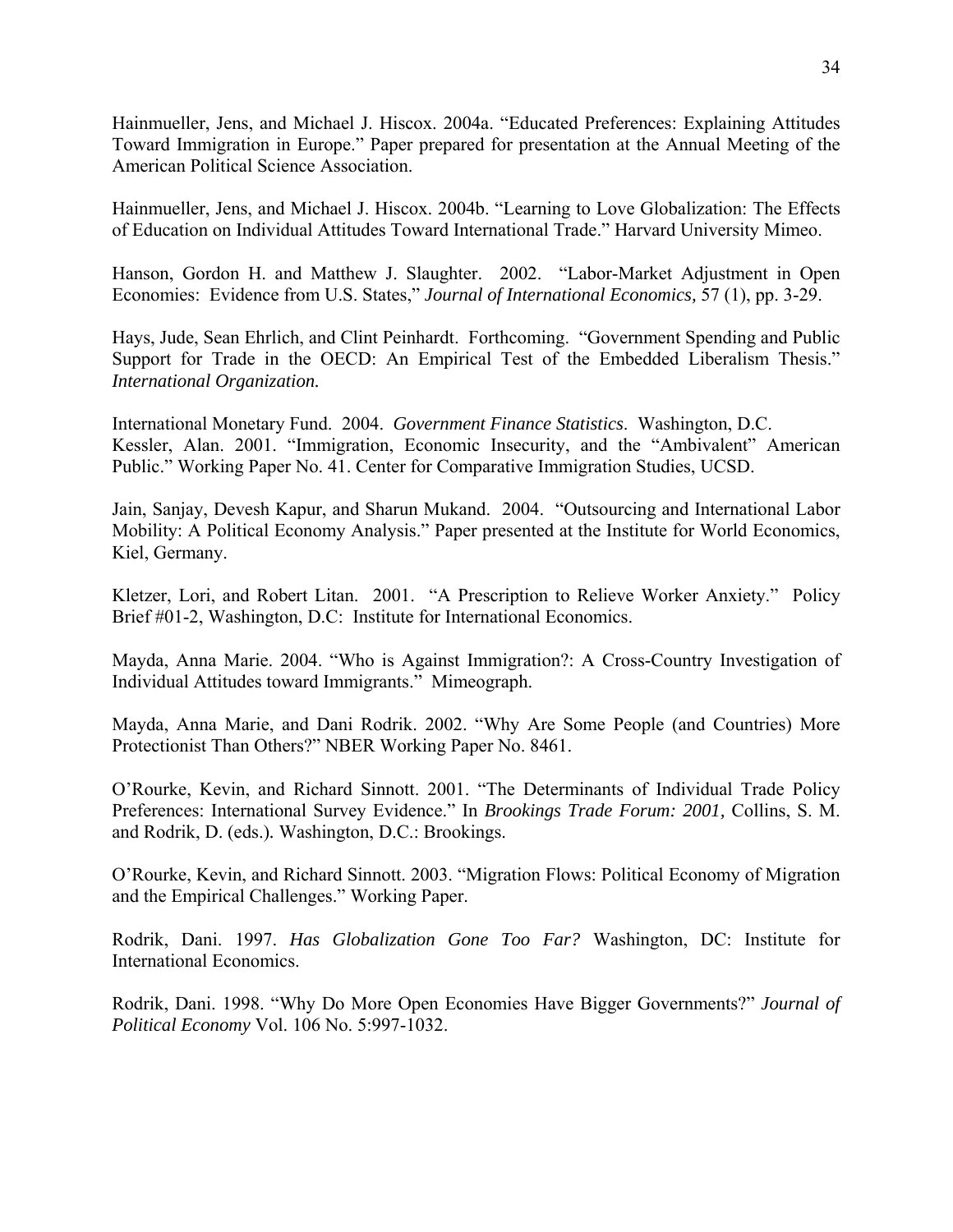Sapiro, Virginia, Steven J. Rosenstone, Warren E. Miller, and the National Election Studies. 1998. American National Election Studies, 1948-1997 [CD-ROM]. ICPSR ed. Ann Arbor, MI: Inter-university Consortium for Political and Social Research [producer and distributor].

Scheve, Kenneth F., and Matthew J. Slaughter. 2001a. *Globalization and the Perceptions of American Workers.* Washington DC: Institute for International Economics.

Scheve, Kenneth F., and Matthew J. Slaughter. 2001b. "What Determines Individual Trade-Policy Preferences." *Journal of International Economics*, Vol. 54 No. 2 (August):267-292.

Scheve, Kenneth F., and Matthew J. Slaughter. 2001c. "Labor-Market Competition and Individual Preferences Over Immigration Policy." *Review of Economics and Statistics*, Vol. 83 No. 1 (February):133-145.

Scheve, Kenneth F. and Matthew J. Slaughter. 2004. "Economic Insecurity and the Globalization of Production." *American Journal of Political Science* Vol. 48 No. 4 (October).

Scheve, Kenneth F. and Matthew J. Slaughter. Forthcoming. "Public Opinion, International Integration, and the Welfare State." In Samuel Bowles, Pranab Bardhan, and Michael Wallerstein (eds.) *Globalization and Egalitarian Redistribution.* Princeton, NJ: Princeton University Press.

Smith, J.P. and Edmonston, B (eds.). 1997. *The New Americans: Economic Demographic, and Fiscal Effects of Immigration.* National Academy Press: Washington, D.C.

Stolper, Wolfgang, and Paul Samuelson. 1941. "Protection and Real Wages." *Review of Economic Studies* 9: 58-73.

Tomz, Michael. 2004. "Interests, Information, and the Domestic Politics of International Agreements." Stanford University Mimeo.

United States Trade Representative. 2003. "Revenue Implications of Trade Liberalization: Communication from the United States." Communication to World Trade Organization, dated April 10.

Zimmermann, Wendy, and Karen Tumlin. 1999. "Patchwork Policies: State Assistance for Immigrants under Welfare Reform." The Urban Institute Occasional Paper Number 24.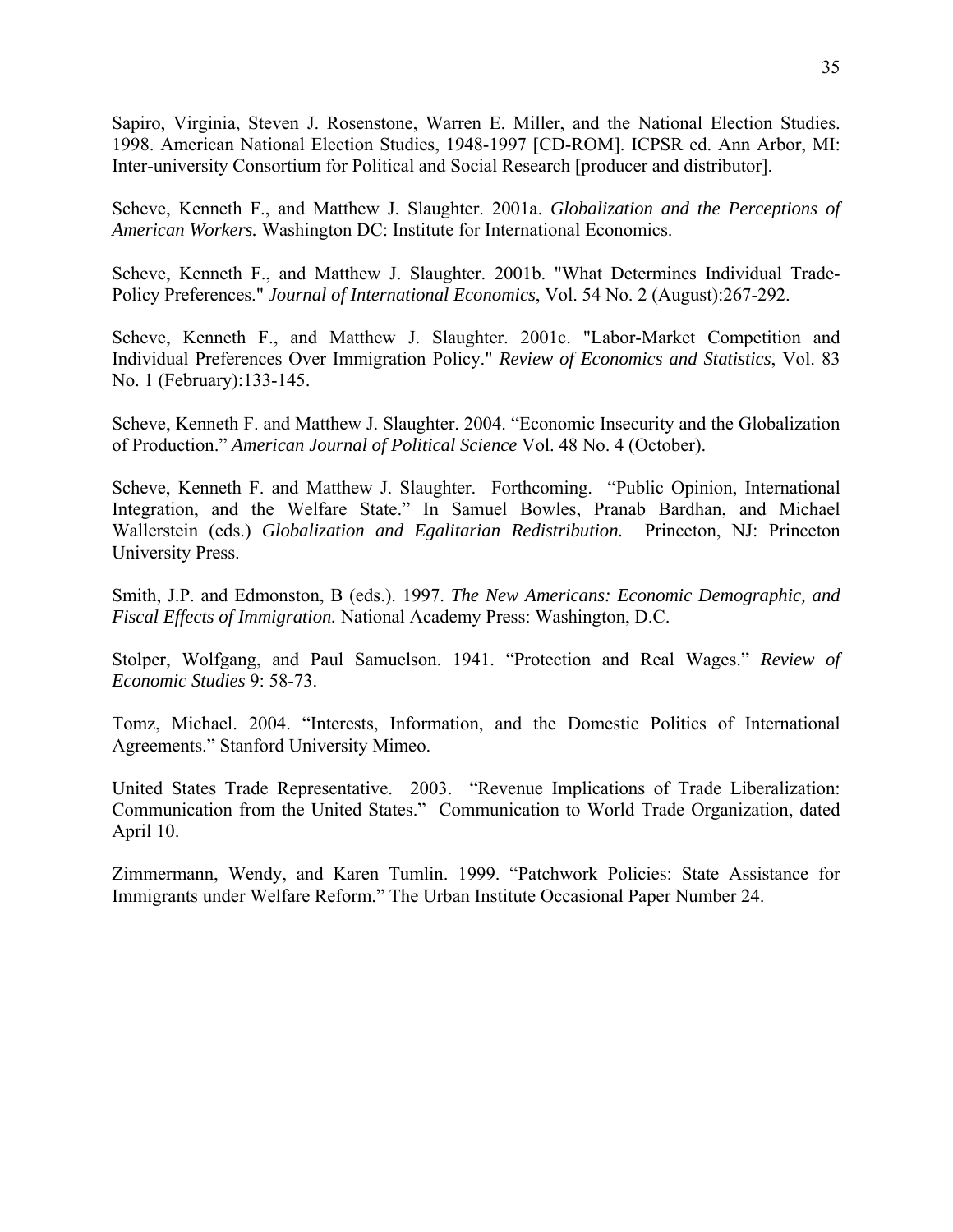

**Figure 1** 

Immigrant Population Growth minus Native Population Growth, 1990-2000



Relative Immigrant Pop. Growth

Relative Immigrant Pop. Growth

**Figure 2**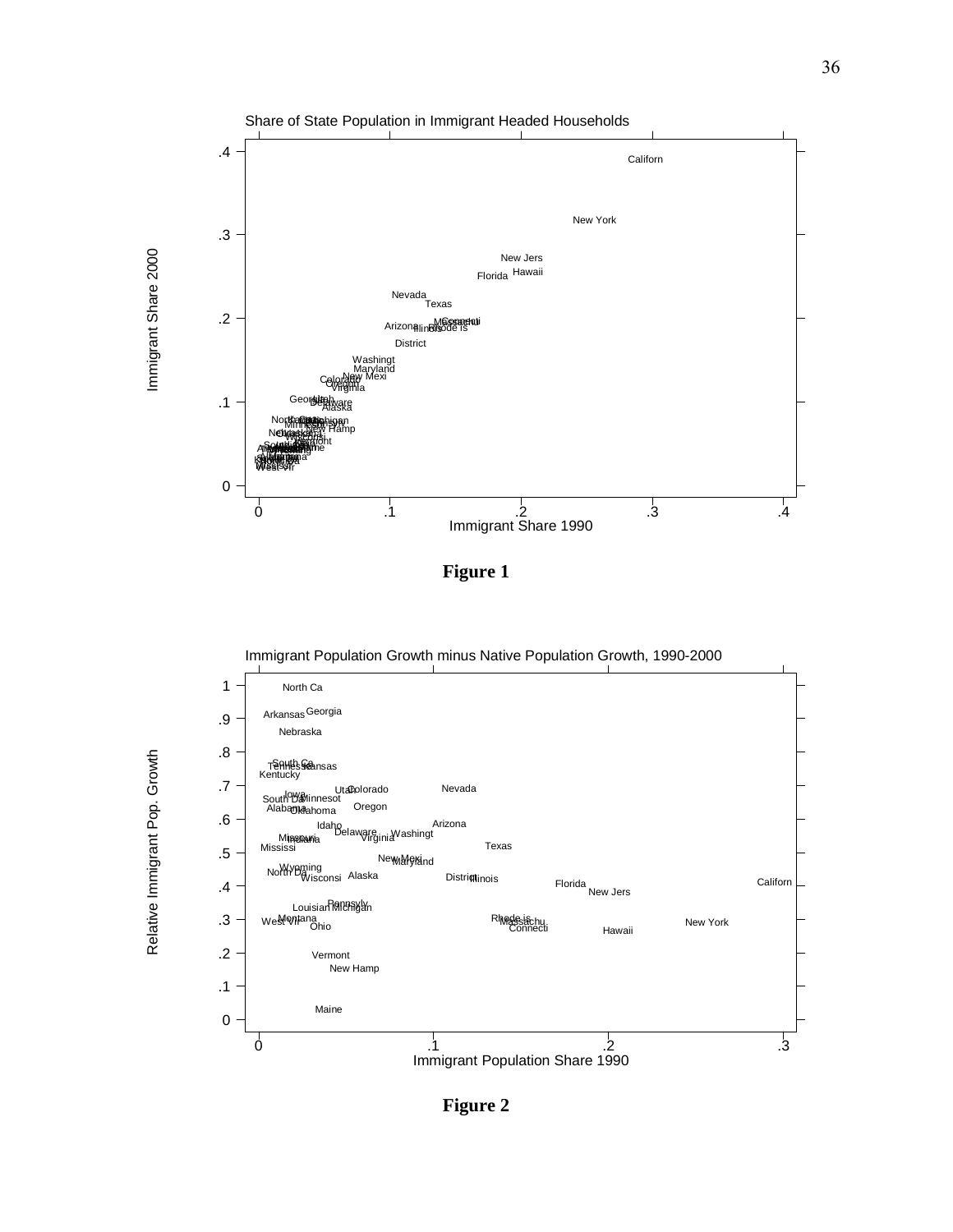

**Figure 3a** 



**Figure 3b**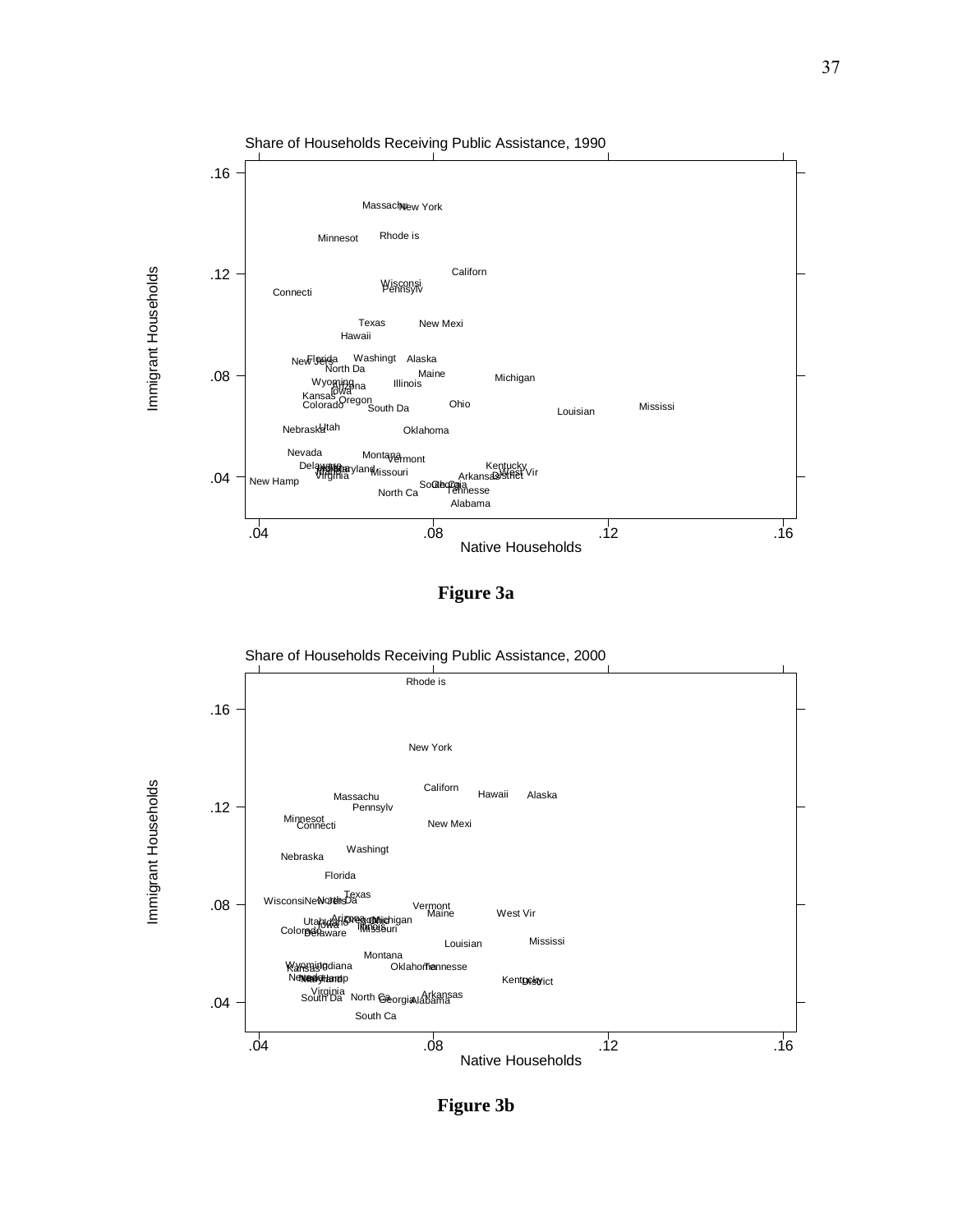

**Figure 4b**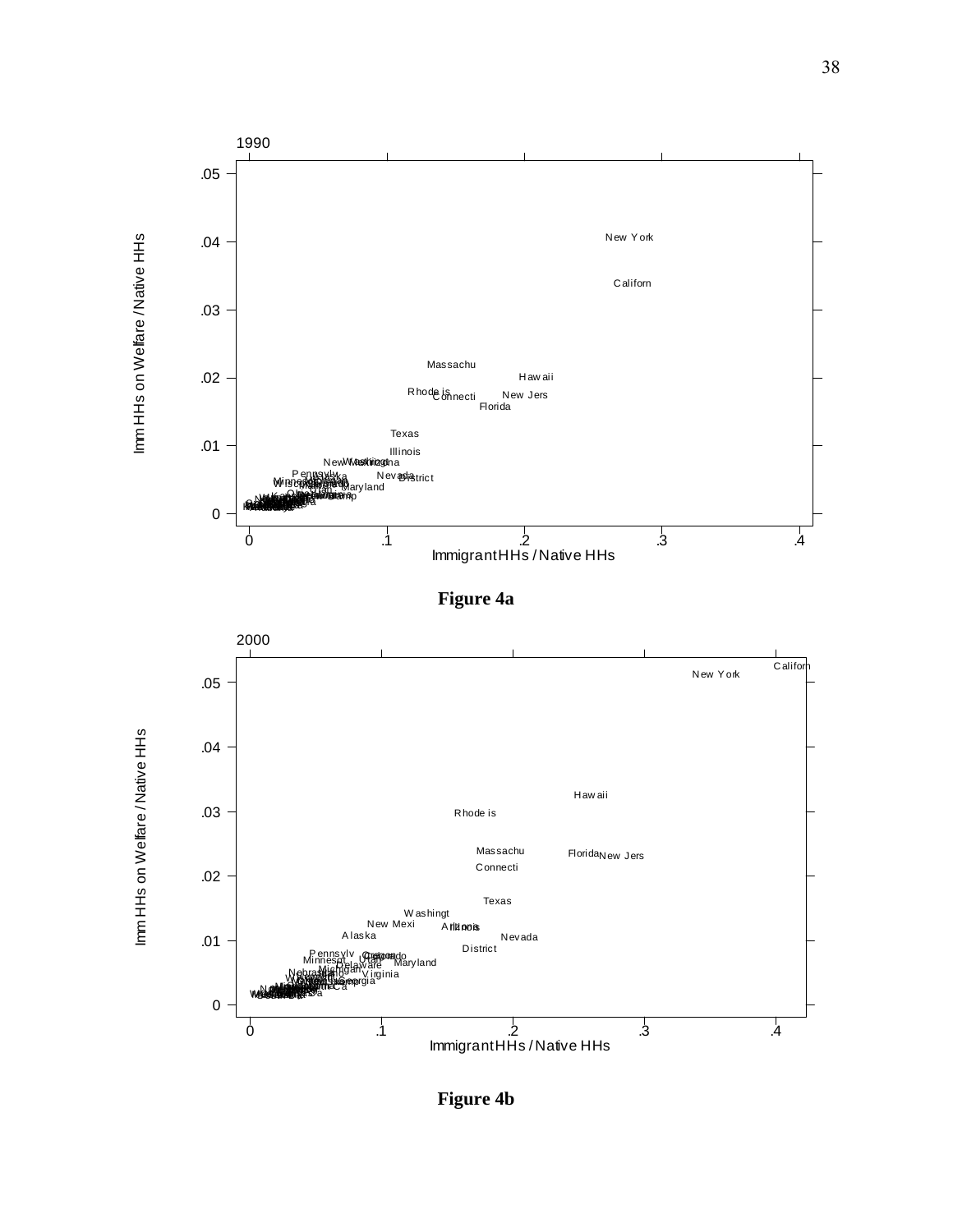| No High | High   | Some  | College          |       |
|---------|--------|-------|------------------|-------|
| School  | School |       | College Graduate | Total |
|         |        |       |                  |       |
| 0.541   | 0.568  | 0.500 | 0.386            | 0.503 |

**Table 1: Support for Decreased Immigration by Education** 

**Table 2: Support for Trade Restrictions by Education** 

| No High | High   | Some  | College          |       |
|---------|--------|-------|------------------|-------|
| School  | School |       | College Graduate | Total |
| 0.722   | 0.706  | 0.588 | 0 3 9 4          | 0.591 |

Notes: Table 1 reports the fraction of native-born individuals reporting that they would prefer immigration to be decreased (by a little or by a lot) in the NES surveys for 1992 and 2000. Table 2 reports the fraction of native-born individuals reporting support for trade restrictions also for 1992 and 2000. No high school refers to those with less than 12 years of education, high school refers to those with 12 years of education, some college to those with 13-15 years of education, and college graduates to those with 16 or more years of education. Summary statistics are calculated using the NES sampling weights.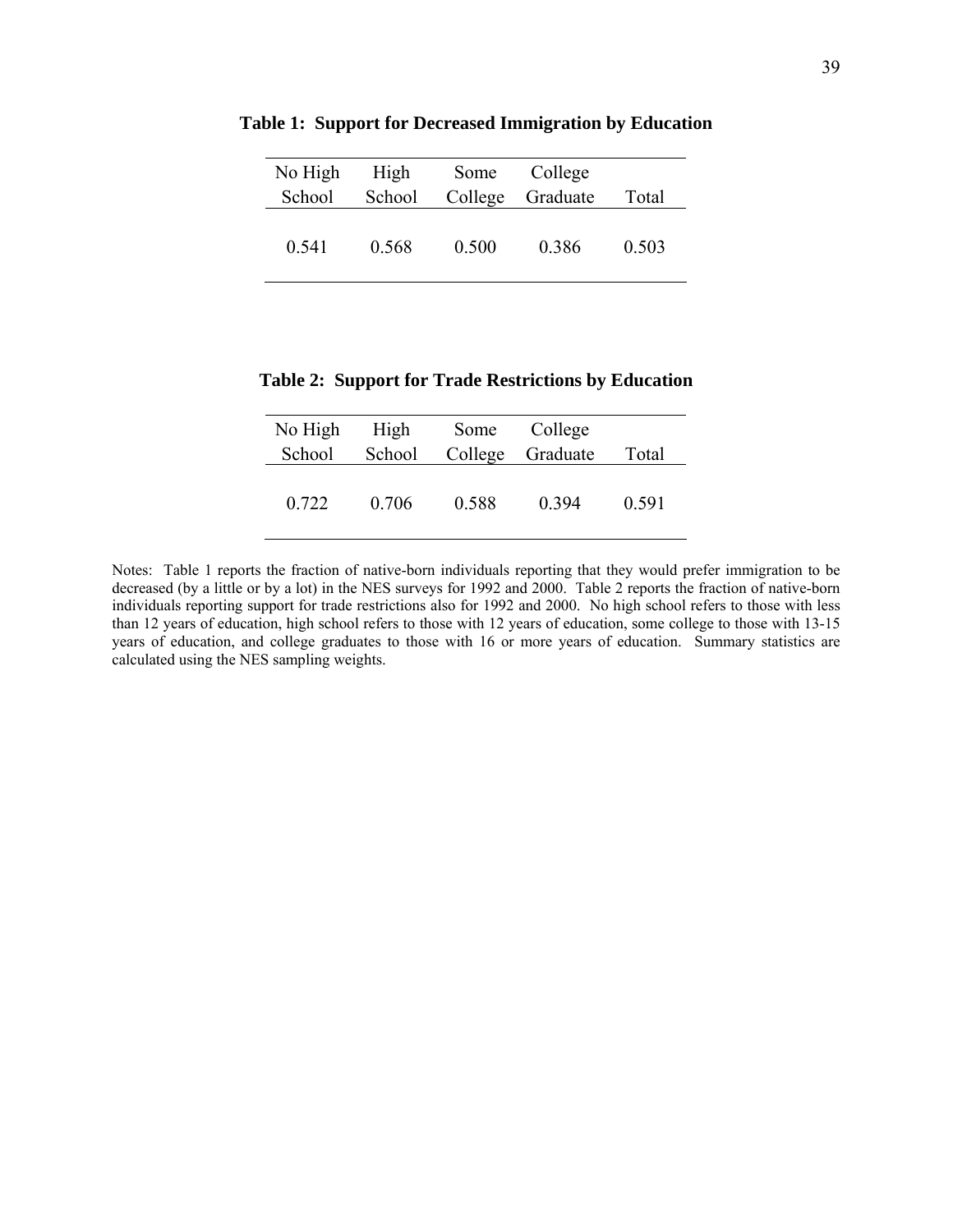| Fiscal Exposure          | <b>Fiscal Exposure</b> | No High | High   | Some    | College  |
|--------------------------|------------------------|---------|--------|---------|----------|
| Measure                  |                        | School  | School | College | Graduate |
| Fiscal Exposure 1        | Low                    | 0.537   | 0.571  | 0.507   | 0.362    |
|                          | High                   | 0.625   | 0.558  | 0.461   | 0.420    |
| <b>Fiscal Exposure 2</b> | Low                    | 0.498   | 0.572  | 0.516   | 0.361    |
|                          | High                   | 0.658   | 0.557  | 0.464   | 0.435    |

## **Table 3: Support for Decreased Immigration by Education and Fiscal Exposure to Immigrants**

# **Table 4: Support for Trade Restrictions by Education and Fiscal Exposure to Immigrants**

| Fiscal Exposure          | <b>Fiscal Exposure</b> | No High | High   | Some    | College  |
|--------------------------|------------------------|---------|--------|---------|----------|
| Measure                  |                        | School  | School | College | Graduate |
| Fiscal Exposure 1        | Low                    | 0.748   | 0.719  | 0.590   | 0.383    |
|                          | High                   | 0.662   | 0.674  | 0.560   | 0.418    |
| <b>Fiscal Exposure 2</b> | Low                    | 0.728   | 0.719  | 0.606   | 0.392    |
|                          | High                   | 0.707   | 0.674  | 0.548   | 0.397    |

Notes: Table 3 reports the fraction of native-born individuals reporting that they would prefer immigration to be decreased (by a little or by a lot) in the NES surveys for 1992 and 2000. Table 4 reports the fraction of native-born individuals reporting support for trade restrictions also for 1992 and 2000. States with high immigrant welfare costs have values of *Fiscal Exposure 1* (or *Fiscal Exposure 2*) equal to 1*.* No high school refers to those with less than 12 years of education, high school refers to those with 12 years of education, some college to those with 13-15 years of education, and college graduates to those with 16 or more years of education. Summary statistics are calculated using the NES sampling weights.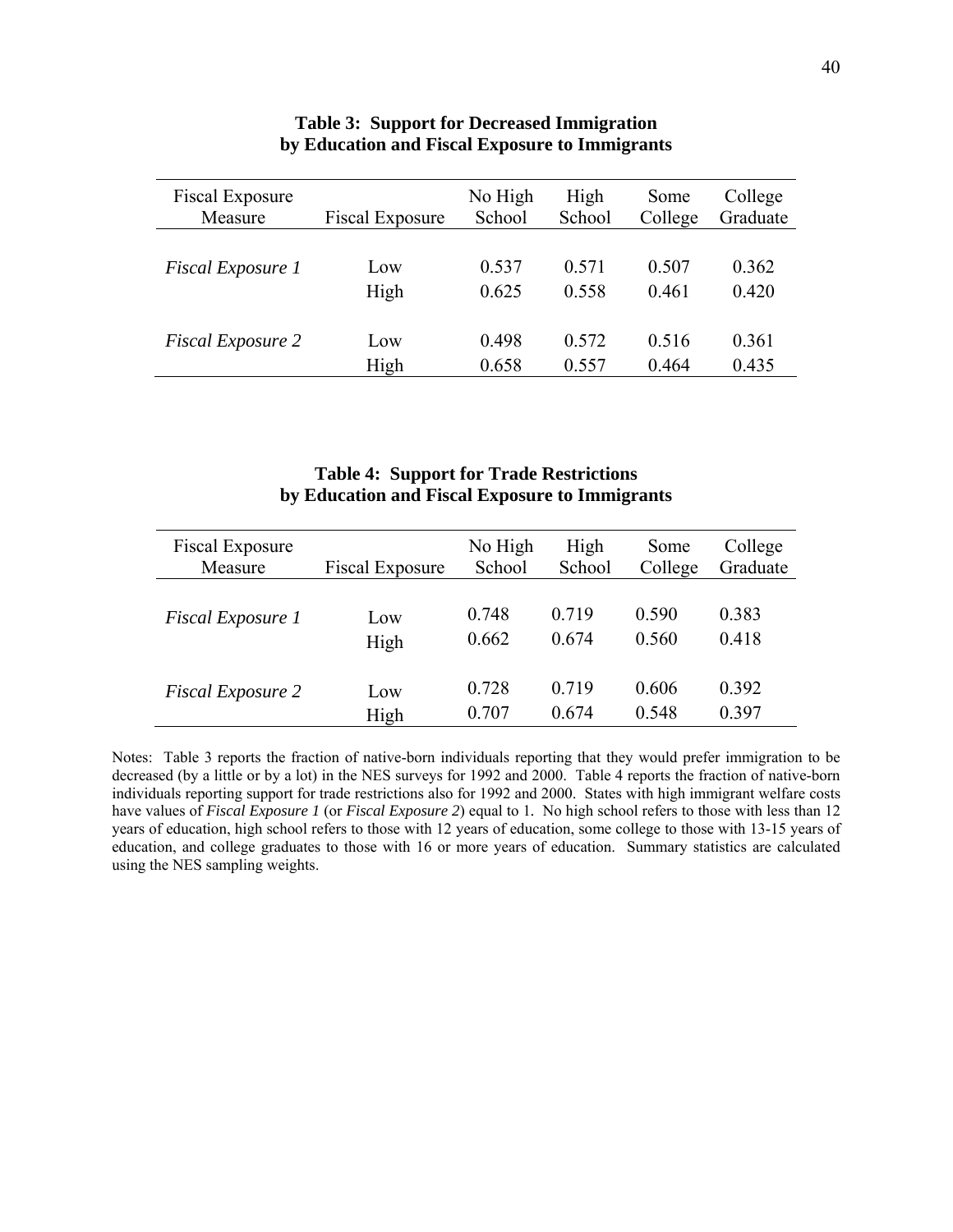|                                           | Fiscal Exposure 1 |             | Fiscal Exposure 2 |            |
|-------------------------------------------|-------------------|-------------|-------------------|------------|
|                                           | Model I1          | Model I2    | Model I3          | Model I4   |
|                                           |                   |             |                   |            |
| <b>High School</b>                        | 0.182             | 0.168       | 0.211             | 0.206      |
|                                           | (0.101)           | (0.107)     | (0.095)           | (0.103)    |
|                                           | 0.071             | 0.118       | 0.027             | 0.046      |
| Some College                              | 0.047             | 0.027       | 0.102             | 0.092      |
|                                           | (0.097)           | (0.098)     | (0.100)           | (0.104)    |
|                                           | 0.626             | 0.783       | 0.309             | 0.379      |
| College                                   | $-0.347$          | $-0.356$    | $-0.298$          | $-0.295$   |
|                                           | (0.119)           | (0.130)     | (0.116)           | (0.127)    |
|                                           | 0.004             | 0.006       | 0.011             | 0.020      |
| No High School * Immigration              | 0.445             | 0.474       | 0.365             | 0.667      |
|                                           | (0.141)           | (0.173)     | (0.257)           | (0.270)    |
|                                           | 0.002             | 0.006       | 0.155             | 0.014      |
| High School * Immigration                 | $-0.016$          | 0.034       | $-0.012$          | 0.248      |
|                                           | (0.117)           | (0.136)     | (0.122)           | (0.140)    |
|                                           | 0.889             | 0.802       | 0.920             | 0.077      |
| Some College * Immigration                | $-0.098$          | $-0.033$    | $-0.143$          | 0.116      |
|                                           | (0.094)           | (0.097)     | (0.088)           | (0.151)    |
|                                           | 0.297             | 0.734       | 0.105             | 0.439      |
| College * Immigration                     | $-0.078$          | $-0.016$    | $-0.183$          | 0.043      |
|                                           | (0.111)           | (0.128)     | (0.115)           | (0.165)    |
|                                           | 0.480             | 0.900       | 0.112             | 0.796      |
| No High School * Fiscal Exposure (1 or 2) | $-0.090$          | 0.246       | 0.102             | 0.189      |
|                                           | (0.200)           | (0.169)     | (0.264)           | (0.259)    |
|                                           | 0.652             | 0.147       | 0.698             | 0.465      |
| High School $*$ Fiscal Exposure (1 or 2)  | $-0.008$          | 0.303       | $-0.011$          | 0.144      |
|                                           | (0.141)           | (0.130)     | (0.137)           | (0.136)    |
|                                           | 0.954             | 0.020       | 0.936             | 0.288      |
| Some College * Fiscal Exposure (1 or 2)   | $-0.036$          | 0.237       | $-0.003$          | 0.138      |
|                                           | (0.089)           | (0.109)     | (0.082)           | (0.110)    |
|                                           | 0.686             | 0.030       | 0.974             | 0.211      |
| College $*$ Fiscal Exposure (1 or 2)      | 0.219             | 0.490       | 0.347             | 0.526      |
|                                           | (0.118)           | (0.145)     | (0.127)           | (0.117)    |
|                                           | 0.063             | 0.001       | 0.006             | 0.000      |
| <b>State Fixed Effects</b>                | N <sub>0</sub>    | Yes         | N <sub>0</sub>    | Yes        |
| <b>Baseline Control Variables</b>         | Yes               | Yes         | Yes               | Yes        |
| Observations                              | 2,978             | 2,978       | 3,117             | 3,117      |
| Log-likelihood                            | $-2,021.13$       | $-1,995.44$ | $-2,115.0$        | $-2,088.7$ |

**Table 5: Immigration-Policy Preferences, Benchmark Specifications**

*Notes*: This table reports coefficient estimates for probit regressions on native individuals from the 1992 and 2000 NES surveys. The dependent variable is *Immigration Opinion*, equal to one for respondents who support further restricting immigration and zero otherwise. The baseline control variables are *Age, Age Squared, Female, Hispanic, State Unemployment,* a year indicator variable for 2000, and a constant. Each cell reports a coefficient estimate, a state-clustered robust standard error in parentheses, and a p-value. Observations are weighted using sampling weights from the NES data.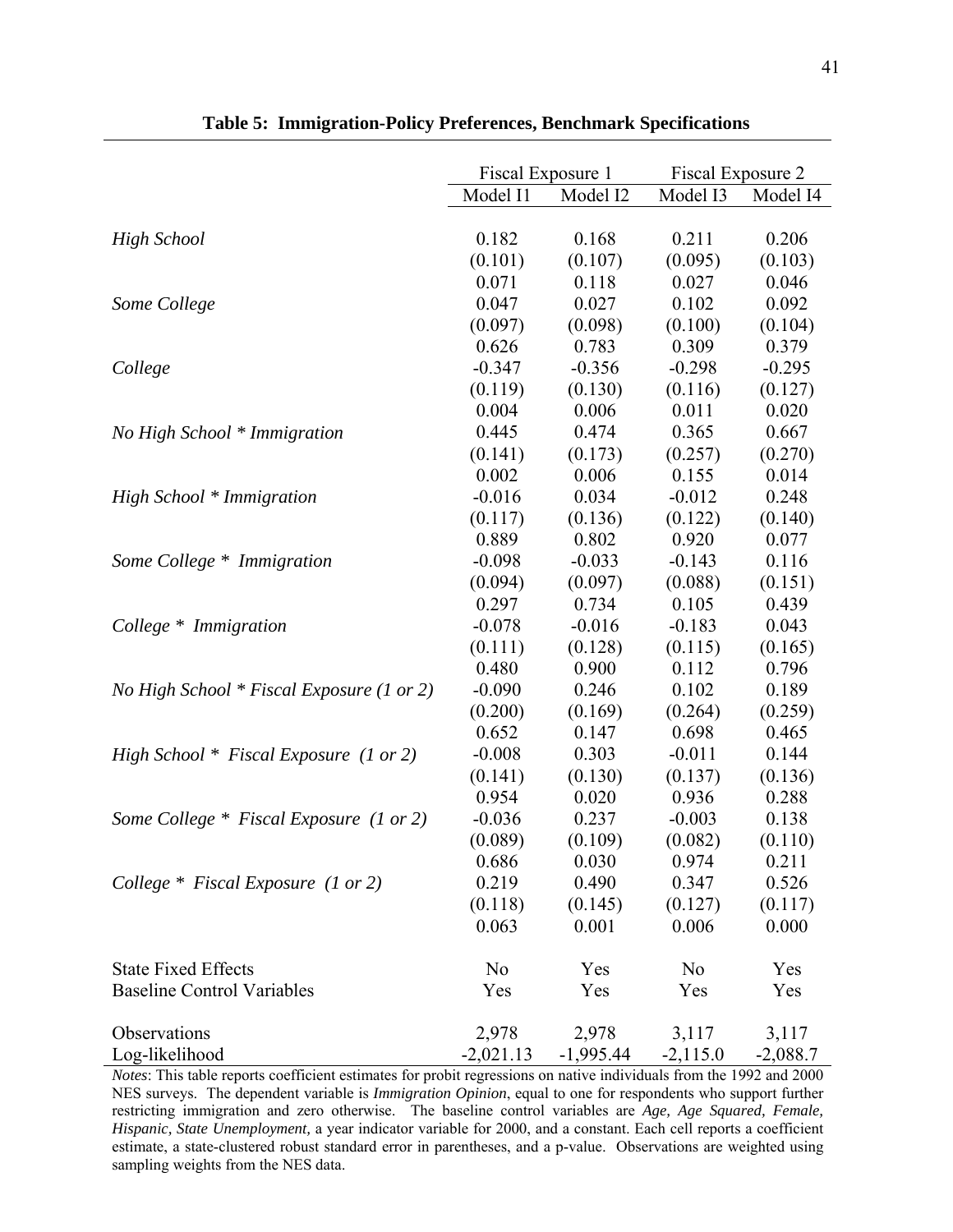| <b>Fiscal Exposure</b><br>Measure | <b>Education Level</b> | Change in Probability of<br><b>Supporting Immigration</b><br>Restrictions |
|-----------------------------------|------------------------|---------------------------------------------------------------------------|
|                                   |                        |                                                                           |
| <i>Fiscal Exposure 1</i>          | No High School         | 0.097                                                                     |
|                                   |                        | (0.066)                                                                   |
|                                   | <b>High School</b>     | 0.119                                                                     |
|                                   |                        | (0.050)                                                                   |
|                                   | Some College           | 0.094                                                                     |
|                                   |                        | (0.043)                                                                   |
|                                   | College                | 0.189                                                                     |
|                                   |                        | (0.053)                                                                   |
| <i>Fiscal Exposure 2</i>          | No High School         | 0.075                                                                     |
|                                   |                        | (0.102)                                                                   |
|                                   | <b>High School</b>     | 0.057                                                                     |
|                                   |                        | (0.054)                                                                   |
|                                   | Some College           | 0.055                                                                     |
|                                   |                        | (0.044)                                                                   |
|                                   | College                | 0.202                                                                     |
|                                   |                        | (0.042)                                                                   |

# **Table 6: Estimated Effect of Increasing Fiscal Exposure to Immigration on the Probability of Supporting Immigration Restrictions**

*Notes:* Based on the estimates from Model I2 and I4, this table reports the consequences for the probability of supporting immigration restrictions of changing from a state in which fiscal exposure to immigration is low (*Fiscal Exposure 1 or 2*  equals 0) to a state in which it is high (*Fiscal Exposure 1 or 2* equals 1) for individuals at different skill levels. The standard error of this estimate is reported in parentheses.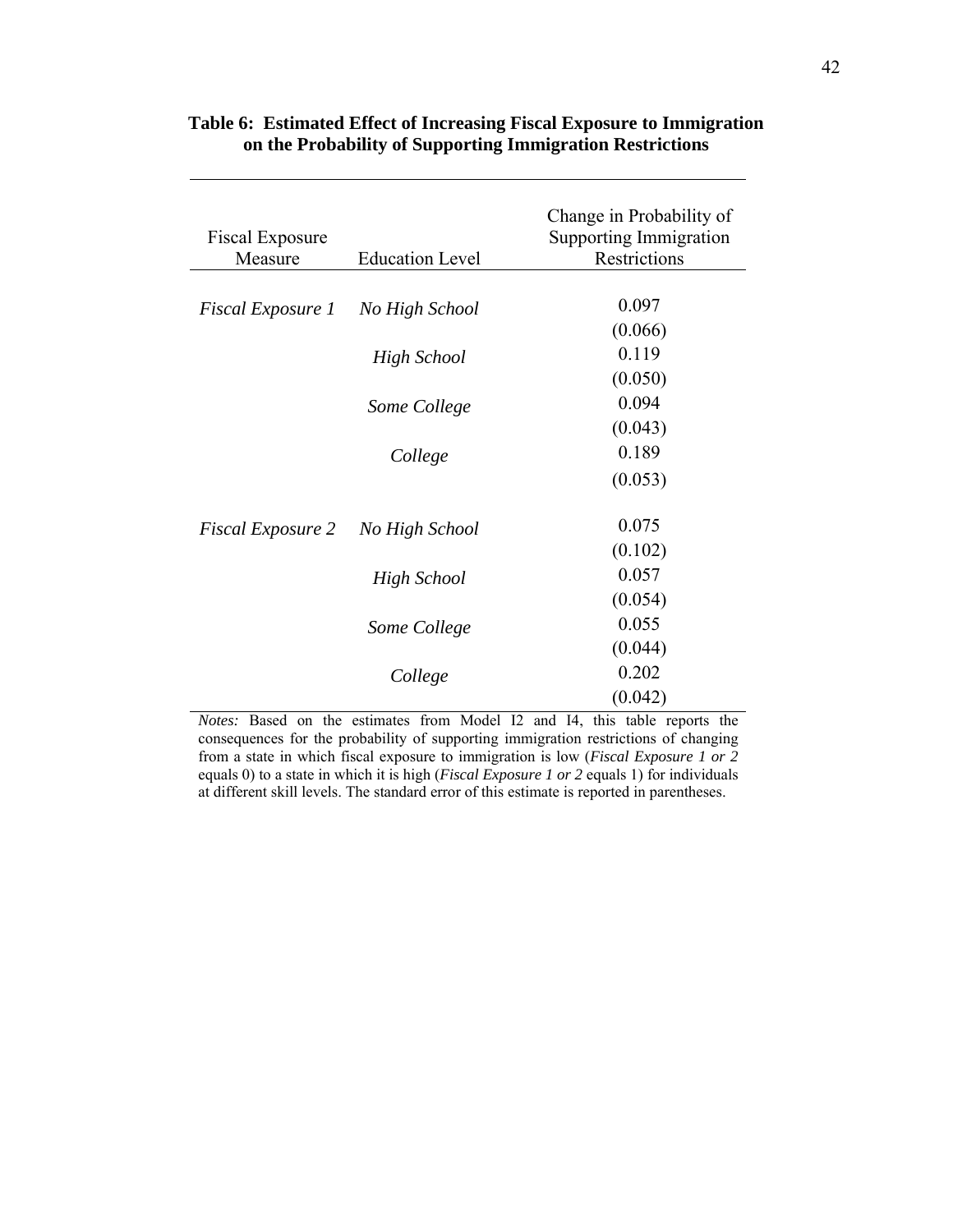|                                           | Fiscal Exposure 1 | Fiscal Exposure 2 |
|-------------------------------------------|-------------------|-------------------|
|                                           | Model I5          | Model I6          |
|                                           |                   |                   |
| <b>High School</b>                        | 0.142             | 0.146             |
|                                           | (0.159)           | (0.152)           |
| Some College                              | $-0.022$          | $-0.006$          |
|                                           | (0.150)           | (0.142)           |
| College                                   | $-0.304$          | $-0.289$          |
|                                           | (0.169)           | (0.160)           |
| No High School * Immigration              | 0.507             | 0.662             |
|                                           | (0.234)           | (0.374)           |
| High School * Immigration                 | 0.038             | 0.238             |
|                                           | (0.171)           | (0.172)           |
| Some College * Immigration                | $-0.019$          | 0.167             |
|                                           | (0.106)           | (0.157)           |
| College * Immigration                     | $-0.133$          | $-0.024$          |
|                                           | (0.112)           | (0.155)           |
| No High School * Fiscal Exposure (1 or 2) | 0.273             | 0.287             |
|                                           | (0.264)           | (0.355)           |
| High School * Fiscal Exposure (1 or2)     | 0.331             | 0.276             |
|                                           | (0.144)           | (0.136)           |
| Some College * Fiscal Exposure (1 or 2)   | 0.222             | 0.182             |
|                                           | (0.134)           | (0.094)           |
| College $*$ Fiscal Exposure (1 or 2)      | 0.529             | 0.603             |
|                                           | (0.144)           | (0.131)           |
| Unemployed                                | $-0.281$          | $-0.271$          |
|                                           | (0.145)           | (0.143)           |
| <b>Union Member</b>                       | 0.165             | 0.164             |
|                                           | (0.108)           | (0.107)           |
| Government Employee                       | $-0.015$          | $-0.006$          |
|                                           | (0.065)           | (0.062)           |
| Partisanship                              | 0.030             | 0.032             |
|                                           | (0.017)           | (0.017)           |
| Ideology                                  | 0.046             | 0.050             |
|                                           | (0.024)           | (0.024)           |
| Tolerance                                 | $-0.044$          | $-0.052$          |
|                                           | (0.022)           | (0.023)           |
| <i>Isolationism</i>                       | 0.461             | 0.463             |
|                                           | (0.066)           | (0.065)           |
| <b>State Fixed Effects</b>                | Yes               | Yes               |
| <b>Baseline Control Variables</b>         | Yes               | Yes               |
|                                           |                   |                   |
| Observations                              | 2,201             | 2,277             |
| Log-likelihood                            | $-1,419.25$       | $-1,463.65$       |

**Table 7: Immigration-Policy Preferences, Additional Control Variables**

*Notes*: This table reports coefficient estimates for probit regressions on native individuals from the 1992 and 2000 NES surveys. The dependent variable is *Immigration Opinion*, equal to one for respondents who support further restricting immigration and zero otherwise. The baseline control variables are *Age, Age Squared, Female, Hispanic, State Unemployment,* a year indicator variable for 2000, and a constant. Each cell reports a coefficient estimate and a state-clustered robust standard error in parentheses. Observations are weighted using sampling weights from the NES data.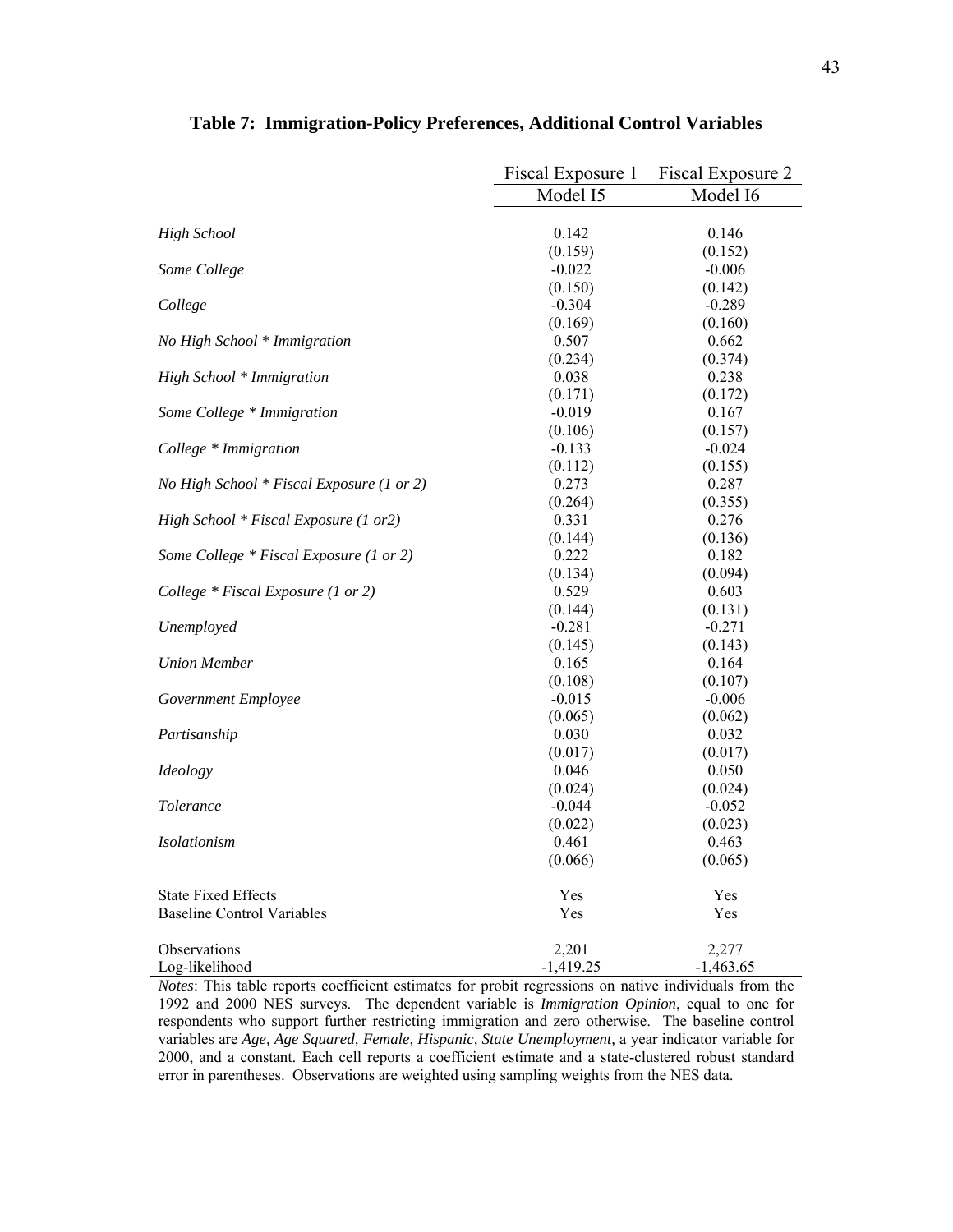|                                               | Fiscal Exposure 1 | Fiscal Exposure 2 |
|-----------------------------------------------|-------------------|-------------------|
|                                               | Model I7          | Model I8          |
| Income Quartile 2                             | 0.137             | 0.163             |
|                                               | (0.096)           | (0.092)           |
|                                               | 0.156             | 0.078             |
| Income Quartile 3                             | 0.184             | 0.173             |
|                                               | (0.124)           | (0.113)           |
|                                               | 0.137             | 0.128             |
| Income Quartile 4                             | $-0.140$          | $-0.106$          |
|                                               | (0.098)           | (0.098)           |
|                                               | 0.152             | 0.276             |
| Income Quartile $1 *$ Immigration             | 0.037             | 0.083             |
|                                               | (0.151)           | (0.176)           |
|                                               | 0.806             | 0.639             |
| Income Quartile $2 * Immigration$             | 0.055             | 0.278             |
|                                               | (0.115)           | (0.163)           |
|                                               | 0.633             | 0.088             |
| Income Quartile $3 * Immigration$             | 0.171             | 0.305             |
|                                               | (0.130)           | (0.167)           |
|                                               | 0.188             | 0.068             |
| Income Quartile $4 * Immigration$             | $-0.097$          | $-0.076$          |
|                                               | (0.107)           | (0.151)           |
|                                               | 0.366             | 0.616             |
| Income Quartile $1 * Fixed$ Exposure (1 or 2) | 0.220             | 0.235             |
|                                               | (0.162)           | (0.163)           |
|                                               | 0.175             | 0.150             |
| Income Quartile $2 * Fixed$ Exposure (1 or 2) | 0.284             | 0.003             |
|                                               | (0.169)           | (0.147)           |
|                                               | 0.092             | 0.986             |
| Income Quartile $3 * Fixed$ Exposure (1 or 2) | 0.262             | 0.152             |
|                                               | (0.120)           | (0.157)           |
|                                               | 0.029             | 0.334             |
| Income Quartile $4 * Fixed$ Exposure (1 or 2) | 0.421             | 0.413             |
|                                               | (0.134)           | (0.150)           |
|                                               | 0.002             | 0.006             |
| <b>State Fixed Effects</b>                    | Yes               | Yes               |
| <b>Baseline Control Variables</b>             | Yes               | Yes               |
| Observations                                  | 2,734             | 2,867             |
| Log-likelihood                                | $-1,846.18$       | $-1,936.72$       |

**Table 8: Immigration-Policy Preferences, Income Specifications**

*Notes*: This table reports coefficient estimates for probit regressions on native individuals from the 1992 and 2000 NES surveys. The dependent variable is *Immigration Opinion*, equal to one for respondents who support further restricting immigration and zero otherwise. The baseline control variables are *Age, Age Squared, Female, Hispanic, State Unemployment,* a year indicator variable for 2000, and a constant. Each cell reports a coefficient estimate, a state-clustered robust standard error in parentheses, and a p-value. Observations are weighted using sampling weights from the NES data.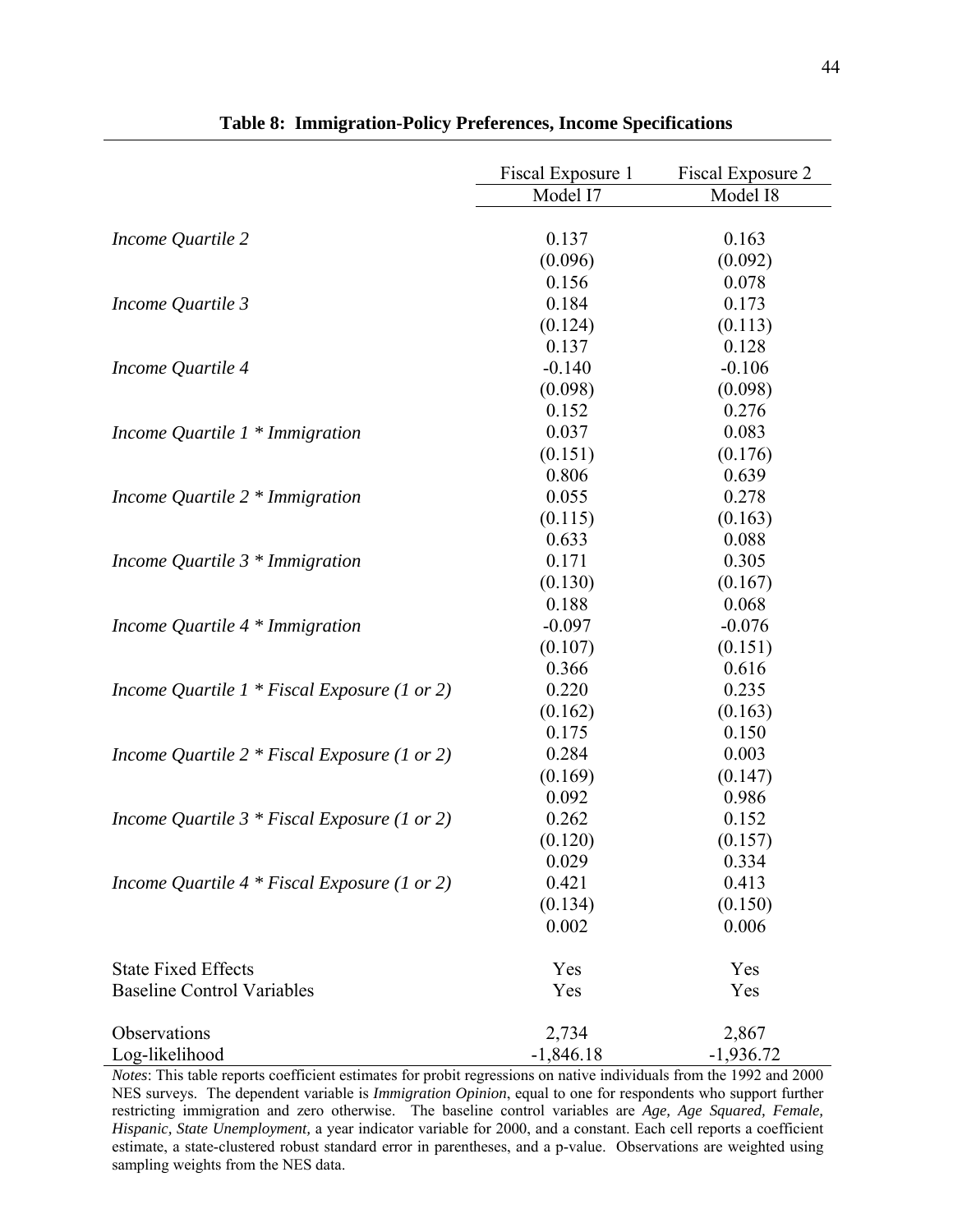|                                                                 | Progressive Tax  | Progressive Tax         |
|-----------------------------------------------------------------|------------------|-------------------------|
|                                                                 | System Measure 1 | <b>System Measure 2</b> |
| <b>Fiscal Exposure Measure</b>                                  | Model I2         | Model I2                |
|                                                                 |                  |                         |
| No High School * Fiscal Exposure 1                              | 0.285            | $-0.229$                |
|                                                                 | (0.235)          | (0.299)                 |
|                                                                 | 0.224            | 0.444                   |
| High School * Fiscal Exposure 1                                 | 0.382            | 0.290                   |
|                                                                 | (0.150)          | (0.219)                 |
|                                                                 | 0.011            | 0.185                   |
| Some College * Fiscal Exposure 1                                | 0.315            | 0.477                   |
|                                                                 | (0.056)          | (0.144)                 |
|                                                                 | 0.000            | 0.001                   |
| College * Fiscal Exposure 1                                     | 0.803            | 0.905                   |
|                                                                 | (0.064)          | (0.104)                 |
|                                                                 | 0.000            | 0.000                   |
| <b>Education Variables</b>                                      | Yes              | Yes                     |
|                                                                 | Yes              | Yes                     |
| Education * Immigration Variables<br><b>State Fixed Effects</b> | Yes              | Yes                     |
|                                                                 |                  |                         |
| <b>Baseline Control Variables</b>                               | Yes              | Yes                     |
| Observations                                                    | 1,293            | 1,752                   |
| Log-likelihood                                                  | $-857.36$        | $-1,161.03$             |

### **Table 9: Immigration-Policy Preferences, Benchmark Specifications in States with Relatively Progressive Tax Systems**

*Notes*: This table reports coefficient estimates for probit regressions on native individuals in states with relatively progressive tax systems from the 1992 and 2000 NES surveys. Progressive Tax System Measure 1 is all states with above median values of the ratio of the top income tax rate to the bottom rate. Progressive Tax System Measure 2 is all states with above median values of the ratio of income tax revenue to total revenue. The dependent variable is *Immigration Opinion*, equal to one for respondents who support further restricting immigration and zero otherwise. The baseline control variables are *Age, Age Squared, Female, Hispanic, State Unemployment,* a year indicator variable for 2000, and a constant. Each cell reports a coefficient estimate, a state-clustered robust standard error in parentheses, and a p-value. Observations are weighted using sampling weights from the NES data.